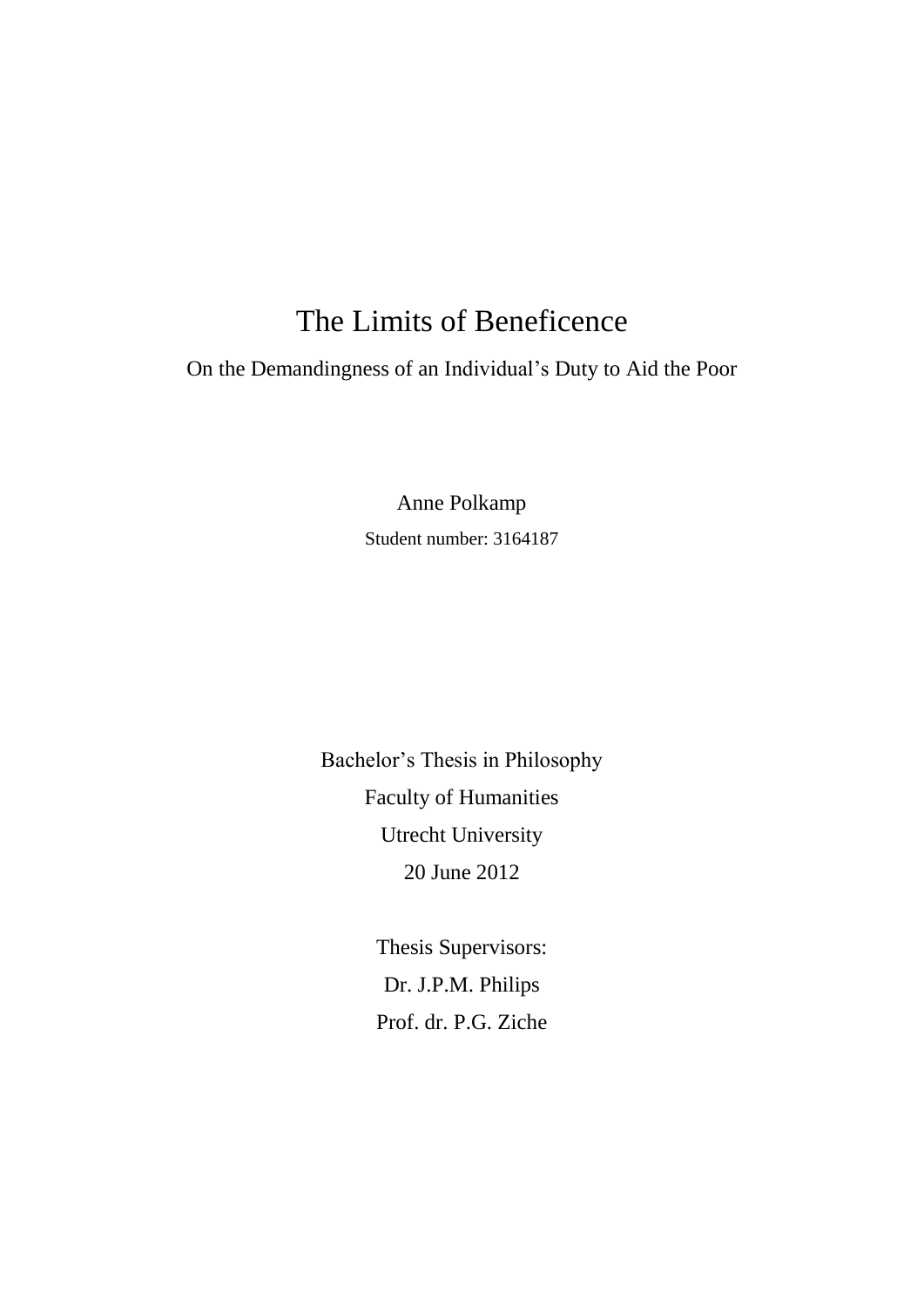# Contents

|                                        | <b>Preface</b>                                            |                                                                 |    |    |
|----------------------------------------|-----------------------------------------------------------|-----------------------------------------------------------------|----|----|
| <b>Abstract</b><br><b>Introduction</b> |                                                           |                                                                 |    |    |
|                                        |                                                           |                                                                 |    | 1. |
|                                        | 1.1.                                                      |                                                                 |    |    |
|                                        | 1.2.                                                      |                                                                 |    |    |
|                                        | 1.3.                                                      |                                                                 |    |    |
|                                        | 1.4.                                                      |                                                                 |    |    |
| 2.                                     |                                                           | Kantian beneficence and its unascertainable limits              | 21 |    |
|                                        | 2.1.                                                      |                                                                 |    |    |
|                                        | 2.2.                                                      |                                                                 |    |    |
|                                        |                                                           | 2.2.1.                                                          |    |    |
|                                        |                                                           | A demanding interpretation of the Rescue Principle 29<br>2.2.2. |    |    |
|                                        |                                                           | 2.2.3.                                                          |    |    |
|                                        | 2.3.                                                      |                                                                 |    |    |
| 3.                                     | The imprecise limits of a-theoretical duties to aid<br>34 |                                                                 |    |    |
|                                        | 3.1.                                                      |                                                                 |    |    |
|                                        | 3.2.                                                      |                                                                 |    |    |
|                                        | 3.3.                                                      |                                                                 |    |    |
| 4.                                     | A lower limit among undetermined boundaries               |                                                                 |    |    |
|                                        | 4.1.                                                      |                                                                 |    |    |
|                                        | 4.2.                                                      |                                                                 |    |    |
|                                        | 4.3.                                                      |                                                                 |    |    |
|                                        | 4.4.                                                      |                                                                 |    |    |
|                                        | <b>Conclusion</b>                                         |                                                                 | 51 |    |
|                                        | <b>Bibliography</b>                                       |                                                                 | 54 |    |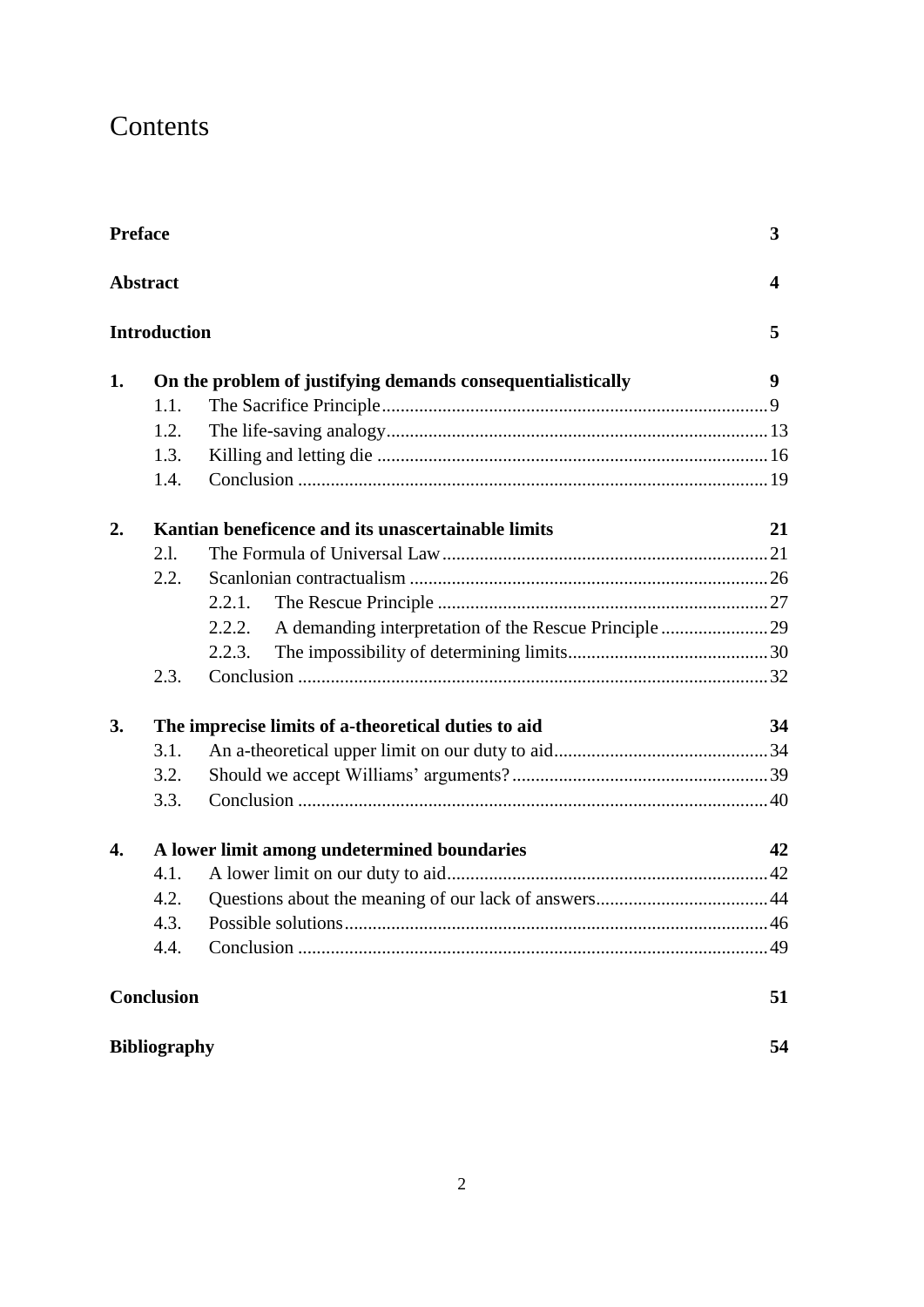## Preface

I am grateful to Jos Philips for supervising me while writing this thesis. It could not have existed in its present form without his comments, instructive discussions and helpful literature suggestions. I would also like to thank Paul Ziche, the second supervisor of this thesis, for his supervision. His helpful remarks encouraged me to clarify my views and give more thought to some important questions.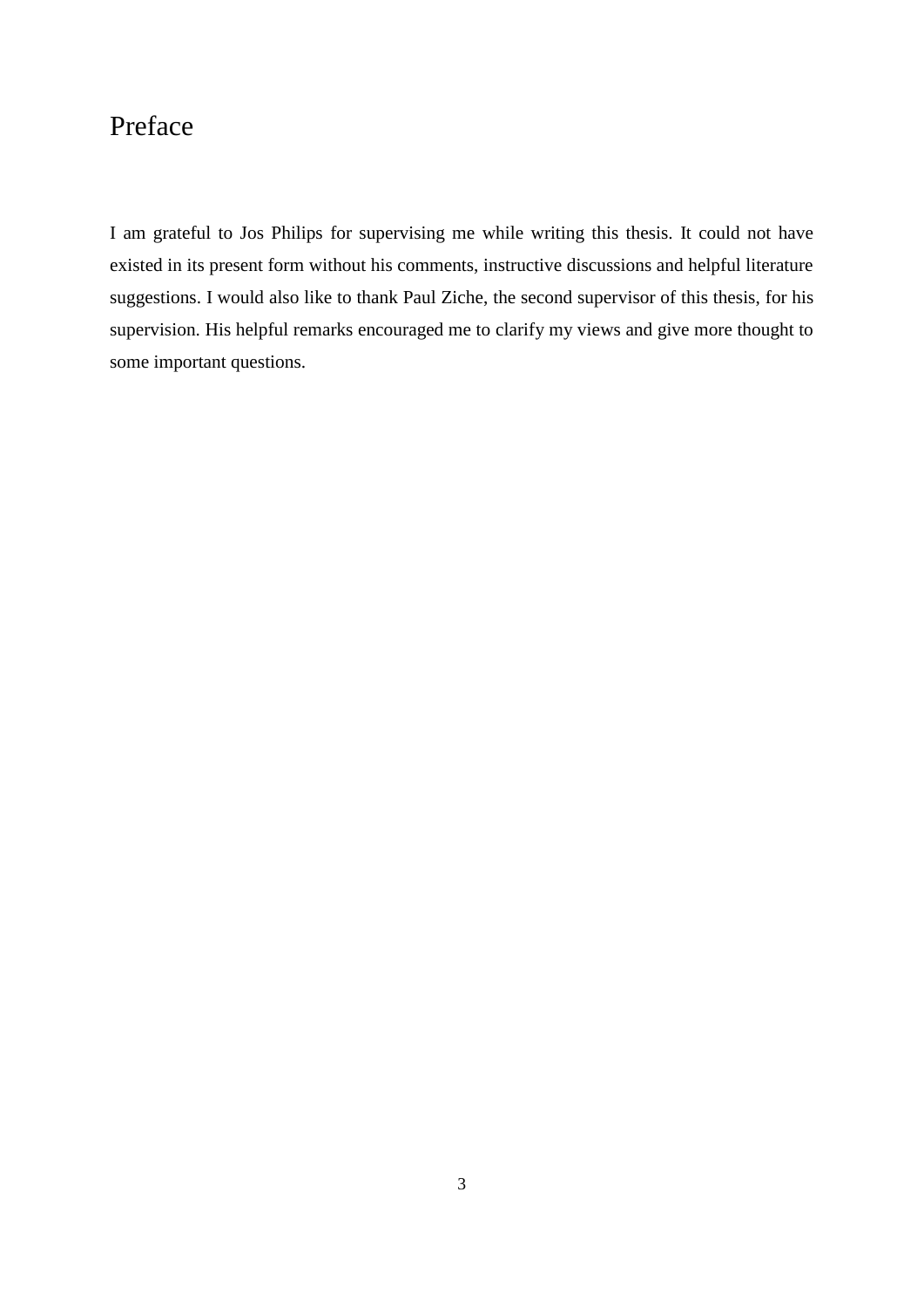## Abstract

The central question of this thesis is to what extent affluent individuals ought to help the global poor. In hope of answering this question, I will turn to three approaches to ethics: consequentialism, Kantianism and Williams' a-theoretical approach. However, I will argue that none of these approaches can answer the question satisfactorily. Consequentialism tells us that our duty is extremely demanding, but fails to provide convincing arguments for this claim. Kantianism is unable to tell us whether to assign more weight to impartial demands or to personal demands. And while the a-theoretical approach leads to an upper limit on our duty to aid, this limit is very imprecise and it is uncertain whether we should accept Williams' arguments for it. The three approaches *do* tell us what the lower limit on our duty to aid is. If we are to live a morally decent life, we are required to give *some* aid to the poor, even if it takes a little sacrifice. While this is an important find, it leaves us with a lot of uncertainty about the demandingness of our duty to aid. The fact that there is so much uncertainty about a topic that is so significant, renders it important to ask questions about the reason why we do not have clear answers. I will argue that this reason may be found in our human nature.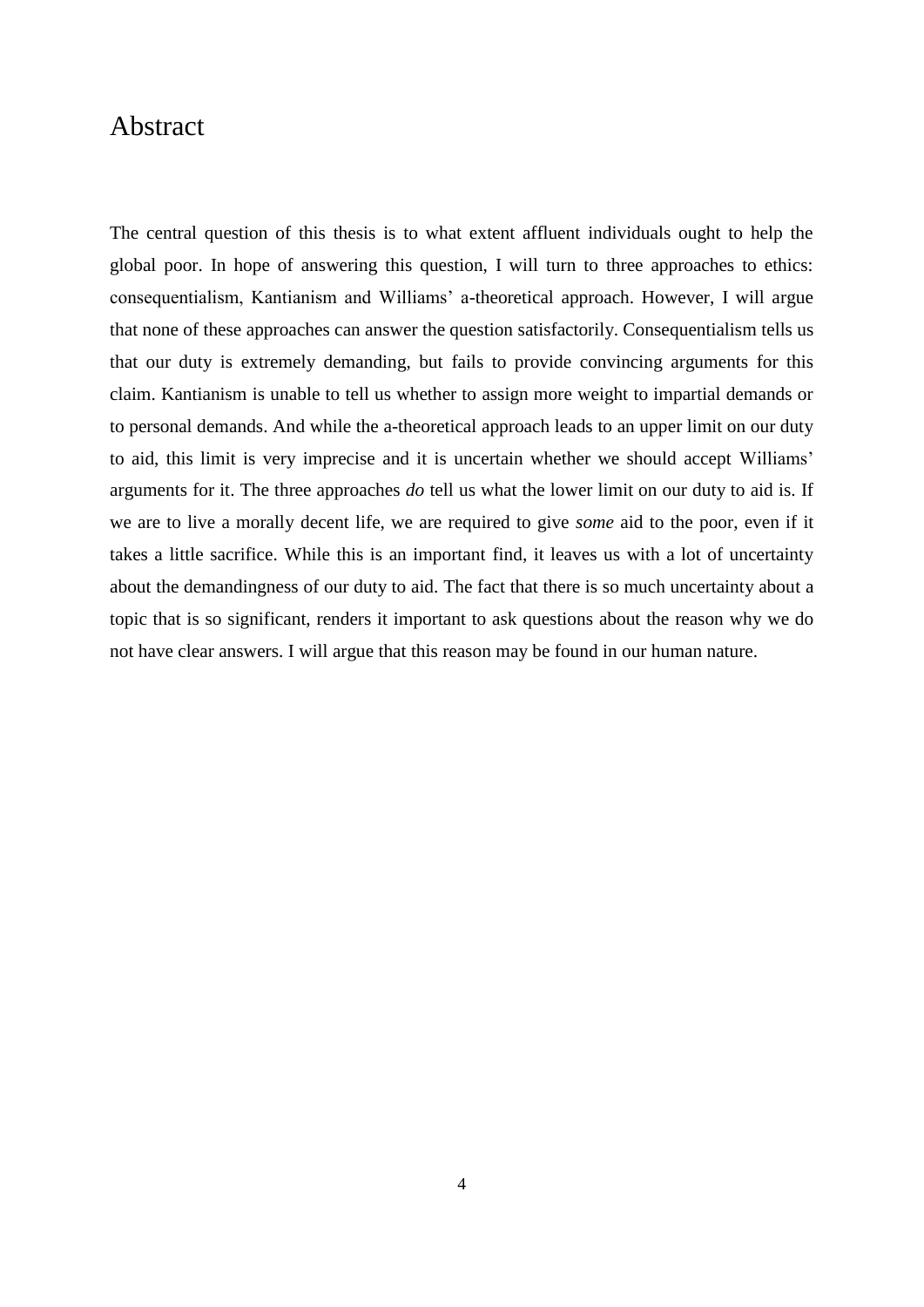## Introduction

In today's world the affluent are living in luxury while millions of others are dying of the consequences of extreme poverty. For us, affluent individuals, this situation gives rise to a dilemma. On the one hand we have the intuition that extreme poverty is extremely unjust and that we should do as much as we can to prevent it. Doing anything less seems to be counterintuitively mean,<sup>1</sup> because doing less would include spending money on things we do not really need while others die a premature, preventable death. On the other hand we have the intuition that we are not morally obliged to make large sacrifices in order to help the poor. Doing as much as we can to alleviate poverty seems, in fact, to be counterintuitively demanding – because doing that would result in devoting most of our time and money toward helping the poor, leaving little time and money to lead our own lives. This conflict raises the question what it is exactly that morality requires of affluent individuals.

In this thesis I will therefore discuss the question to what extent affluent individuals should help distant needy strangers. In other words: how demanding is our duty to aid the global poor? The answer to this question is of great practical relevance. If we do have a strong duty to aid the poor, for example, it might well be that many of our daily actions are morally wrong, meaning that we would have to change our daily lives drastically if we were to live a morally decent life.

Before explaining how I intend to answer the question to what extent affluent individuals have a demanding duty to help the global poor, a few clarifications of this question should be made. First, I do not mean to ask which actions are morally *praiseworthy*; I mean to ask what is *minimally required* of affluent individuals if they are to live a morally acceptable life. Second, with 'demandingness' I refer to the level of sacrifice that a duty requires. An example of a demanding duty, is a duty which can only be discharged at the sacrifice of giving up a large part of one's time and money, leaving little resources to live one's own life. An example of a non-demanding duty, on the contrary, is a duty which can be discharged relatively easily. Third, with 'affluent individuals' I refer to all people who are

<sup>&</sup>lt;sup>1</sup> This choice of words is Hooker's: Hooker 1999, p. 181.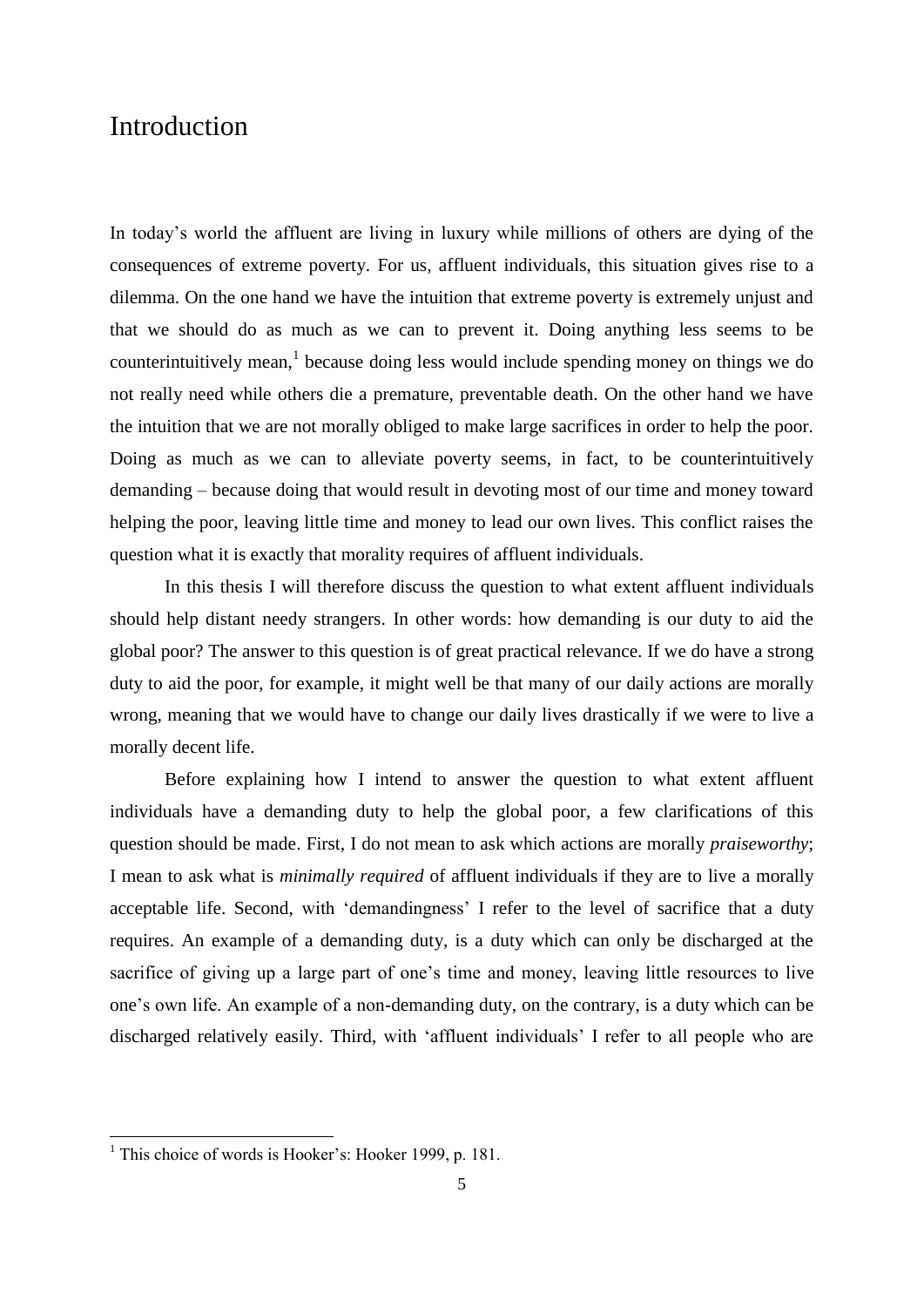able to spend money on non-necessities or luxuries<sup>2</sup>: most inhabitants of affluent countries and some inhabitants of poor countries. With 'the global poor' I refer to distant needy strangers whose extreme poverty undermines their ability to satisfy basic needs such as food, water, sanitation and healthcare. A fourth remark that needs to be made, is that the aim of this thesis is *not* to discover what constitutes the best *way* to help the poor. In order to simplify the debate somewhat, I will mainly refer to donating money to aid agencies when speaking of helping the poor, but this is not to say that giving money is the best way to alleviate poverty. The arguments in this thesis that defend a duty to aid the poor are not contingent on any specific form of aid; if another type of aid proves to be more effective than donating money, the arguments can be used to defend a duty to aid the poor in *that* way. The fifth clarification also concerns the aim of this thesis. It is important to say that I do not think it is possible to determine the demandingness of our duty to aid *in every specific case imaginable*. Rather, I aim to find out what morality requires us to do on a more general level: are we required to do as much as we can to fight poverty, are we only required to help the poor if we can do so at little sacrifice, or does morality require us to do something in between? Sixth, it is important to say that in this thesis I will only deal with the *normative* aspect of the question I posed. It is beyond the scope of this paper to discuss the *factual* information concerning aiding the poor. Instead I will make the following assumptions: (1) by donating money to certain aid organisations one can save lives; and (2) donating money to certain aid organisations does not harm the poor.<sup>3</sup> Seventh and last, one might wonder why I chose to focus on individual duties, since it does not seem likely that the problem of extreme poverty can be solved by individual actions only. While I think this scepticism is justified, I also think that the question what individuals ought to do is, as Cullity argues, still a question that needs to be answered.<sup>4</sup> It needs to be answered because in the world that we live in today, individual actions might be able to prevent a great amount of harm, even if it is to small numbers of individuals rather than to *all* poor people. Given this possibility to prevent harm, it is important to know whether

 $2<sup>2</sup>$  I realise that the definition of 'luxuries' is debatable. However, I also think that there are many goods of which there is widespread agreement that they *are* luxuries. Moreover, I do not think that our ability to answer the central question hinges upon the *exact* definition of 'luxuries'.

<sup>&</sup>lt;sup>3</sup> These claims are not uncontroversial: many claim that donating money does harm the poor. For objections to this view see Singer 2009, pp. 35-39 and Cullity 2005, chapter 3.

 $4$  Cullity 2005, p. 8.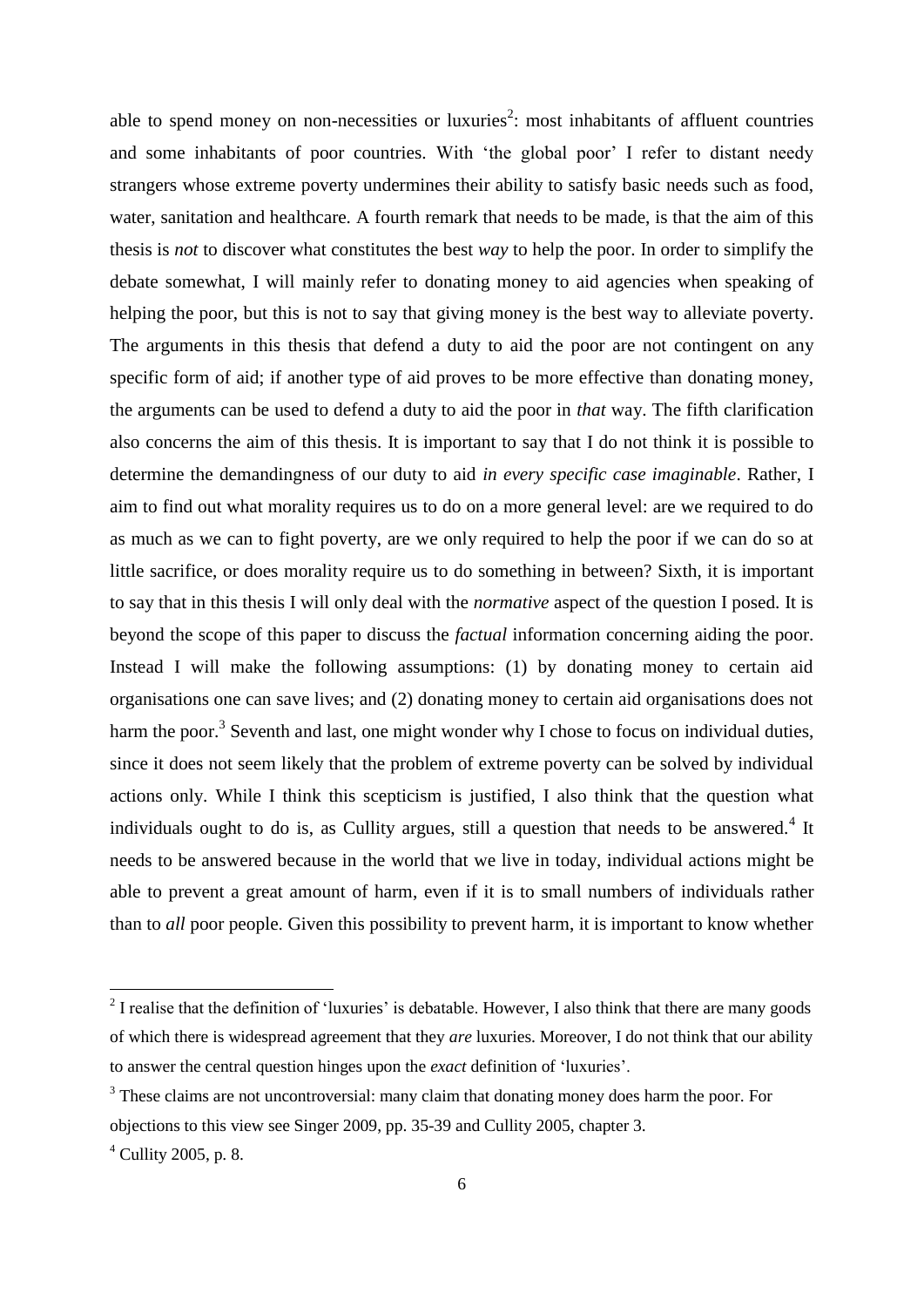we have a duty to do all that we can to prevent this harm, or whether our duty is less demanding.

This thesis is an account of my search for an answer to this question. In the first three chapters I will, in light of this search, examine three important approaches to ethics: consequentialism, Kantianism and Williams' a-theoretical approach. The aim of these chapters is to argue that, for different reasons, these three approaches fail to provide a satisfactory answer to the question how demanding our duty to aid is. While *consequentialism* clearly promotes an extremely demanding duty to aid the poor, it does not provide convincing arguments for its thesis, which is why it fails to prove that we indeed have such a demanding duty. And two important forms of *Kantianism* (a Kantian approach based on the Formula of Universal Law and Scanlonian contractualism), cannot tell us how demanding our duty to aid is, because they fail to tell us whether to assign more importance to impartial demands or to personal demands. Williams' *a-theoretical approach* to ethics gives us an upper limit on our duty to aid, but this upper limit is very imprecise and it is not certain that we should accept Williams' arguments for it.

After discussing what the three approaches cannot tell us, in chapter four I will examine what they *can* tell us, why they cannot tell us *more* and, lastly, how we might be able to find some more substantial answers. I will discuss these questions in three different sections. In section 4.1., I will argue that consequentialism, Kantianism and the a-theoretical approach *can* establish that we ought to give *some* aid to the poor if we are to live a morally decent life. Specifically, I will explain why the three approaches suggest that the lower limit on our duty to aid amounts to an obligation to help the poor *even if it takes a little sacrifice*. I will argue that, while it is important to know that we ought to give some aid, this outcome leaves us with uncertainty concerning the exact limits of our duty to aid. In section 4.2., I will discuss two questions that this uncertainty raises: the question why it is that three important approaches to ethics cannot give more specific answers concerning a topic this important, and the question what this uncertainty means for the moral practice. The most important aim of this section is to show that the inability of the three moral approaches to provide clear answers, can be explained by adopting the view that a duality between partiality and impartiality is inherent to human nature. In section 4.3., I will investigate where and how we might find more substantial answers concerning the demandingness of our duty to aid. The aim of this section is to explain why Kantianism and the a-theoretical approach, if they can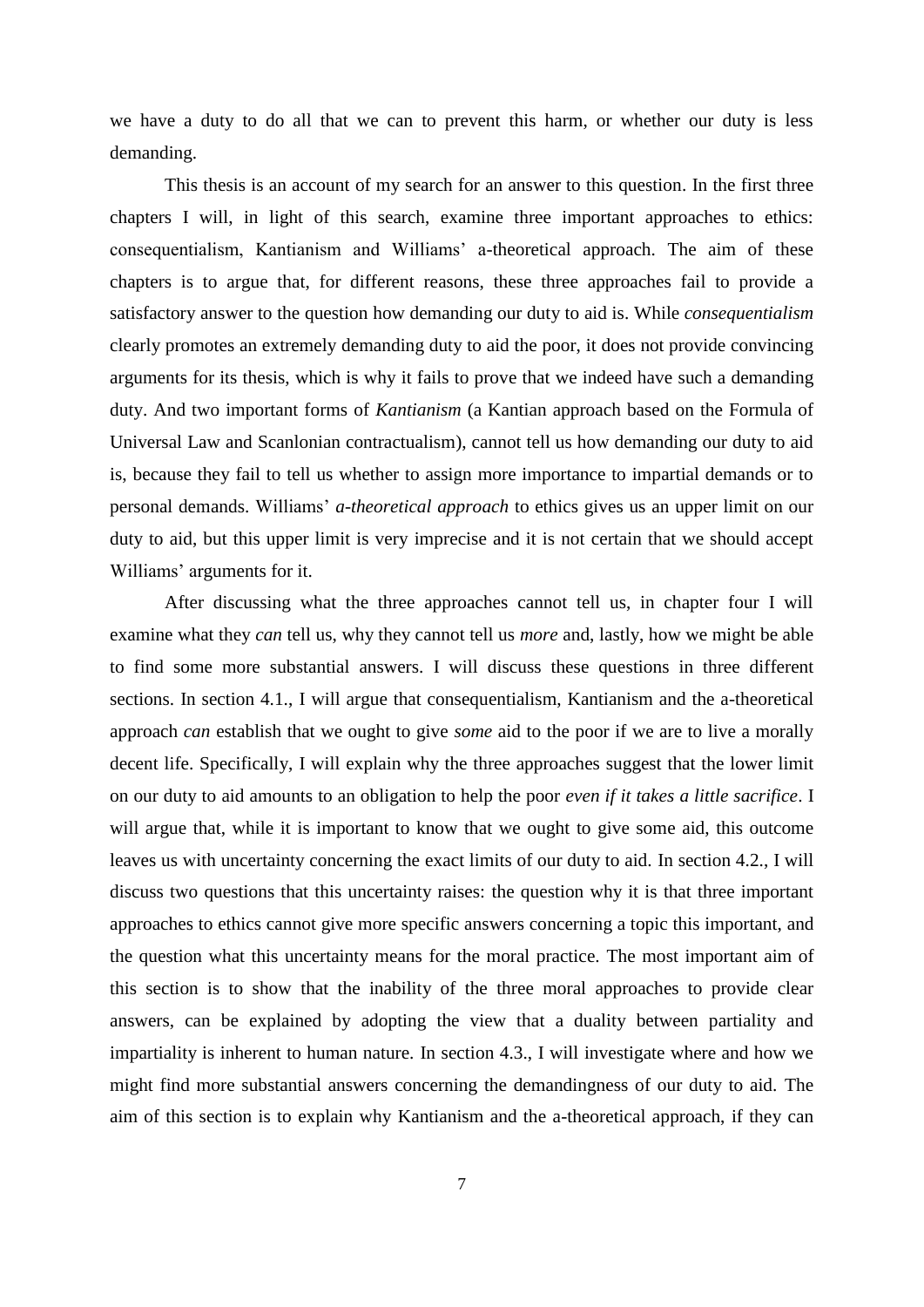overcome their problems, may be able to lead the way to the justification of a moderate duty to aid – a duty that is neither counterintuitively demanding, nor counterintuitively mean.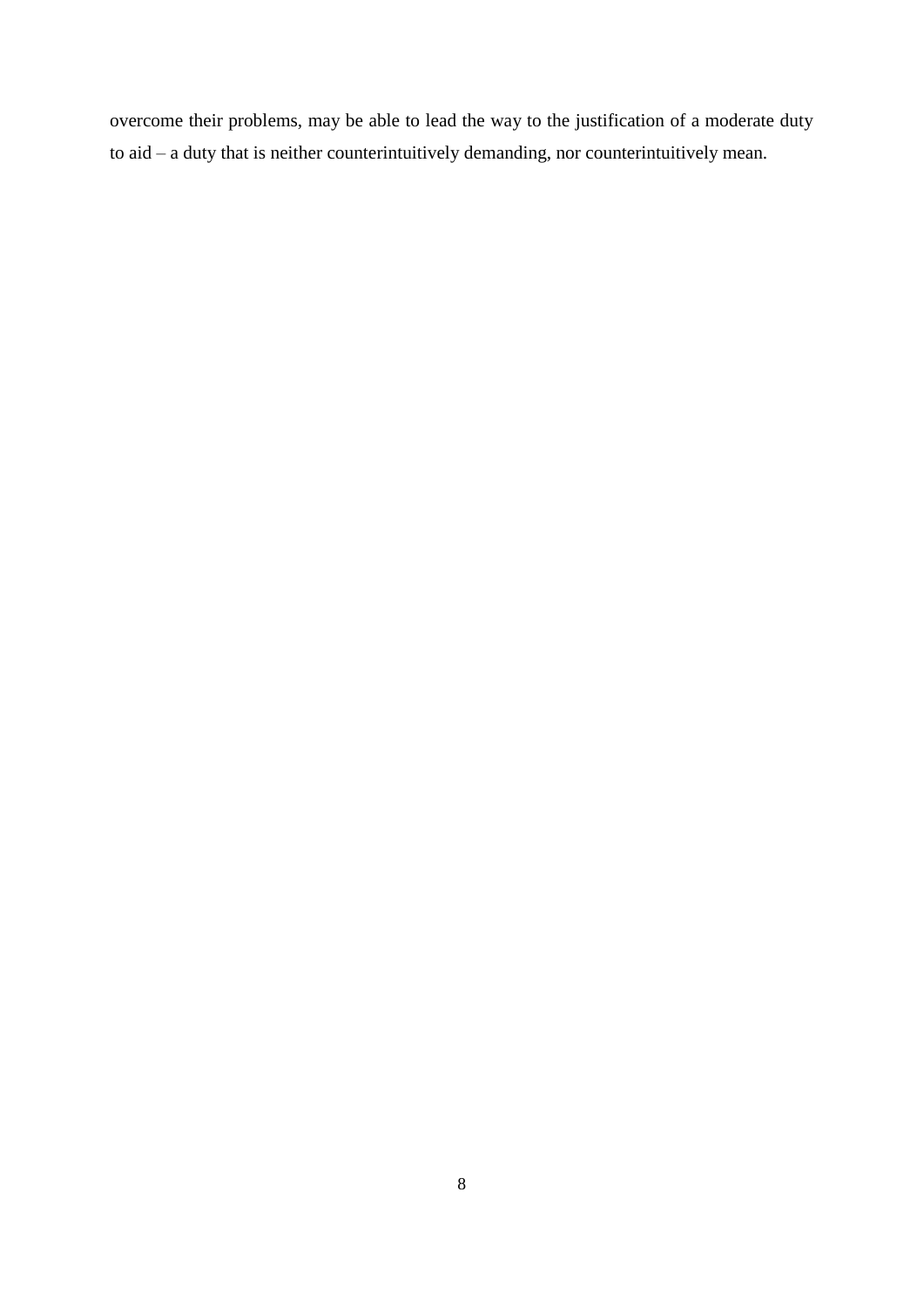# 1. On the problem of justifying demands consequentialistically

When discussing consequentialism, the most important question is probably not *whether* consequentialists think that affluent individuals have a demanding duty to aid the poor. If one thinks that one must always do what produces the best consequences, a demanding duty to aid the poor seems to be the only option. That is because a demanding duty seems to have better consequences (namely saving as many lives as possible) than an undemanding duty (which results in protecting an individual's projects and friendships). There are, of course, circumstances in which a consequentialist *could* defend an undemanding duty. He could do so, for example, if aiding the poor would be counterproductive or if it would not be *possible* to relieve poverty. However, it is unlikely that such circumstances exist in the world we live in today, and in this thesis I have assumed that it *is* possible to help the poor. When it comes to consequentialism, the more important question is therefore not whether it is demanding, but whether its demandingness is *justified*. In this chapter I will therefore evaluate three arguments that consequentialists give for the claim that we have a demanding duty to aid the poor. These arguments are: (1) the idea that we should prevent suffering if we can do so without sacrificing anything comparable (the Sacrifice Principle); (2) the analogy between failing to save someone right in front of us and failing to aid the poor; and (3) the argument that letting distant needy strangers die is morally as wrong as killing them. The reason for discussing these three specific arguments is that they seem to be the most important strategies that consequentialists use in order to prove their case.<sup>5</sup> I will argue that these arguments are not convincing, which is why it is not certain that we have a demanding duty to aid the poor.

#### **1.1. The Sacrifice Principle**

**.** 

The first important argument for the demanding consequentialist duty to aid the poor, is the principle that Peter Singer generalizes from the well-known case of the drowning child in the pond. This case goes as follows:

<sup>&</sup>lt;sup>5</sup> While consequentialists use these strategies to defend their position on the demandingness of our duty to aid, the arguments do not actually defend consequentialism itself: they do not necessarily defend the view that the rightness of an action depends on its consequences.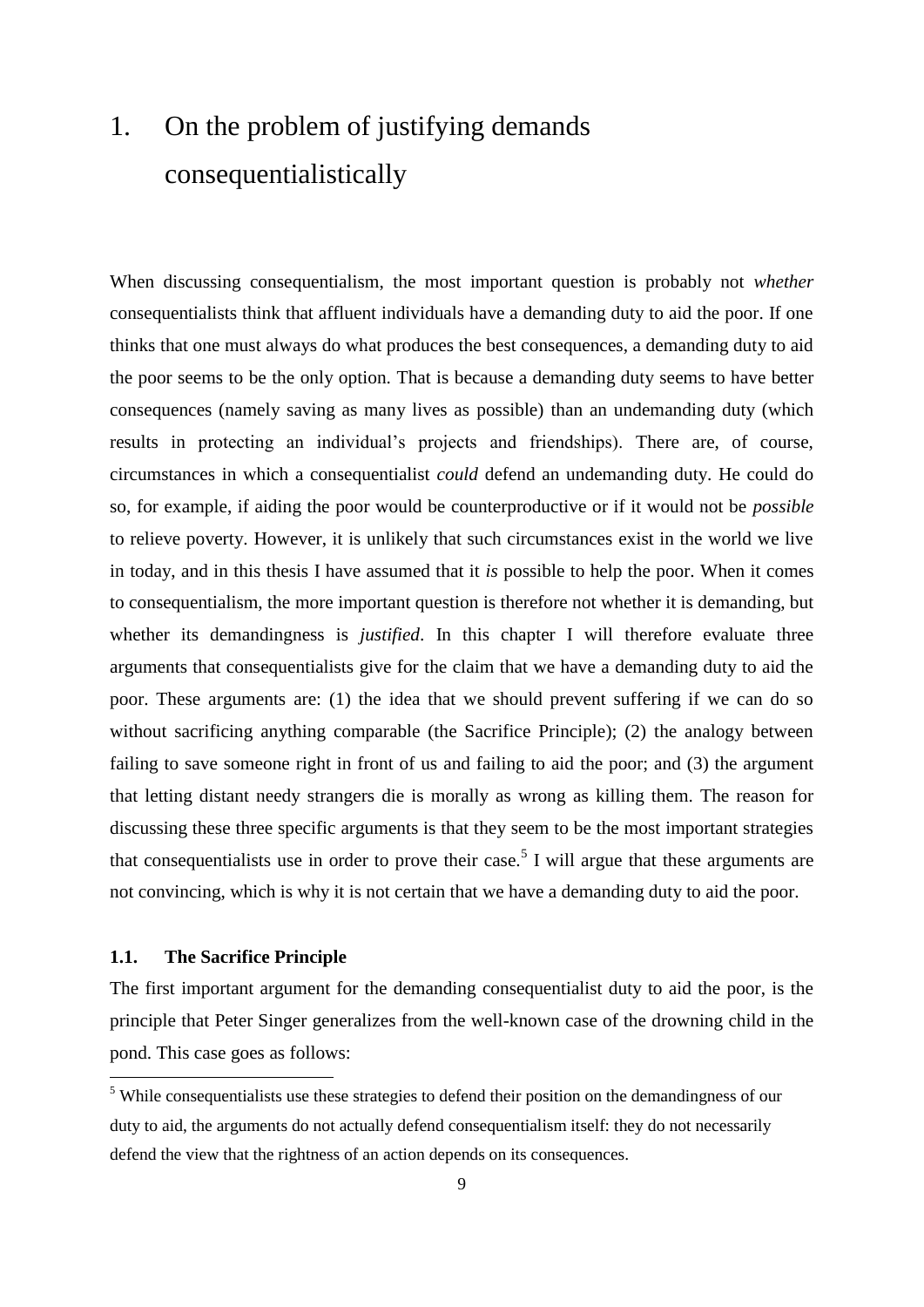On my way to give a lecture, I pass a shallow pond and notice that a child has fallen in and is in danger of drowning. No one else is around, so it seems that it is up to me to make sure that the child doesn't drown. Pulling the child out will mean getting my clothes muddy, ruining my shoes and either cancelling my lecture or delaying it until I can find something dry to change into; but compared with the avoidable death of a child none of these things are significant.<sup>6</sup>

According to Singer, it is obvious that the agent in the 'Child in the Pond Case' is morally obliged to save the drowning child. He seems to think that our judgment about this case can be used to construct a general principle of beneficence.<sup>7</sup> This principle, from here on referred to as 'the Sacrifice Principle', is the following: 'if it is in our power to prevent something very bad from happening without thereby sacrificing anything of comparable moral importance, we ought to do it'.<sup>8</sup> Combined with two assumptions about poverty and its alleviation, the Sacrifice Principle leads to the following duty toward the poor:

| First premise:  | If we can prevent something bad without sacrificing anything of  |  |
|-----------------|------------------------------------------------------------------|--|
|                 | comparable significance, we ought to do it.                      |  |
| Second premise: | Extreme poverty is bad.                                          |  |
| Third premise:  | There is some extreme poverty we can prevent without sacrificing |  |
|                 | anything of comparable moral significance.                       |  |
| Conclusion:     | We ought to prevent some extreme poverty. <sup>9</sup>           |  |

The demandingness of this duty depends, of course, on the meaning of 'anything of comparable moral importance'. In his article 'Famine, Affluence and Morality', Singer writes that 'without sacrificing anything of comparable moral importance' refers to: 'without causing anything else comparably bad to happen, or doing something that is wrong in itself, or failing to promote some moral good'.<sup>10</sup> Furthermore, in *Practical Ethics* he argues that for a

<sup>&</sup>lt;sup>6</sup> Paraphrase of the 'Child in the Pond Case' as described in Singer 2011, p. 199.

 $7$  Singer 2011, p. 199.

<sup>8</sup> Singer 2011, p. 199.

<sup>&</sup>lt;sup>9</sup> Singer 2011, p. 200.

<sup>&</sup>lt;sup>10</sup> Singer 1972, p. 230.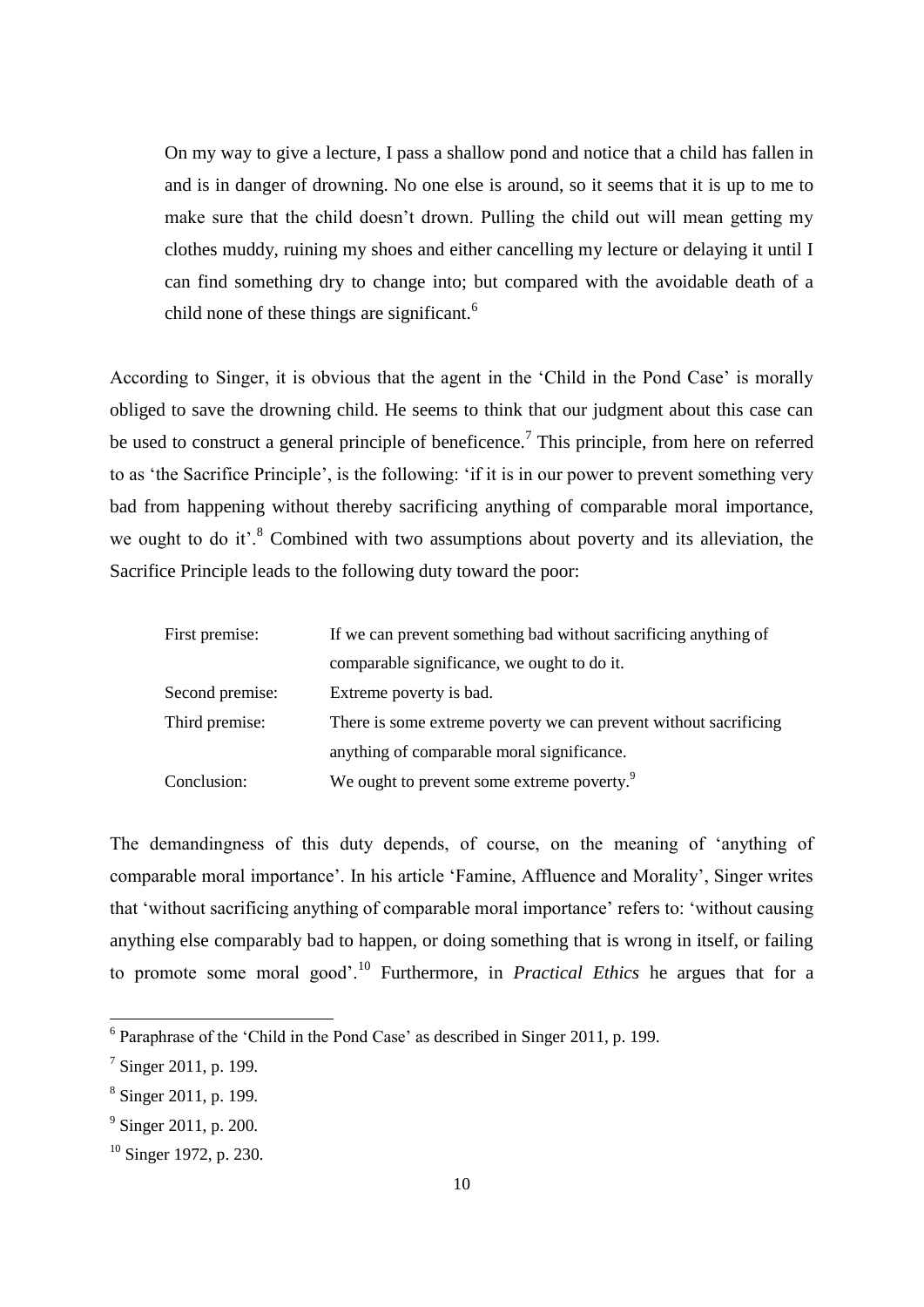utilitarian, things such as stylish clothes, expensive dinners and a luxury car are not of comparable significance to the prevention of extreme poverty. He also claims that nonutilitarians who accept the principle of universalizability, should accept that at least some of these things are not of comparable significance to the alleviation of extreme poverty. But according to Singer the *exact* meaning of 'anything of moral significance' – and therefore the exact demandingness of the duty – depends on the moral theory one accepts.<sup>11</sup> If that moral theory is consequentialism, the Sacrifice Principle is very demanding. Singer argues that the principle seems to require us to reduce ourselves to the level of marginal utility. He describes this level as 'the level at which, by giving more, I would cause as much suffering to myself or my dependents as I would relieve by my gift'.<sup>12</sup> In other words, reducing oneself to this level would mean 'that one would reduce oneself to very near the material circumstances of a Bengali refugee'.<sup>13</sup> Clearly, Singer's version of the Sacrifice Principle is very demanding.

However, there may be reasons *not* to accept the Sacrifice Principle, because Singer's argument faces several problems. The most important problem is that Singer seems to abstract the Sacrifice Principle from the 'Child in the Pond Case', while this case does not necessarily lead to the Sacrifice Principle.<sup>14</sup> Garrett Cullity describes this problem as follows. Singer's argument has a three-stage structure: stage (1) consists of the judgment that one should save the child in the pond; stage (2) consists of the Sacrifice Principle, which is generalized from stage (1); and stage (3) consists of a judgment that is deduced from the Sacrifice Principle – the judgment that it is wrong not to give anything to aid agencies (or to do something comparable to alleviate poverty).<sup>15</sup> The problem, says Cullity, is related to the judgments that are included in stage (1). The judgments in stage (3) cannot be included in the first stage, because that would amount to begging the question. However, if the stage (3) judgments are not included in stage (1), there are multiple ways to generalize from stage (1) to stage (2). Instead of the Sacrifice Principle, one could, for example, adopt the principle that if we can prevent something bad from happening *to someone right in front of us* without sacrificing anything of comparable moral importance, we ought to do it. Unlike the Sacrifice Principle,

 $11$  Singer 2011, p. 202.

 $12$  Singer 1972, p. 237

<sup>&</sup>lt;sup>13</sup> Singer 1972, p. 237.

<sup>&</sup>lt;sup>14</sup> This point is made, among others, by Philips (see Philips 2007, p. 19) and Barry and Øverland (see Barry and Øverland 2009, p. 241).

 $15$  Cullity 2005, p. 13.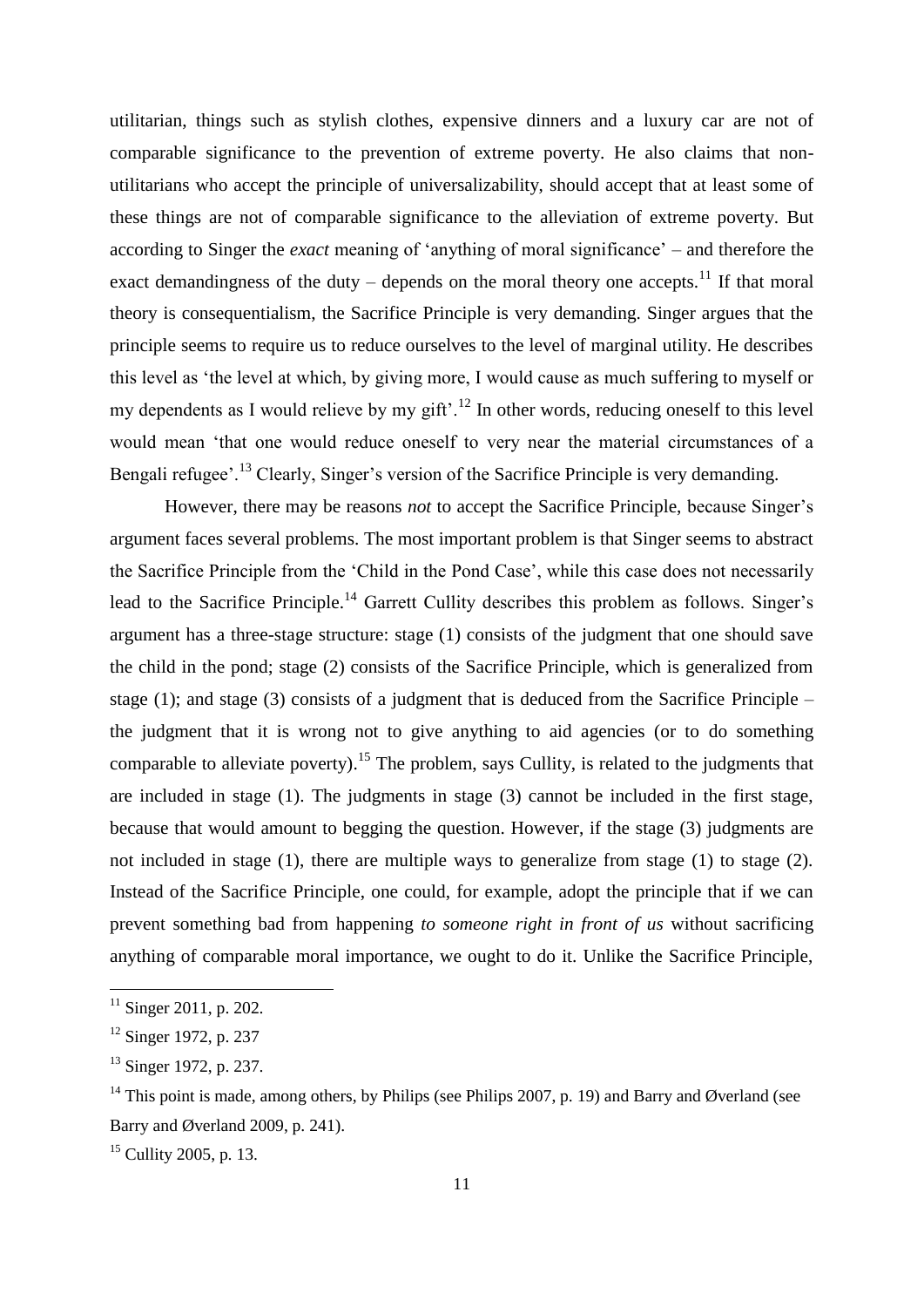this principle does *not* lead to the judgment that it is wrong not to give anything to aid agencies. This possibility to adopt other principles than the Sacrifice Principle, means that it is not necessarily the case that the judgement in stage (1) leads to the judgment in stage (3).<sup>16</sup> That is why Singer's argument does not necessarily support a strong duty to aid the poor. Another reason why this is so, is that there seems to be no good reason for limiting stage (1) to the judgment that one should save the child in the pond. One could wonder why other everyday intuitions, such as the intuition that we are not obliged to make large sacrifices in order to help others, are not included in stage  $(1)$ .<sup>17</sup> If the latter intuition would be included, Singer's argument would not lead to a demanding duty to aid either. A last reason why Singer's argument does not necessarily support his conclusion, is the mistaken deduction of the third stage (the judgment that it is wrong not to give anything to aid agencies) from the second stage (the Sacrifice Principle). Even if we *are* obliged to prevent something bad from happening if we could do so without sacrificing anything of comparable significance, that does not necessarily mean that it is wrong not to give anything to aid agencies. That is because other claims than the latter could also be deduced from the Sacrifice Principle. One could, for example, deduce from this principle the claim that one ought to help sick children in one's own country (e.g. by supporting cancer research) rather than distant needy strangers. In that case, the Sacrifice Principle would still lead to a demanding duty. However, the example makes clear that the principle does not necessarily lead to a duty to aid the *global poor*. <sup>18</sup> There are, therefore, several reasons why Singer's three-staged argument based on the Sacrifice Principle is not convincing. The argument thus fails to prove that we have a demanding duty to aid the global poor.

It is important to note that one might object to this conclusion because I have not raised fundamental objections to Singer's arguments: I have rejected certain specific arguments based on their form, rather than Singer's consequentialist approach itself. This objection raises a good point. It may be that there are other arguments, with different forms, that *can* support Singer's approach and justify the existence of a demanding duty to aid. I have not shown that these arguments cannot exist, which is why my argumentation cannot reject Singer's approach itself. However, I do not think that this objection undermines my

 $16$  Cullity 2005, p. 14.

 $17$  Also see Cullity 2005, p. 14.

<sup>&</sup>lt;sup>18</sup> Fred Feldman makes a similar point about the principles in Unger's Living High and Letting Die (see Feldman 1999).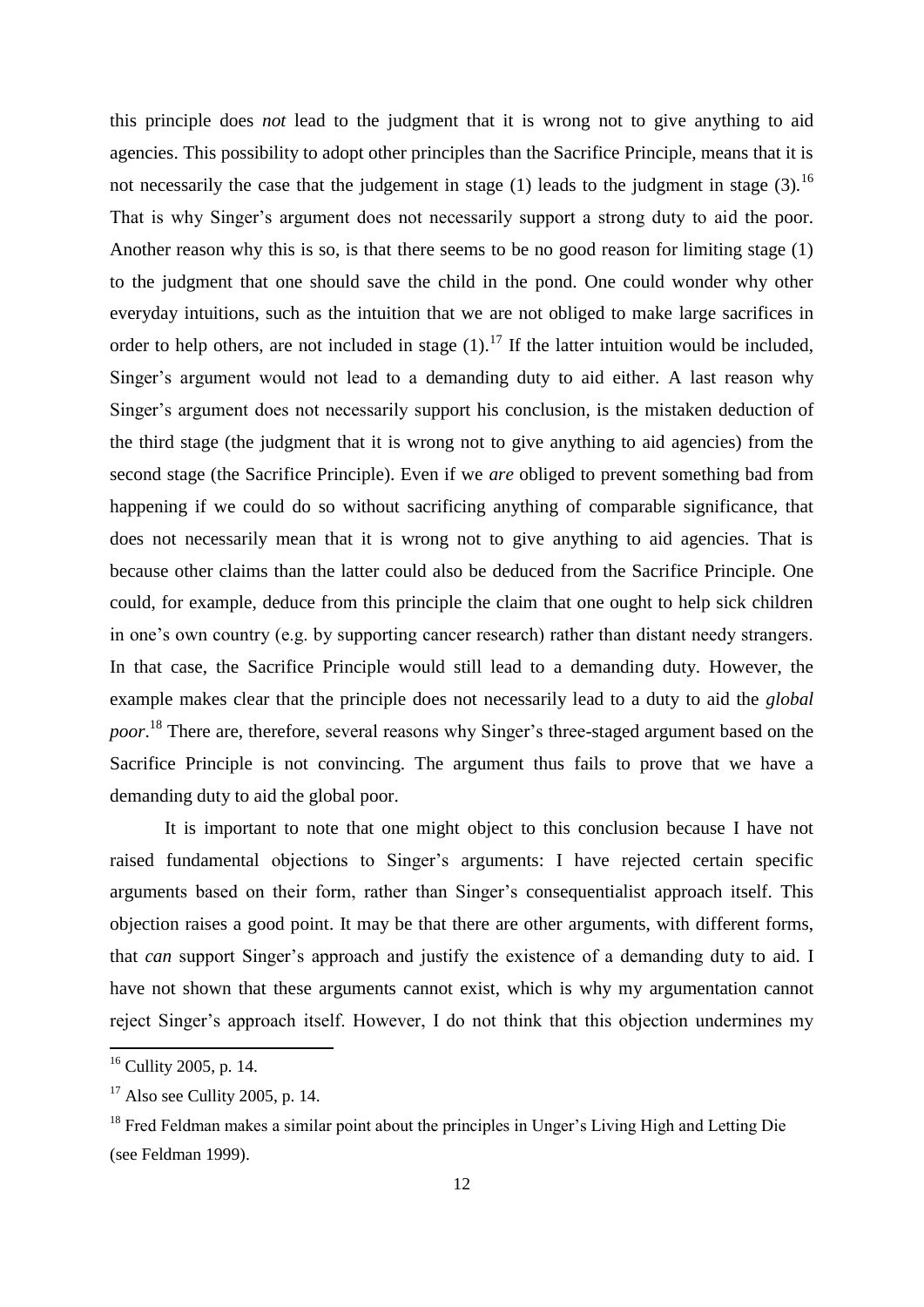argumentation. My purpose was to examine the arguments that consequentialists use to support a demanding duty to aid. Singer's Sacrifice Principle is one of the most important arguments among them and I have argued that this specific argument does not succeed. Regardless of whether other arguments for Singer's approach exist, my point remains the same: Singer's justification of a demanding duty to aid the poor based on the Sacrifice Principle, cannot succeed.

#### **1.2. The life-saving analogy**

Related to the Sacrifice Principle, and another important argument for the demanding consequentialist duty to aid the poor, is the life-saving analogy. In this analogy failing to save someone right in front of you is compared to failing to donate money to aid agencies. Singer's description of the 'Child in the Pond Case' in 'Famine, Affluence and Morality' was the first step towards creating this life-saving analogy. Since then Singer and especially Unger have worked out the analogy in greater detail. In 'The Singer Solution To World Poverty', Singer uses the following example (originally Unger's) to construct his analogy:

Bob is close to retirement. He has invested most of his savings in a valuable, uninsurable car: a Bugatti. The rising market value means he will always be able to sell it in order to live comfortably after retirement. One day Bob parks the Bugatti near the end of a railway siding and goes for a walk. As he does so, he sees that a runaway train, with no one aboard, is running down the railway track. Further down the track is a child who is very likely to be killed by the train. Bob can throw a switch that will divert the train down the siding where his Bugatti is parked. Then nobody will be killed, but his Bugatti will be destroyed. Bob decides not to throw the switch. The child is killed, but Bob keeps his financial security.<sup>19</sup>

Our intuitive reaction is that Bob's conduct is very wrong. Clearly he is obliged to make large sacrifices in order to save the child's life. Singer's argument from analogy is that by donating money to aid agencies, affluent individuals are capable of saving a life, just like Bob. If Bob is required to make a large sacrifice in order to do so, then affluent individuals should be required to do so too. Therefore, affluent individuals have a very demanding duty to aid the poor.<sup>20</sup>

<sup>&</sup>lt;sup>19</sup> Paraphrase of Singer 1999. For the original example, see Unger 1996, pp. 136-139.

 $20$  Singer 1999.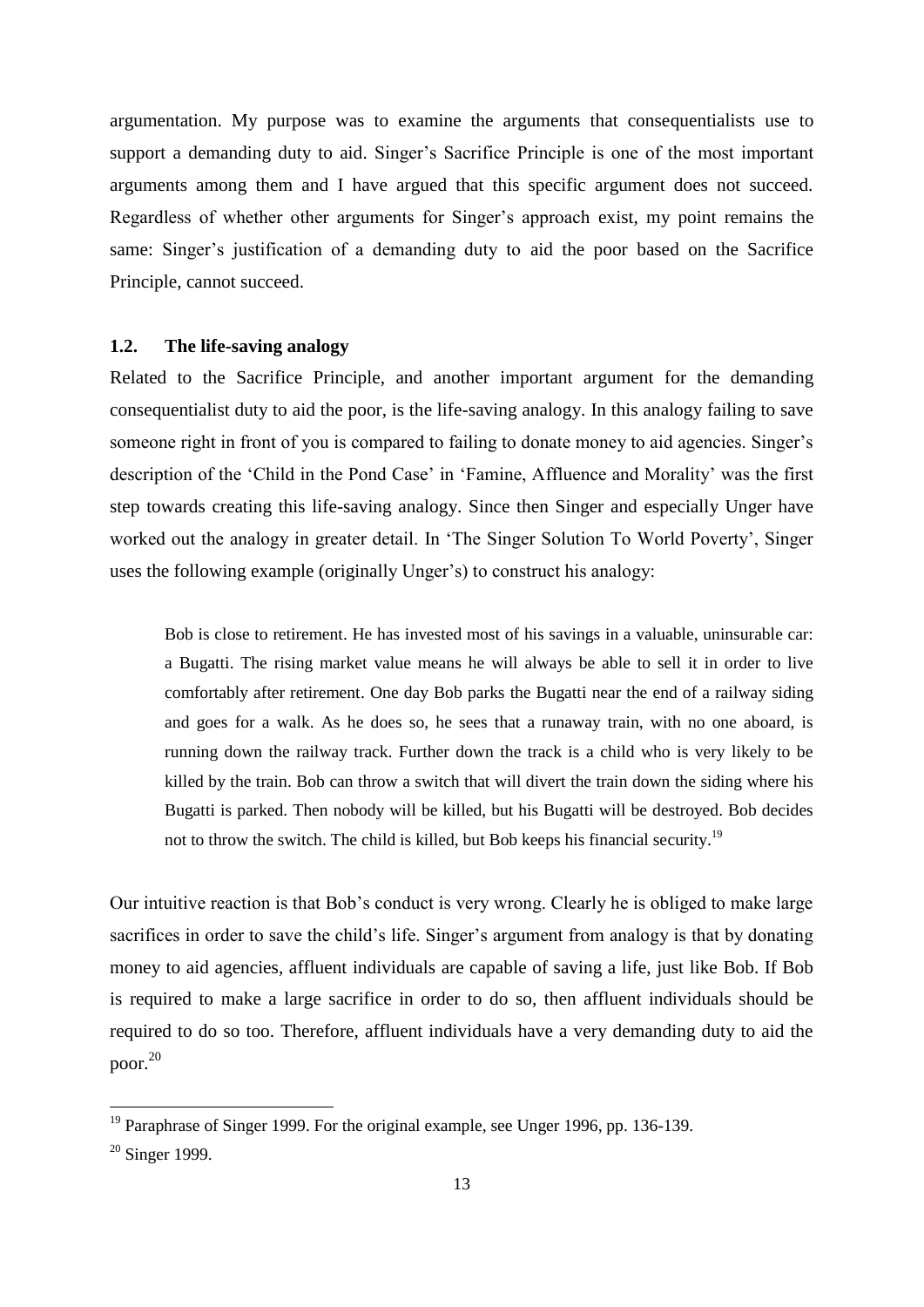The problem is that this conclusion depends on the comparability of the two cases, while there are many differences between Bob's failure to save the child and an affluent individual's failure to save a poor stranger. It may well be that one of these differences is morally relevant. In that case we may not have a demanding duty to aid the poor after all. Therefore Singer tries to show that various differences between the cases are of no moral relevance, after which he concludes that we seem to lack a basis for drawing a moral line between the two cases.<sup>21</sup> However, Singer does not discuss *all* differences between the two cases. One difference that might be of moral importance is the fact that Bob's case is an emergency, while the possibility to save distant needy strangers reoccurs over and over again. Badhwar and Hooker both think that a difference like this might be of great importance.<sup>22</sup> What if emergency's such as the 'Child in the Pond Case' were an everyday phenomenon, like our possibility to save distant needy strangers. Or what if we encountered a drowning person every hour? Would we really have to save everyone we encountered, thereby giving up our own lives, in order to save as many people as we could?<sup>23</sup> Singer does not discuss this example. Since he has not proven that all differences between the two cases are morally irrelevant, it seems that he has not proven that we have a demanding duty to aid the poor either. Moreover, one could wonder whether it is even *possible* to detect all differences and show that they are morally irrelevant. It might just be impossible to do so. In that case the lifesaving analogy could never be successful in showing that we have a strong duty to aid the poor.

However, in *Living High and Letting Die*, Unger gives the immense task of detecting all differences and showing that they are irrelevant, a try. He does so in defence of a duty that seems to be even stronger than the one Singer defends. According to Unger, affluent individuals are not only morally obligated to make material sacrifices, but they are also obliged to do whatever else they can to maximize the amount of money that they can give away. They are obliged, for example, to change jobs if that would mean that they could donate more money to aid agencies. Unger argues that giving up one's job is not merely an action that is morally praiseworthy; he describes it as 'seriously wrong' not to do so.<sup>24</sup> In his defence of this demanding duty of beneficence, the life-saving analogy is of central

 $21$  Singer 1999.

 $22$  Badhwar 2006, p. 81 and Hooker 1999, p. 181.

 $^{23}$  Badhwar 2006, p. 81.

 $24$  Unger 1996, p. 151.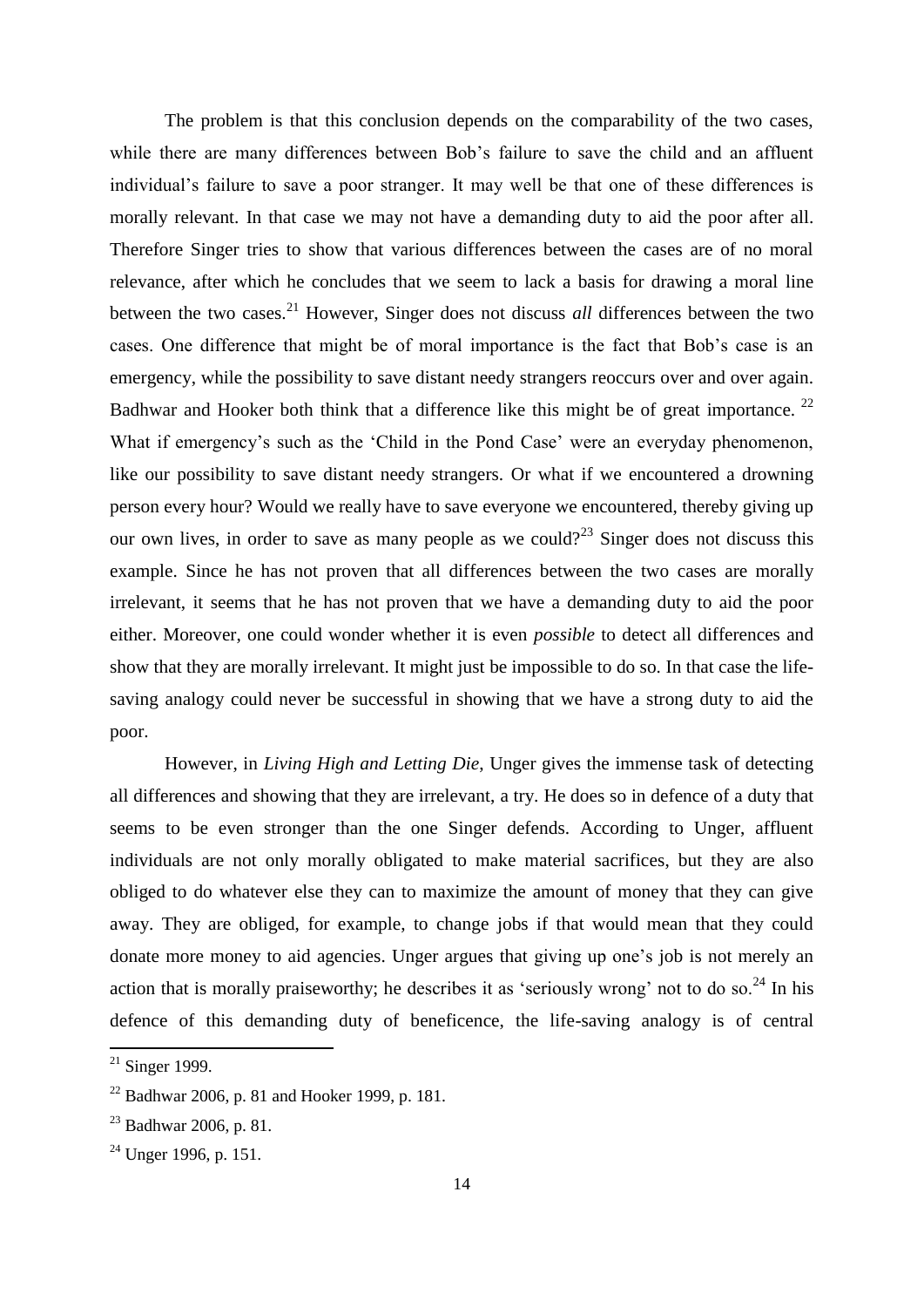importance. Unlike Singer, Unger tries to show that all differences between the two cases of this analogy are morally irrelevant. Unger's ambitious endeavour is a good attempt to overcome an important problem of the life-saving analogy, but, as Jos Philips has argued, it faces the problem that it is too complex to be convincing.<sup>25</sup> In *Affluent in the Face of Poverty*, Philips lists the many tasks that Unger must complete in order to reach his goal.<sup>26</sup> First, Unger has to compare the 'Child in the Pond Case' with the situation of affluent individuals who are able to help the poor, and detect all differences that might be morally relevant. Then he needs to show that these differences are, in fact, morally *irrelevant*. In order to do so, Unger has to create cases that are similar except for one factor and that are intuitively judged in the same way. In this manner, Unger has to prove that the factor in question is not morally relevant. Furthermore, Unger needs to justify the claim that our intuitions about the cases that he constructed, are reliable. And even if he succeeds in all of this, and proves that failing to save a drowning child is morally equal to failing to save a distant, needy stranger, Unger still needs to demonstrate that this means that both failures are morally wrong (which is our initial intuition about the failure to save a drowning child) rather than morally acceptable (which is our initial intuition about the failure to save a distant, needy stranger). In order to do so, Unger adopts a 'Liberationist view', according to which one's intuitive responses to many specific cases do not reflect 'morality itself', or what Unger calls 'our Values'.<sup>27</sup> Specifically, Unger thinks that our intuitive response to the failure to save a drowning child *does* reflect our Values, whereas our intuitive response to the failure to save distant, needy strangers, does *not* reflect our Values. The latter response is distorted by psychological phenomena such as 'futility thinking'. This phenomenon leads us to think that the help we can give is futile (given the total amount of help that is needed), which makes us think that we are not required to help at all. Philips notes that, even if Unger would succeed in all previous tasks, the idea that a failure to save a drowning child is similar to a failure to help a distant, needy stranger, 'still underdetermine[s] the conclusion that what Unger calls 'our Values' are indeed our values'.<sup>28</sup> He adds that '[w]e would also have to check for intuitions about cases other than the two we have considered and examine whether we could bring them into line with "our Values"', and that only after having checked multiple cases, we would be able to trust that 'our Values' are

 $25$  Philips 2007, p. 22.

<sup>26</sup> Philips 2007, pp. 21-22.

 $27$  Unger 1996, p. 11.

<sup>28</sup> Philips 2007, p. 22.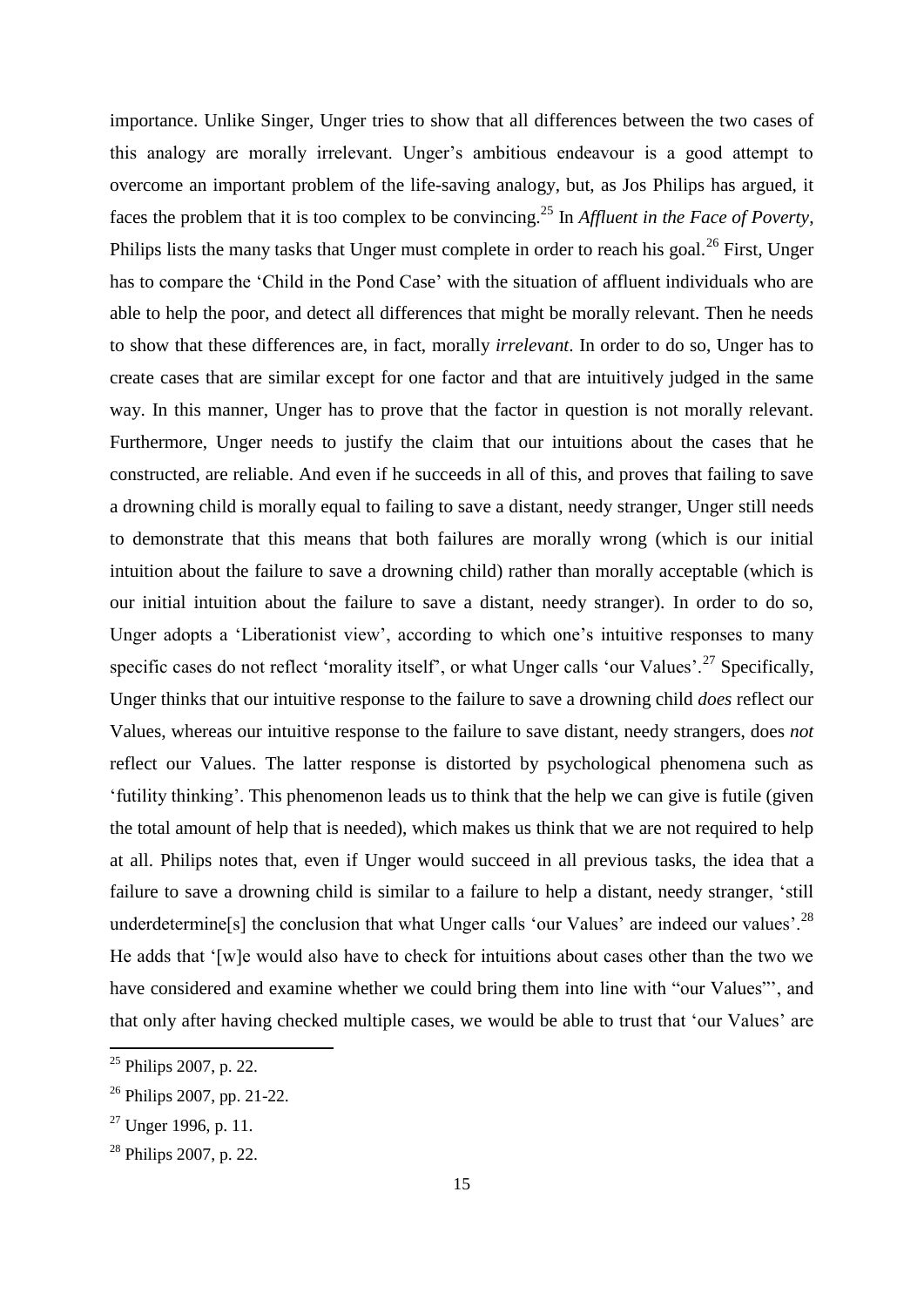in fact our values.<sup>29</sup> Philips concludes that Unger's approach to the lifesaving analogy is problematic, among other things because of its roundabout way of arguing: Unger's approach is too complex to be convincing.<sup>30</sup> It seems, therefore, that both Singer's and Unger's defence of the lifesaving analogy are unconvincing.

#### **1.3. Killing and letting die**

A third important argument for the consequentialist, demanding duty to aid the poor, is based on the claim that killing and letting die are morally equivalent. It may be that this argument is less important to prove the consequentialist's case than the Sacrifice Principle and the lifesaving analogy. However, the claim that killing and letting die are morally equally wrong *is* defended by various philosophers,  $31$  and is therefore worth discussing. It is beyond the scope of this thesis to evaluate all versions of the argument. I will focus on the argument of James Rachels only, as he is most explicit about the moral consequences of the analogy between killing and letting die for our duty to aid the poor. In 'Killing and Starving to Death', Rachels defends the 'Equivalence Thesis': the claim that our duty not to let people die of malnutrition or related health problems, is just as strong as our duty not to kill them.<sup>32</sup> His view, he writes, 'has radical implications for conduct'.<sup>33</sup> To be more precise, these implications are that 'we are morally wrong to spend money on inessentials, when that money could go to feed the starving'.<sup>34</sup> This quote implies that Rachels' interpretation of our duty to aid the poor, is just as demanding as Singer's interpretation.

However, the question is whether Rachels actually succeeds in proving that letting the global poor die is just as wrong as killing them. A problem may be that his descriptions of the Equivalence Thesis are not all the same. In the beginning of his article he describes the Equivalence Thesis as mentioned above: as the claim that letting distant needy strangers die is as bad as killing them. However, later he describes this thesis as 'a claim about what does, or does not, count as a morally good reason in support of a value judgment'.<sup>35</sup> The latter claim

 $\overline{a}$ 

 $29$  Philips 2007, p. 22.

<sup>30</sup> Philips 2007, p. 22.

<sup>&</sup>lt;sup>31</sup> See for example Singer 2011; Harris 1974, Kagan 1989 and Rachels 1979.

<sup>32</sup> Rachels 1979, p. 159.

<sup>33</sup> Rachels 1979, p. 168.

<sup>&</sup>lt;sup>34</sup> Rachels 1979, p. 169.

<sup>35</sup> Rachels 1979, pp. 163-164.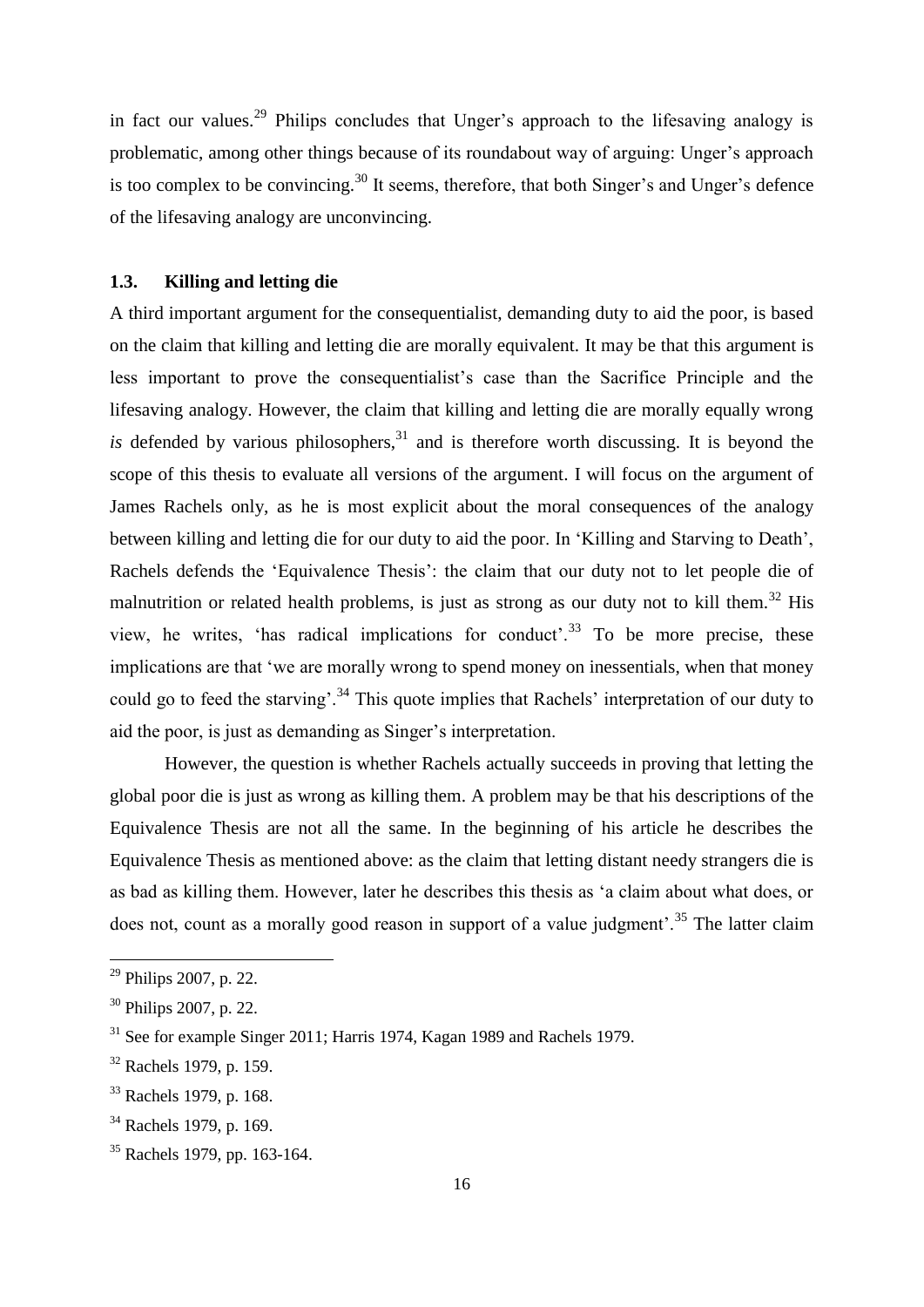means that 'the bare fact that one act is an act of killing, while another act is an act of "merely" letting someone die, is not a morally good reason in support of the judgment that the former is worse than the latter'.<sup>36</sup> Rachels also stresses the point that he does not want to argue that *every* case of letting someone die is equally as bad as *every* case of killing. Killing a terminal patient who wanted to die, might, for example, be better than allowing an ill patient who could be saved, to die.<sup>37</sup> The difference between the two descriptions of the Equivalence Thesis, causes problems for Rachels' aim to show that letting the distant needy die is just as bad as killing them. His article makes clear that he actually wants to defend the second version of the Equivalence Thesis. And that version, the fact that the distinction between killing and letting die is not a good basis for value judgments, is no reason for claiming that letting distant needy strangers die is as bad as killing them. As Rachels does not claim that every act of letting die is as bad as every act of killing, he needs to justify why these two specific cases (the case of letting distant needy strangers die and the case of killing them) are morally equally wrong. This justification is needed because there might be reasons why letting a distant needy strangers die is not as bad as killing them. If so, our duty not to let distant needy strangers die might not be as strong as our duty not to kill them after all.

The problem is that Rachels does not give a justification for the specific claim that letting distant needy strangers die is as bad as killing them. With regard to this specific claim, Rachels discusses only one thing – an example that is originally Trammell's:

If someone threatened to steal \$1000 from a person if he did not take a gun and shoot a stranger between the eyes, it would be very wrong for him to kill the stranger to save \$1000. But if someone asked from that person \$1000 to save a stranger, it would seem that his obligation to grant this request would not be as great as his obligation to refuse the first demand – even if he has good reason for believing that without his \$1000 the stranger would certainly die.<sup>38</sup>

With this example, Trammell wants to show that the duty not to kill is, in this case, stronger than the duty not to let someone die. Rachels' only objection to this example appeals to its consequences:

<sup>&</sup>lt;sup>36</sup> Rachels 1979, p. 164.

<sup>37</sup> Rachels 1979, p. 164.

<sup>38</sup> Trammell's example quoted in Rachels 1979, pp. 169-170.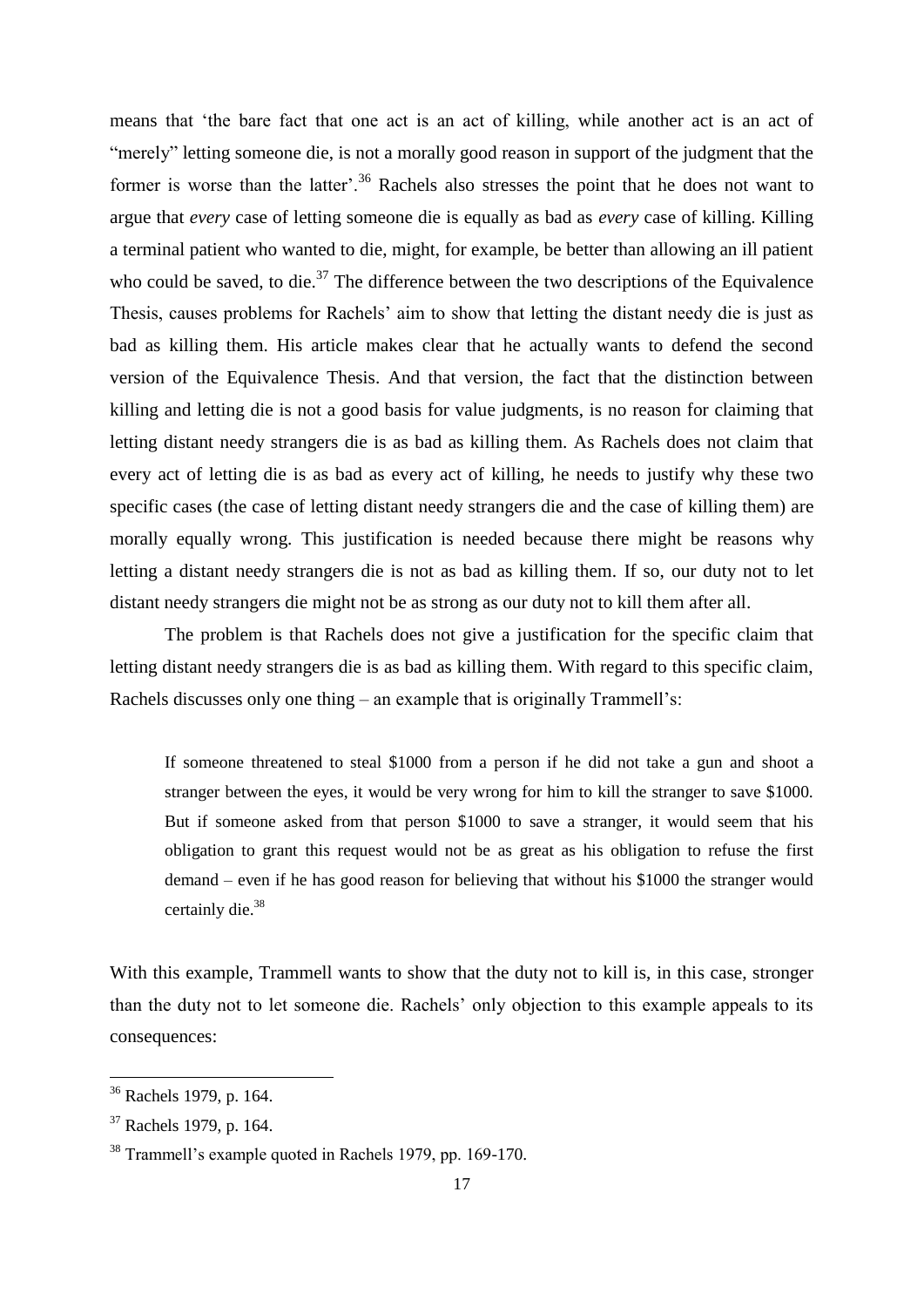What is at stake in the situation described is the person's \$1000 and the stranger's life. But we end up with the *same* combination of lives and money, no matter which option the person chooses […]. It makes no difference, either to the person's interests or to the stranger's interests, which option is chosen; why, then, do we have the curious intuition that there is a big difference here?<sup>39</sup>

As the last question is rhetorical, Rachels' objection ends there. As a defence of the claim that letting distant needy strangers die is as bad as killing them and that we therefore have a demanding duty to aid the poor, this objection does not suffice. The objection faces the same problem as the life-saving analogy: it is difficult to prove that a strong duty to aid exists just by comparing two examples.<sup>40</sup> Moreover, Rachels' appeal to the consequences of the two situations is not sufficient: simply saying that the consequences of one's actions are all that matters, does not make that statement true. After all, it may be that other considerations play a role in deciding whether an action is morally right. For example, maybe it is morally permissible not to save a stranger because you are not the only one who can save him, or because the stranger's need is not immediate to you. If Rachels is to succeed in arguing that, in Trammell's example, the duty not to let die is equally strong as the duty not to kill, he needs to show that considerations like these are not morally relevant. As he fails to do so, his argument is unconvincing.

Nevertheless, I think that the final question that Rachels raises – the question why we have the intuition that there is a big difference between the cases he describes – is an important one. Rather than using it as a rhetorical question, we should try to find an *answer* to the question why we have conflicting intuitions about such cases. A good answer to this question, I think, is that our conflicting intuitions are caused by conflicting parts of our nature.

<sup>&</sup>lt;sup>39</sup> Rachels 1979, p. 170 (emphasis in original).

<sup>40</sup> Just like my objection to Singer's argument, this objection is based on the *form* of argument that Rachels uses (the comparison of cases), rather than on the consequentialist approach itself. That is because it is not my intention to criticise consequentialism itself. Rather, I want to examine whether consequentialists can convincingly defend their view that we have a demanding duty to aid the poor. As said before, my aim is to prove that they cannot: their current arguments in favour of this duty, fail. There may be argument forms that *can* defend a demanding duty to aid consequentialistically, but until consequentialists have found them, they cannot prove that we have a demanding duty to aid.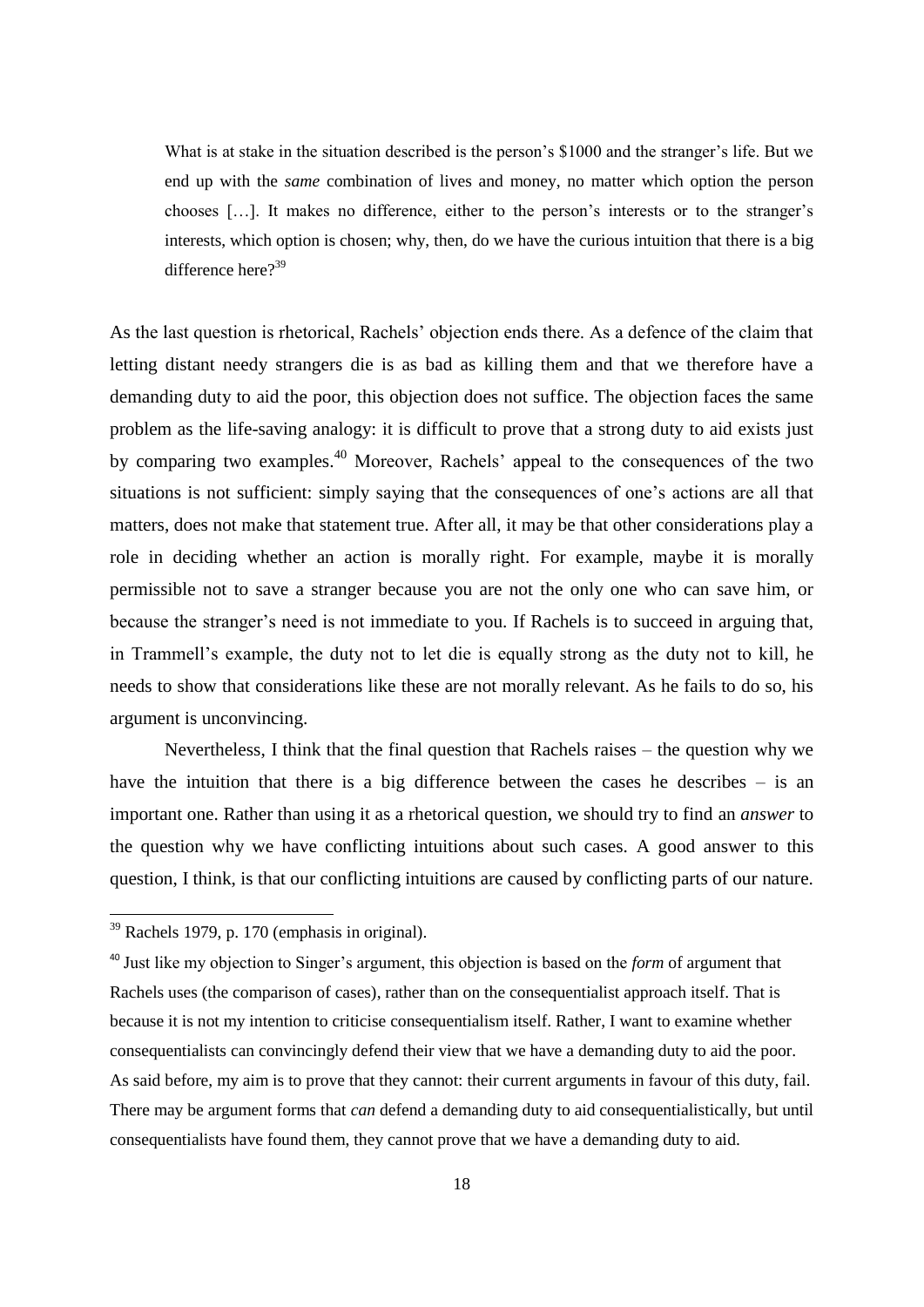On the one hand, having moral concern for others is an essential part of human nature (this is the impartial part). But on the other hand, having a great concern for one's individual life is an essential part of human nature too (this is the partial part). Nagel also describes the conflict between these two parts of our nature, and calls it the 'duality of the self'.<sup>41</sup> The intuitions to Trammell's example can be explained by this duality of the self. In this example, the intuition that we should not shoot someone in order to save a thousand dollars, is caused by the impartial part of our nature – this part objects to killing someone. The intuition that we are not morally required to *give away* a thousand dollars in order to save someone, on the contrary, is caused by the partial part of our nature – this part objects to making large sacrifices in order to help someone else. In the same way, our conflicting intuitions about *poverty relief* can be explained by this dual nature: our intuition that we should do as much as we can in order to relieve poverty springs from the impartial part of our nature, while the intuition that we do not have to make large sacrifices in order to help others, springs from the partial part of our nature. This explanation of our intuitions shows how important a role human nature may play in the problem of deciding what we ought to do in order to aid the global poor. In chapter four, I will further reflect on this issue.

#### **1.4. Conclusion**

It seems that the most important arguments for a consequentialist, demanding duty to aid, do not succeed. The question is whether the failure of these arguments results in the conclusion that we do *not* have a demanding duty to aid the poor. On the one hand, one could argue that this conclusion is *unjustified* because there may be other arguments that can justify a demanding duty to aid the poor – arguments that we have not discussed yet. On the other hand, one could argue that it is *justifiable* to assume that we do not have a demanding duty to aid. This assumption could be justified by claiming that the consequentialists have the burden of proof on their side, since they are the ones defending the extremely counterintuitive conclusions. However, this argumentation strategy includes the assumption that  $-$  in the total absence of proof – the claim that we do *not* have a demanding duty to aid is right. This assumption might not be defensible. As Hooker argued: both the claim that we have a demanding duty of beneficence and the claim that we do not, face problems. The former claim

<sup>&</sup>lt;sup>41</sup> Nagel 1991, p. 44.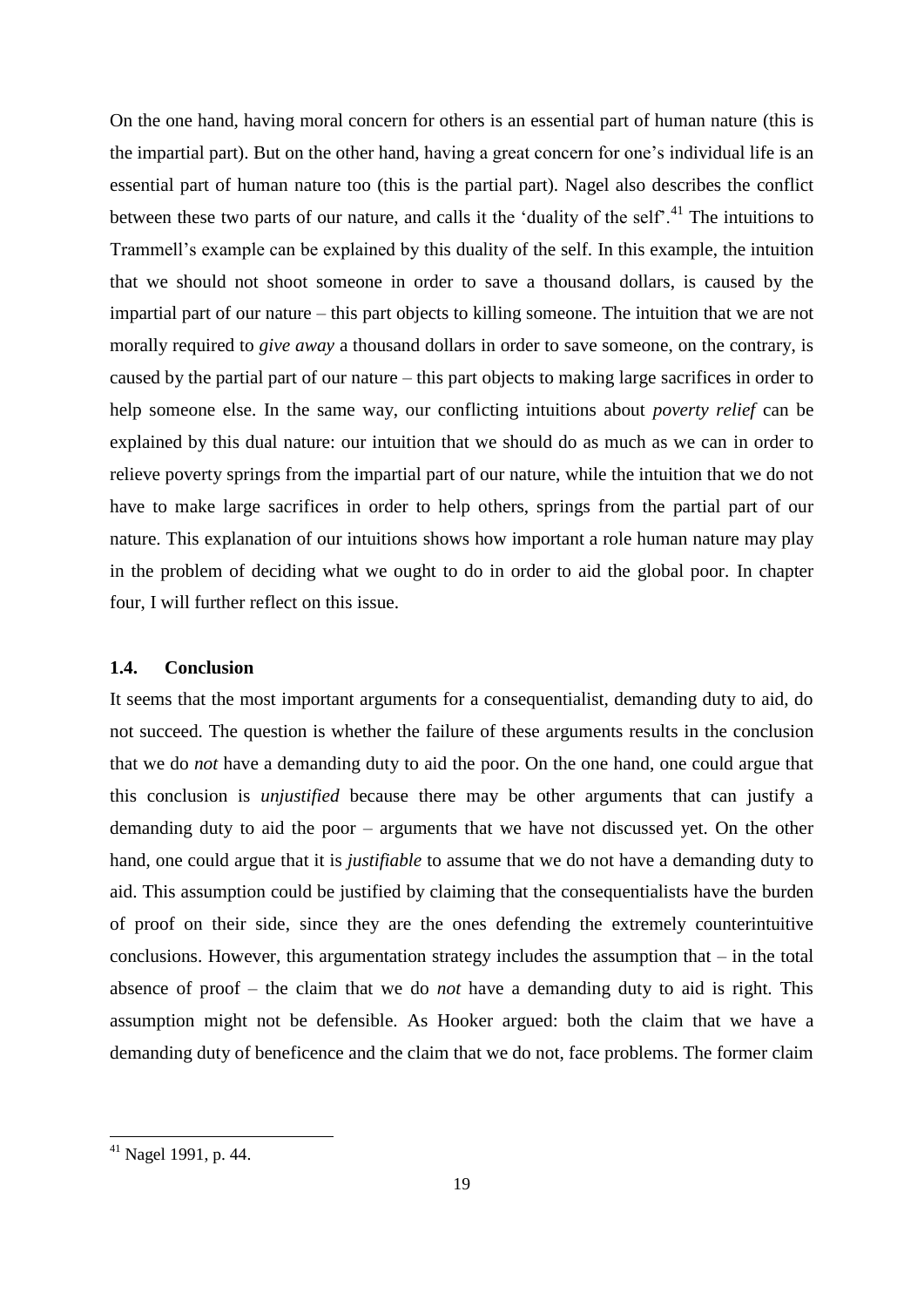can seem counterintuitively demanding; the latter can seem counterintuitively mean.<sup>42</sup> So in the absence of proof, we should probably not simply assume that this latter claim is right. My conclusion that the consequentialist arguments discussed above do not succeed, is therefore not to say that we do not have a demanding duty toward the poor. However, the claim gives all the more reason to explore Kantianism and the a-theoretical approach, in order to see how demanding our duty to aid the poor might be according to these approaches and whether the arguments of these approaches *do* succeed.

<sup>&</sup>lt;sup>42</sup> Hooker 1999, p. 81.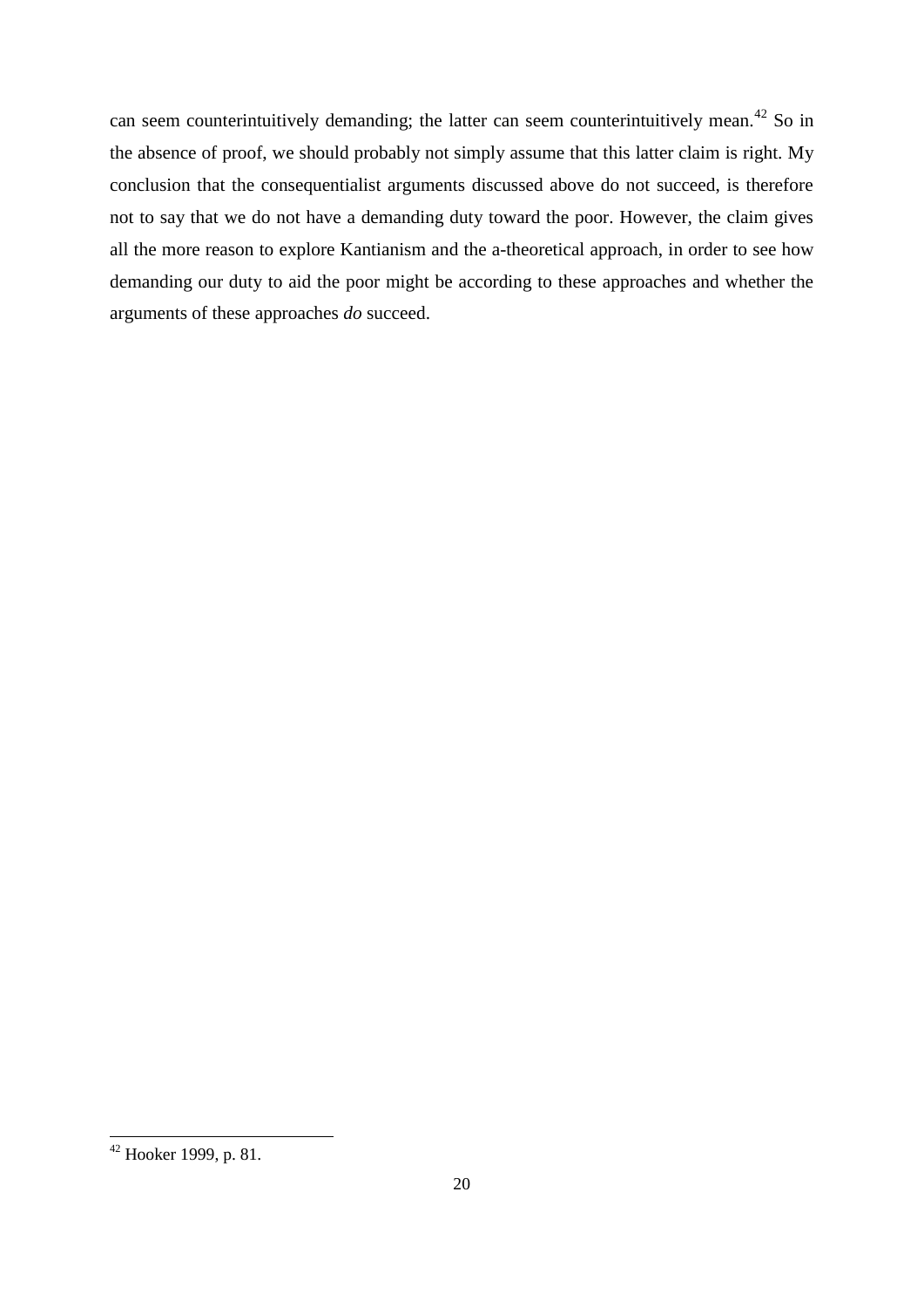## 2. Kantian beneficence and its unascertainable limits

In the previous chapter I argued that the most important consequentialist arguments for a demanding duty to aid do not succeed. In this chapter I will discuss whether a Kantian account of our duty to aid might be a good alternative to a consequentialist account. In other words, I will try to answer the question whether a Kantian position *can* provide us with convincing arguments concerning the demandingness of our duty to aid. When answering this question, I will discuss two specific Kantian positions. First, I will turn to a position based on Kant's first formulation of the categorical imperative (the Formula of Universal Law), because this is the fundamental basis of a Kantian theory. Second, I will discuss a Scanlonian contractualist position. The reasons for choosing this specific theory are that Scanlonian contractualism is an important account of Kantian contractualism. $43$  and that it, unlike Rawlsian contractualism, focusses on individual duties rather than institutional ones. In fact, as Elizabeth Ashford claims, Scanlon's contractualism can be seen as the most developed version of contractualism when it comes to individual obligations.<sup>44</sup> With the discussion of these two Kantian positions, I hope to prove that when trying to determine the demandingness of our duty to aid, both Kantian positions face a fundamental problem. Just like consequentialism – but for different reasons – they fail to give us a convincing account of the demandingness of our duty to aid.

#### **2.1. The Formula of Universal Law**

Kant's Formula of Universal Law states that you should act only in accordance with that maxim through which you can at the same time will that it become a universal law.<sup>45</sup> This description leaves room for questions. What does it mean for example, not to be able to will that your maxim become a universal law? Kant says something about this with respect to our duty to aid, that might be helpful. According to him, a maxim of non-beneficence cannot be willed to become a universal law. The reason why an agent cannot will a maxim of non-

 $43$  Scanlon's contractualism is not completely similar to Kantianism. I will come back to this distinction later.

<sup>44</sup> Ashford 2003, p. 273.

<sup>45</sup> Kant 2008, 4:421.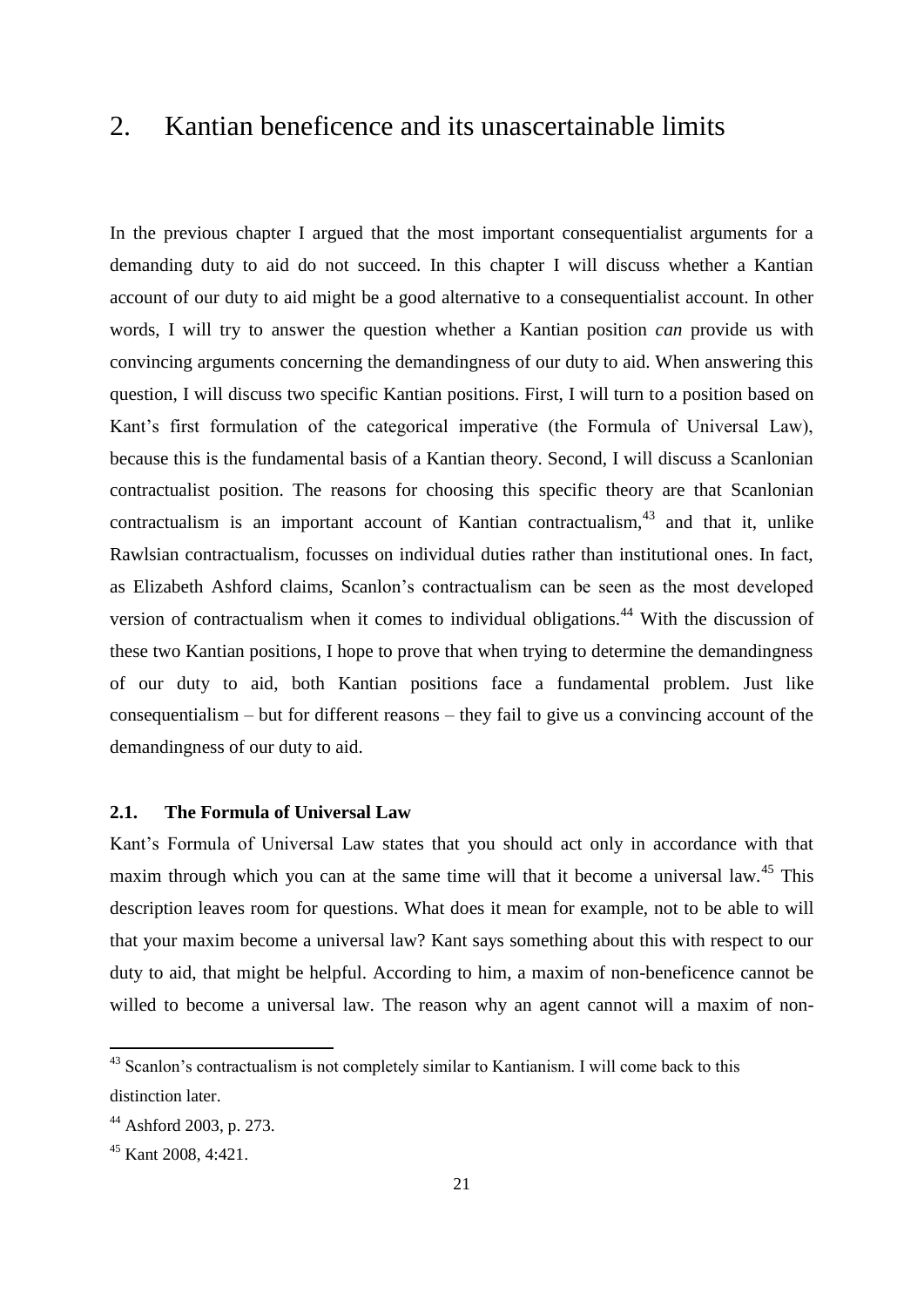beneficence to become a universal law, is that the agent would conflict with himself if he did will this. And the reason why the agent would be self-conflicting, is that he himself may need the help of others in the future,  $46$  in which case the agent would surely want to receive this help. Barbara Herman describes the contradiction in will that arises: the agent 'would be willing both that the world be such that no one could help anyone, *and* that he be helped<sup>'.47</sup> She explains that if you want something, in Kant's theory it is 'irrational to act in ways that prevent your getting what you want' (other things equal).<sup>48</sup> It is clear, then, that the Formula of Universal Law says that a maxim of non-beneficence cannot be willed to become a universal law. That is why we have a duty of beneficence. However, this conclusion does not tell us how demanding this duty is. To find out, more maxims need to be tested.

In order to see whether the Formula of Universal Law supports a demanding duty to aid, let us test a maxim that prevents us from helping others when it takes great sacrifice. Following the reasoning above, it seems that this maxim of non-beneficence when it takes great sacrifice, cannot be willed to become a universal law. It may be that the agent who wills this maxim to become a universal law, at some point needs help that requires a great sacrifice from the helper. The agent would want this help, so there would be a contradiction in will if the agent would will that the maxim above (which prevents him from getting this help) become a universal law. It seems, then, that the Formula of Universal Law supports a demanding duty to aid. However, this conclusion does not seem justified when we take into account other things that the agent might want. Surely the agent wants to be able to pursue his personal projects and maintain his friendships. Given these wants, let us test the opposite maxim: the maxim that *requires* beneficence when it takes great sacrifice. If the agent willed *this* maxim to become a universal law, there would be a contradiction in will as well. That is because circumstances may arise in which the agent is required to make a great sacrifice in order to help others. That sacrifice may involve giving up his personal projects and it might jeopardize his friendships. In this case the maxim causes him to give up things that he wants to keep. This is a contradiction in will, and therefore a maxim of beneficence when it requires great sacrifice, cannot be willed to become a universal law.

It is important to clarify the way in which I have used Kant's 'test' in the previous paragraph. I have argued that the aforementioned maxims cannot be willed to become a

<sup>46</sup> Kant 2008, 4:423.

 $47$  Herman 1984, pp. 579-580 (emphasis in original).

<sup>48</sup> Herman 1984, p. 580.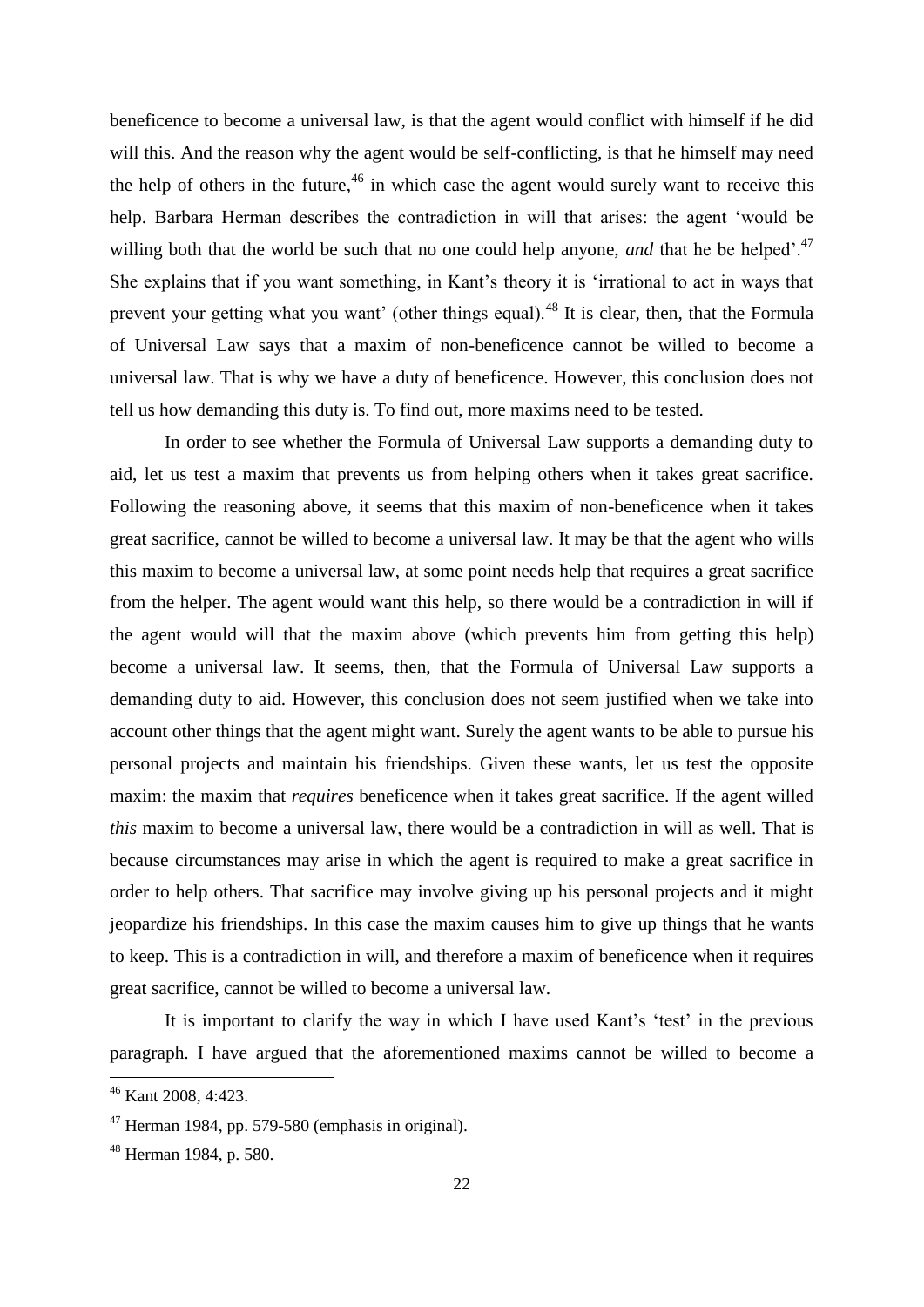universal law, because that would result in a contradiction in will. With this argumentation, I do *not* mean to say that maxims can only be universalised when there are no kinds of conflicting motives or interests at all. That view is very implausible, because it is probable that the universalization of most maxims will result in a conflict of a certain kind. It is more plausible that one must *compare* will-determinations in Kant's test of universalization, in order to find out which maxims can be universalised. Testing the maxim of beneficence may provide an example of such a comparison. That is because both the universalization of a maxim of beneficence and the universalization of its opposite (a maxim of non-beneficence), result in a conflict of some kind. Willing that a maxim of beneficence become a universal law, results in a conflict because it means that we sometimes have to make sacrifices in order to help others, while most of us would rather not sacrifice anything. This conflict does not, however, result in the view that we do not have a duty of beneficence. That is because willing that a maxim of *non*-beneficence become a universal law, results in a more fundamental conflict. As mentioned before, the universalization of this maxim would mean that we would not be able to receive help if we would need it, while we would definitely *want* to receive help in such a case. This conflict weighs more than the conflict which arises from universalising a maxim of beneficence. This maxim is therefore one that can be universalised, which is why we have a duty of beneficence. However, a comparison of will-determinations may be easier in some cases than in others. When it comes to the maxims described above (the maxim that *prevents* us from helping others when it takes great sacrifice and the maxim that *requires* us to do so), I think it is very hard to make a comparison of will-determinations. The universalization of both maxims results in a conflict that is very fundamental. As mentioned before, in one case the conflict arises because we will not receive help when we really need it and in the other case it arises because we will be required to give op most of the substance of our lives in order to help others. These conflicts are both so fundamental, that it is not clear which conflict weighs more. It seems, therefore, that both maxims cannot be willed to become a universal law.

We thus face a problem: both the maxim that *prevents* us from helping when it takes great sacrifice, and its opposite, the maxim that *requires* us to do so, cannot be willed to become a universal law. This is exactly the problem that Thomas Nagel describes: 'It is still clearly unacceptable to fall below a modest overall level of aid to others […]. But as we move above that level we gradually enter a region where we cannot will as a universal principle *either* that one *must or* that one *need not* help the needy at that level of sacrifice to one's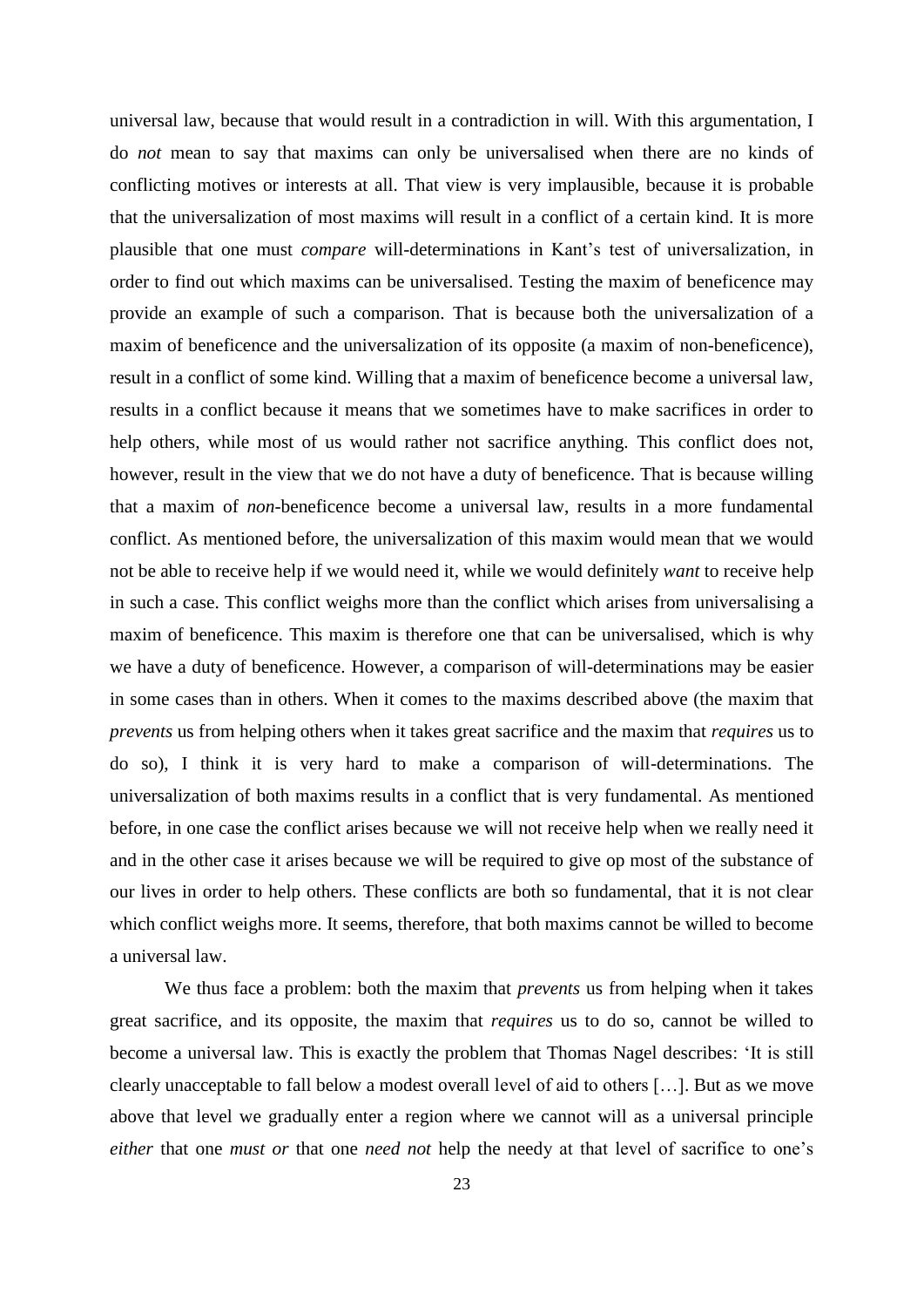personal aims'.<sup>49</sup> According to Nagel, this problem arises because of what the Formula of Universal Law requires us to do. He says that it requires us

to take into account the personal standpoints of each of the parties to any situation covered by the principle under review, and their associated motives and values. We are to ask ourselves whether we can will the universalization of our maxim in light of the full range of effects and motivational demands it would entail for all the parties in whose place we imagine ourselves.<sup>50</sup>

The fact that we have to take into account all hypothetical situations that one might be in, causes the problem. As we have seen, there is a conflict of interests: it is in the interest of the needy to be helped, but it is in the interest of the helper not to help when it takes a great sacrifice. Because of this conflict of interests, '*any* maxim on which a person proposes to act would, if universalized, conflict with what he would want for himself in at least one of the hypothetical positions he might occupy under it'.<sup>51</sup> The maxim of non-beneficence would conflict with an agent's interests if she were in need of help, but the maxim requiring her to help, would conflict with her interest to keep her money for herself if she were in the position to help. $52$ 

Nagel also expresses the problem in another way: as a problem caused by the duality of the self. The duality of the self is a conflict between impartiality (which says that everyone's life is equally important) and agent-relativity (which says that everyone has his own life to lead).<sup>53</sup> As said before, I think that the duality of the self explains why it is so hard to adequately answer questions about our duty to aid. Impartiality and partiality are both so fundamental to our nature, that it is hard to solve the conflict that they cause. As Nagel notes, it helps a little that impartiality is partly internalized: the well-being of others is part of what a person wants, which makes it easier for him to sacrifice something in order to help someone else. But this internalized impartiality does not replace a person's individual aims completely, so the conflict between impartiality and a person's individual aims still exists.<sup>54</sup> Nagel sees no

<sup>&</sup>lt;sup>49</sup> Nagel 1991, p. 50 (emphasis in original).

<sup>50</sup> Nagel 1991, p. 42.

 $<sup>51</sup>$  Nagel 1991, pp. 42-43 (emphasis in original).</sup>

<sup>52</sup> Nagel 1991, p. 43.

<sup>53</sup> Nagel 1991, p. 44.

<sup>54</sup> Nagel 1991, p. 47.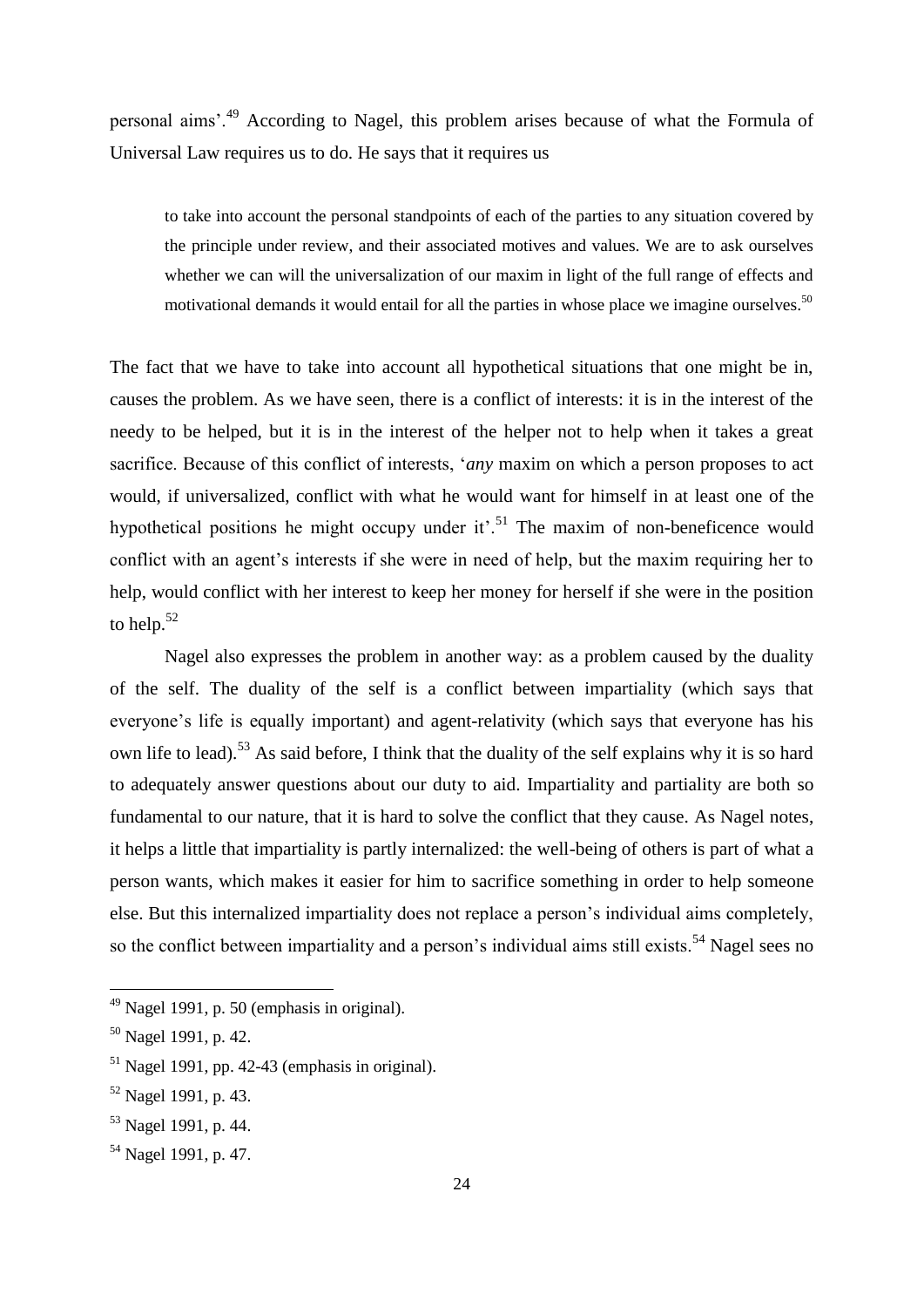solution to this problem. In the world we live in, any principle that tries to account for impartial reasons and agent-relative reasons, 'will be either too demanding in terms of the first or not demanding enough in terms of the second'.<sup>55</sup>

Nagel's conclusion suggests that it is impossible to decide what the specific limits are of the duty of beneficence. Kant himself seems to agree with this conclusion. He calls the duty of beneficence a 'wide duty', which means that 'the duty has in it a latitude for doing more or less'.<sup>56</sup> The reason why Kant thinks beneficence a wide duty, is that it is impossible to assign specific limits to the sacrifice one ought to make in order to help others.<sup>57</sup> According to Kant, the Formula of Universal Law holds for maxims, but not for determinate actions. It seems, therefore, that the demandingness of our duty of beneficence cannot be determined by rational principles. Rather, the demandingness of this duty 'depends, in large part, on what each person's true needs are in view of his sensibilities, and it must be left to each to decide this for himself'. <sup>58</sup> This decision must be left to agents themselves, because 'a maxim of promoting others' happiness at the sacrifice of one's own happiness, one's true needs, would conflict with itself if it were made a universal law'.<sup>59</sup> Kant concludes that the duty of beneficence is therefore a 'wide' one. Here I will follow Nagel and Kant. The Formula of Universal Law tells us that there is *a* duty to aid, but it does not tell us much more, and it definitely cannot tell us what the specific limits are of a duty of beneficence. Therefore it is of not much help when trying to determine the demandingness of this duty.

**.** 

 $59$  Kant 1996, 6:393. Kant's remark that this maxim (a maxim which requires us to promote another person's happiness at the sacrifice of our own) cannot be willed to become a universal law, implies that we do not have a duty of beneficence when discharging this duty would decrease our happiness. This, in turn, implies that most people do not have an extremely demanding duty to aid, because such a duty would make most people less happy. It seems, then, that Kant *can* say something specific about our duty to aid: namely that, for many people, it is not very demanding. However, it is not clear what Kant means with the words 'one's happiness' and 'one's true needs'. Moreover, elsewhere Kant claims that one should not take into account happiness when it comes to duties (Kant 2009, A 166). That is why it is not clear whether Kant really thinks that our duty to aid should be constrained by our happiness. Examining this issue in detail is, however, beyond the scope of this discussion.

<sup>&</sup>lt;sup>55</sup> Nagel 1991, p. 49.

<sup>56</sup> Kant 1996, 6:393.

<sup>&</sup>lt;sup>57</sup> Kant 1996, 6:393.

<sup>58</sup> Kant 1996, 6:393.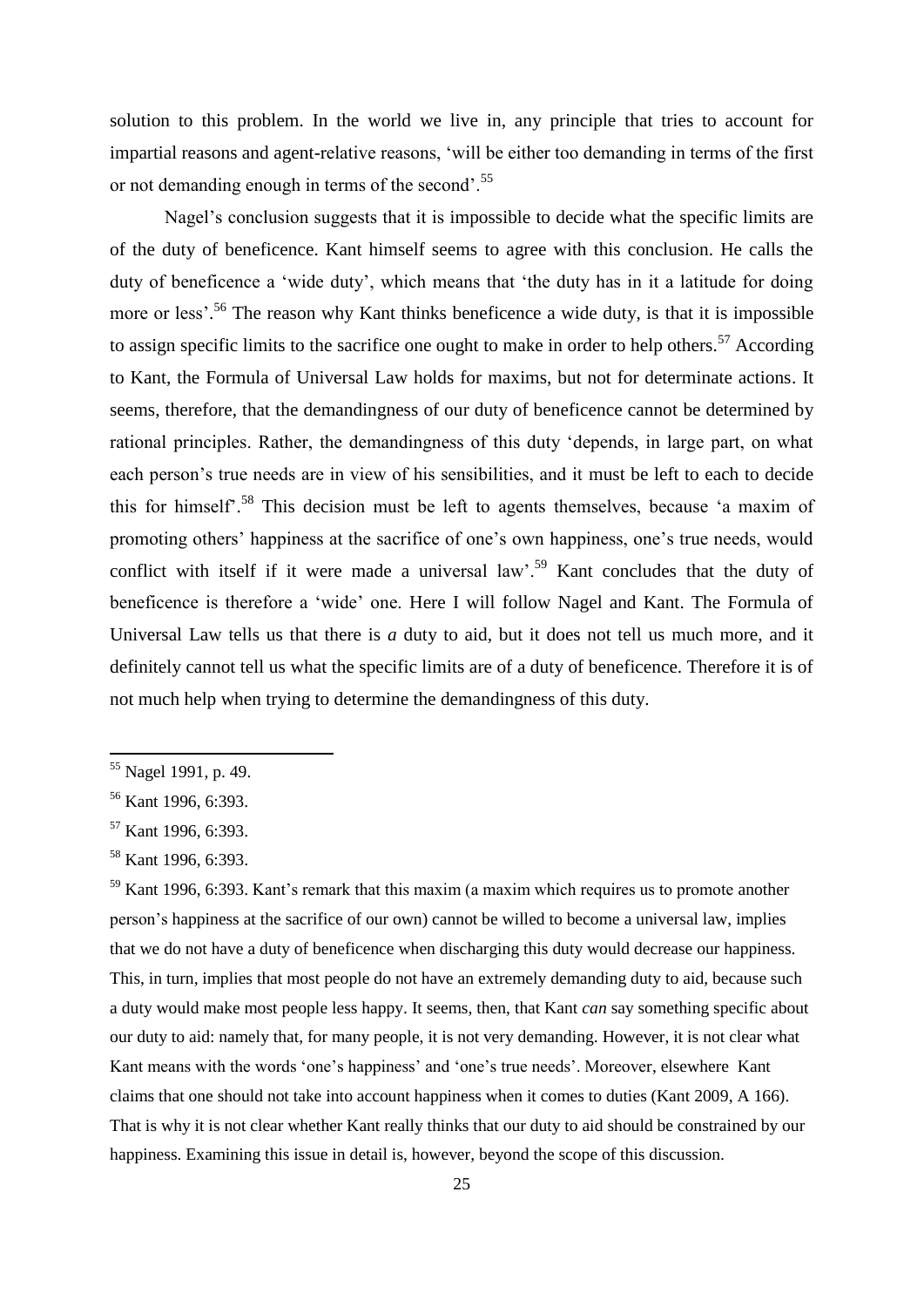#### **2.2. Scanlonian contractualism**

Perhaps Scanlon's contractualism is of more help when determining the demandingness our duty to aid. His contractualist account holds that 'an act is wrong if its performance under the circumstances would be disallowed by any set of principles for the regulation of behaviour that no one could reasonably reject as a basis for informed, unforced general agreement'.<sup>60</sup> This account has similarities to Kant's theory. Scanlon himself says: 'the idea that the rightness of an action is determined by whether it would be allowed by principles that no one would reasonably reject does have an obvious similarity to Kant's Categorical Imperative'.<sup>61</sup> But there are clear differences between the two theories too. For example, Kant claims that moral duties are authoritative because they are grounded in conditions of our rational agency, whereas Scanlon claims that moral duties have importance and authority because 'other aspects of our lives and our relations with others involve this idea'.<sup>62</sup>

Because Scanlon's theory revolves around the idea that an action is morally right if it is allowed by principles that no one could reasonably reject, it is important to know what 'reasonable rejection' means. Scanlon writes that 'in order to decide whether a principle could be reasonably rejected, we need to consider it from a number of standpoints'.<sup>63</sup> Beneficiaries of the principle may have reasons to insist on a demanding principle and reject less demanding principles, but the agents who will be constrained by it may have reason to reject the demanding principle and insist on a less demanding principle.<sup>64</sup> A principle can be reasonably rejected by a person when this person's reasons to reject it prevail over other person's reasons to reject an alternative.<sup>65</sup> Reasonable rejection is thus *comparative*: the reason to reject a principle must outweigh reasons to reject alternatives. Furthermore, Reasonable rejection depends on the reasons of *individuals*. The focus on reasons of an individual makes it impossible to aggregate benefits and justify actions based on the sum of a

<sup>60</sup> Scanlon 1998, p. 153.

 $61$  Scanlon 1998, p. 5.

 $62$  Scanlon 1998, p. 6.

<sup>63</sup> Scanlon 1998, p. 213.

<sup>64</sup> Scanlon 1998, p. 213.

<sup>65</sup> Scanlon 1998, p. 213.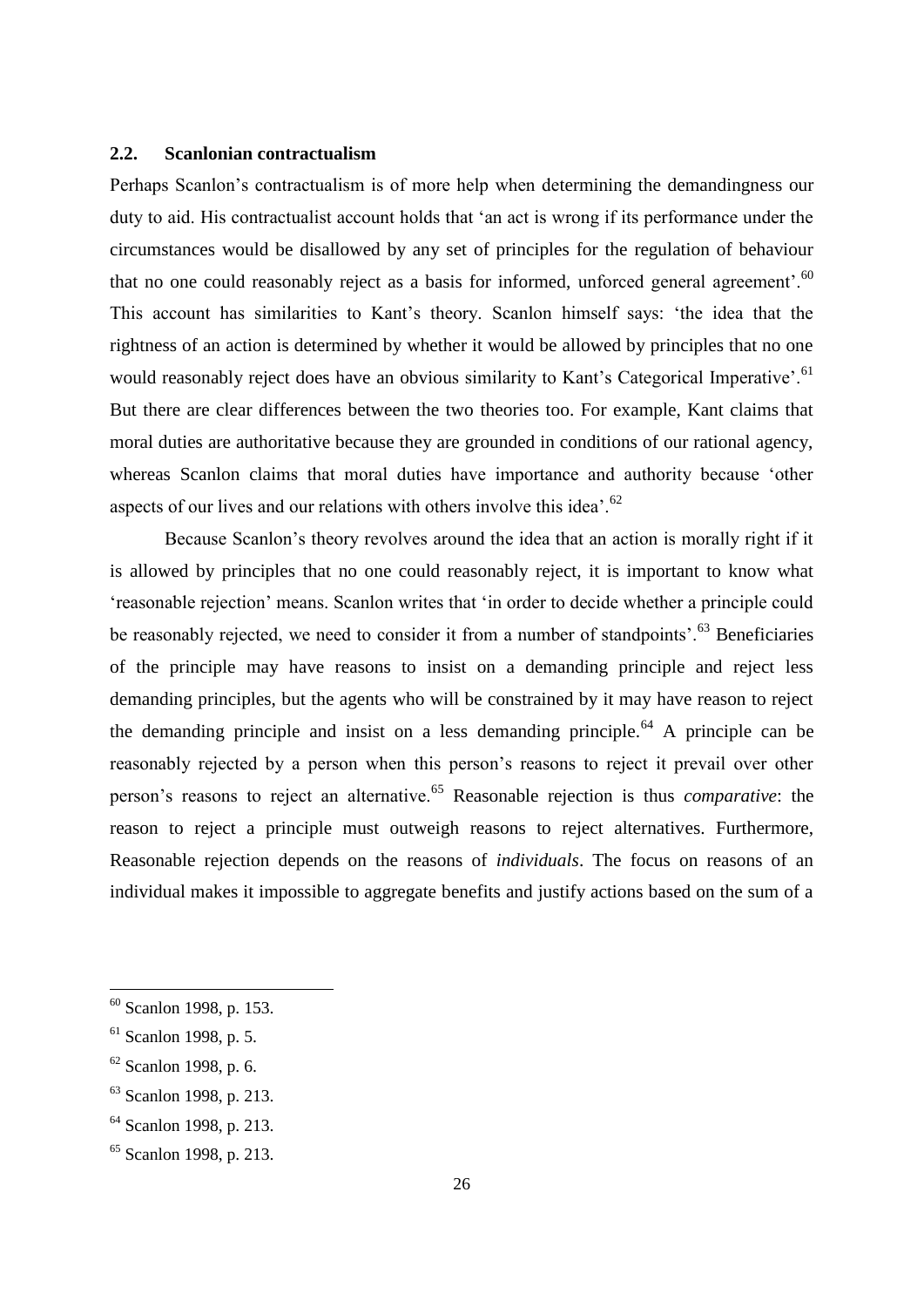value that they result in.<sup>66</sup> According to Scanlon, this feature is central to contractualism and it is the reason why the theory forms a good alternative to consequentialism.<sup>67</sup>

Now we know what reasonable rejection means, the question is what constitute good *reasons* to object to a principle. Scanlon says that in many cases, reasons related to well-being are the most relevant when determining whether a principle could be reasonably rejected.<sup>68</sup> But he stresses that contractualism can 'account for the significance of different moral notions,  $[\dots]$  without reducing all of them to a single idea'.<sup>69</sup> Therefore there are other moral notions, such as fairness, which can be reasons for reasonably rejecting a principle, even if that principle would not harm a person's well-being.<sup>70</sup>

#### *2.2.1. The Rescue Principle*

The question is what Scanlon's contractualist theory means for our duty to aid the poor. Scanlon himself suggests a principle of aid that probably cannot be reasonably rejected. This principle is the Rescue Principle: 'if you are presented with a situation in which you can prevent something very bad from happening, or alleviate someone's dire plight, by making only a slight (or even moderate) sacrifice, then it would be wrong not to do so.<sup>71</sup> Scanlon notes that this principle is very similar to Singer's Sacrifice Principle.<sup>72</sup> There is, however, a difference. Scanlon makes an addition that Singer does not make: that 'the threshold of sacrifice is understood to take account of previous contributions (so that the principle does not demand unlimited sacrifice if it is divided into small enough increments)<sup>73</sup> Scanlon adds that there may be other principles to aid the poor, which may be stronger in some cases and weaker in others.<sup>74</sup> His position concerning the content of these duties remains unclear, as does his view on the exact demandingness of his Rescue Principle. He calls the duty 'demanding' and says that 'hardly any of us lives up to what it requires', given the world that

<sup>66</sup> Scanlon 1998, p. 230.

<sup>67</sup> Scanlon 1998, p. 230.

<sup>68</sup> Scanlon 1998, p. 215.

<sup>69</sup> Scanlon 1998, p. 216.

<sup>70</sup> Scanlon 1998, p. 216.

 $71$  Scanlon 1998, p. 224.

<sup>72</sup> Scanlon 1998, p. 396.

<sup>73</sup> Scanlon 1998, p. 224.

<sup>74</sup> Scanlon 1998, p. 224.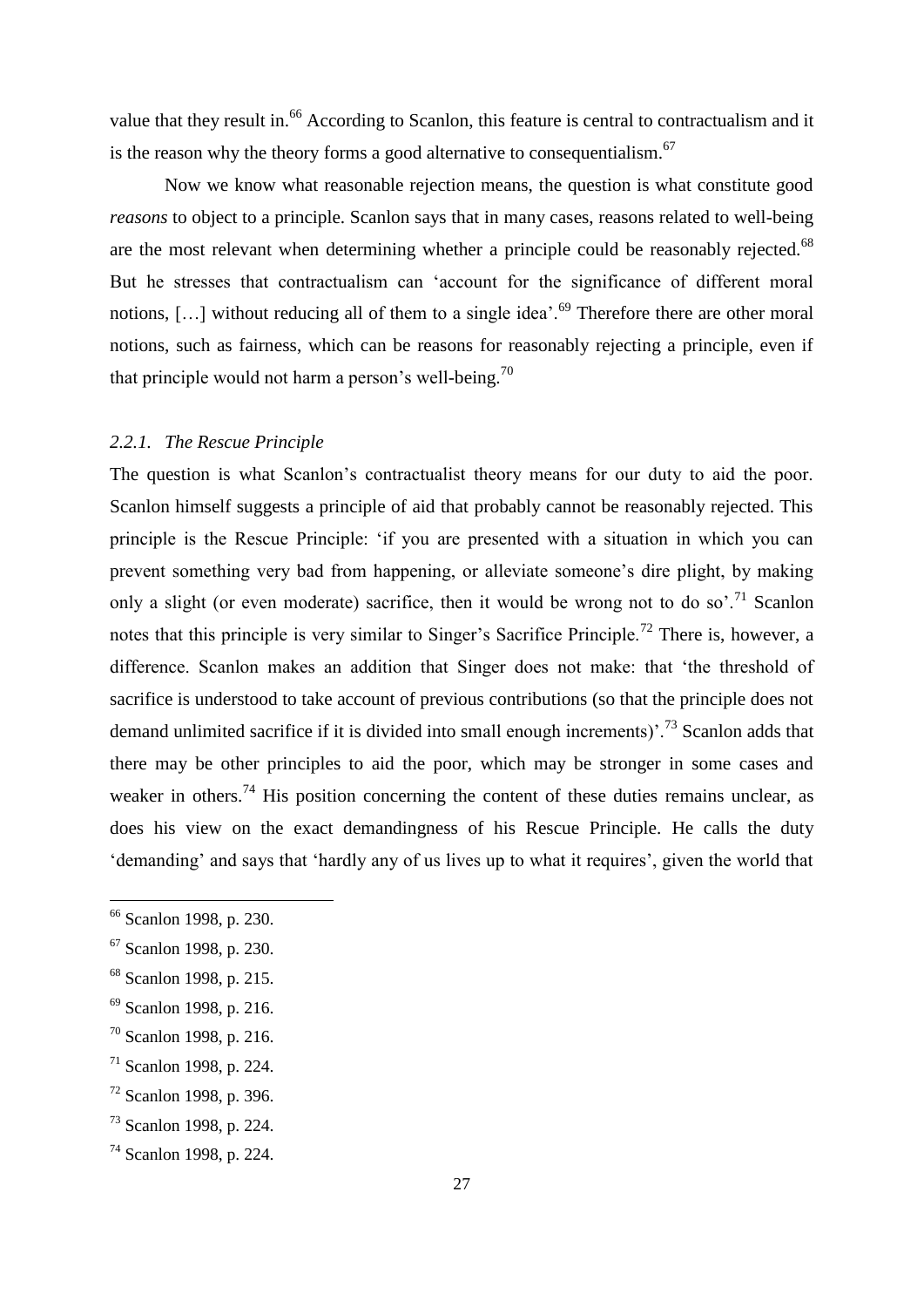we live in today.<sup>75</sup> However, given the fact that the threshold of sacrifice takes into account previous contributions, this principle is probably not as demanding as the consequentialist Sacrifice Principle.<sup>76</sup> It remains unclear how demanding the principle is exactly, and Scanlon claims that it is impossible for contractualism to tell us:

Contractualism, as a theory, does not tell us exactly what level of sacrifice is required by this principle [the Rescue Principle]. I would not say, for example, that we would be required to sacrifice an arm in order to save the life of a stranger. But here a judgment is required, and I do not think that any plausible theory could eliminate the need for judgments of this kind.<sup>77</sup>

This quote suggests that it is not possible to theoretically determine the demandingness of a duty to aid – it takes 'a judgment' to do that. It is not clear what kind of judgment is meant by this. It is also unclear what Scanlon means when he writes that contractualism does not tell us *exactly* what level of sacrifice is required. Does he mean that the theory cannot tell us what level of sacrifice is required in specific cases? Or that contractualism cannot tell us anything more than he did before, when he said that our duty is 'demanding'? If it is the latter, then it is clear that contractualism will not be of much more help than the Formula of Universal Law in determining the demandingness of a duty to aid. However, it may be that Scanlon's claim in the quote above is incorrect, because others claim that it *is* possible to say more about the demandingness of a contractualist duty to aid.

**.** 

<sup>77</sup> Scanlon 1998, p. 225.

<sup>75</sup> Scanlon 1998, p. 225.

 $76$  The reason for saying that Scanlon's principle is probably not as demanding as the consequentialist Sacrifice Principle, is the following. Scanlon writes that we should make a 'slight' or a 'moderate' sacrifice, and thinks that this threshold of sacrifice should take into account previous contributions. This addition means that, according to Scanlon's Rescue Principle, one is not obliged to make a moderate sacrifice every time that one is in a position to help others. Rather, one is allowed to stop helping after one's total contributions have added up to a moderate sacrifice (Scanlon 1998, p. 224). This is not what consequentialists think. Singer says, for example, that one should not stop at this point. Instead, one should keep making more moderate sacrifices until one has almost become as poor as the people one is trying to save in the first place (Singer1972). I will assume here that the level of sacrifice which Singer promotes, should be called a 'demanding' sacrifice, rather than a 'moderate' sacrifice. As Scanlon's Rescue Principle only requires people to make a 'moderate' sacrifice, I think that his principle is less demanding than consequentialist principles such as Singer's.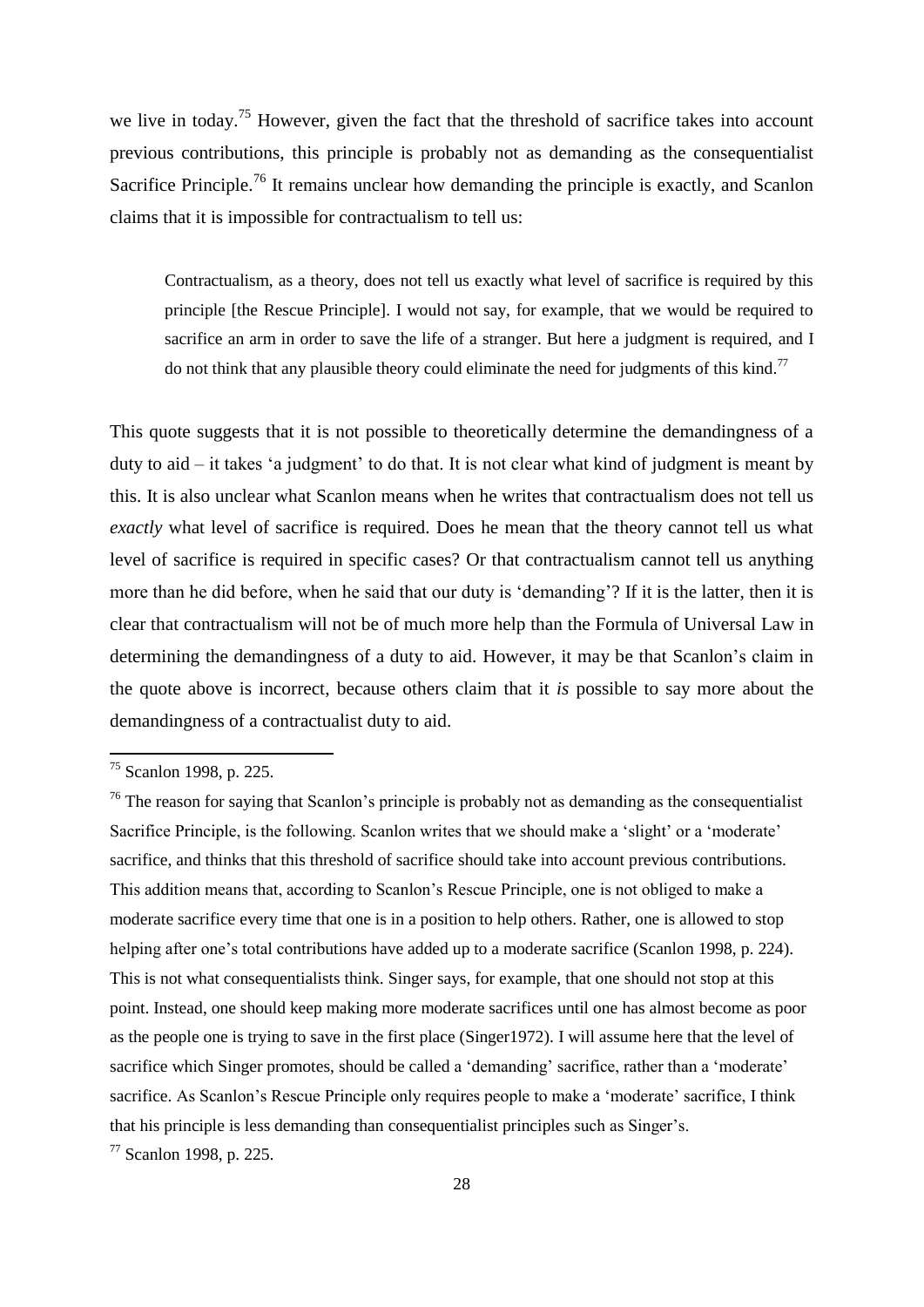#### *2.2.2. A demanding interpretation of the Rescue Principle*

In her article 'The Demandingness of Scanlon's Contractualism', Elizabeth Ashford claims that Scanlon's contractualism leads to a duty to aid that is as demanding as a consequentialist duty to aid.<sup>78</sup> In order to prove that this claim is true, she compares the strength of person A's objections to a demanding principle with the strength of person B's objections to a less demanding principle.<sup>79</sup> One objection that person A could make to a demanding principle, is based on the severe limits it would place on the time and money that she could spend on her personal projects. This objection needs to be compared with the objection that person B could have to a less demanding principle. This person's life could be in immediate danger, or he could be starving or living in great pain. When comparing the two objections, Ashford says that 'the sacrifice imposed on an agent by a principle of aid to those in need will have to be extreme before it balances the cost faced by individuals in dire straits who are not helped and otherwise would have been'.<sup>80</sup> Since the sacrifice of person A has to be extreme before it balances the cost faced by person B, the objection of person B to less demanding principles outweighs the objection of person A to demanding principles. This comparison therefore leads us to believe that a contractualist duty to aid is as demanding as a consequentialist one.<sup>81</sup>

Another comparison that Ashford makes is the following. She says that person A could object to the demanding principle because it threatens her ability to take care of her kids well. For example, she would not be able to send them to private school if she would act according to a demanding principle.<sup>82</sup> However, Ashford claims that this objection can also be outweighed by person B's reasons against adopting a less demanding principle. If person B is in dire straits, he might not even be sure that his children will grow up to reach adulthood. $83$ This objection to a less demanding principle outweighs person A's reason against a demanding principle, because the reasons are of the same kind, but person B's reasons have a 'far greater urgency'.<sup>84</sup> Ashford concludes that this comparison, just like the previous one,

 $\overline{\phantom{a}}$ 

 $78$  Ashford 2003.

<sup>79</sup> Ashford 2003, p. 287.

<sup>80</sup> Ashford 2003, p. 288.

<sup>81</sup> Ashford 2003, p. 289.

<sup>82</sup> Ashford 2003, p. 289.

<sup>83</sup> Ashford 2003, p. 290.

<sup>84</sup> Ashford 2003, p. 290.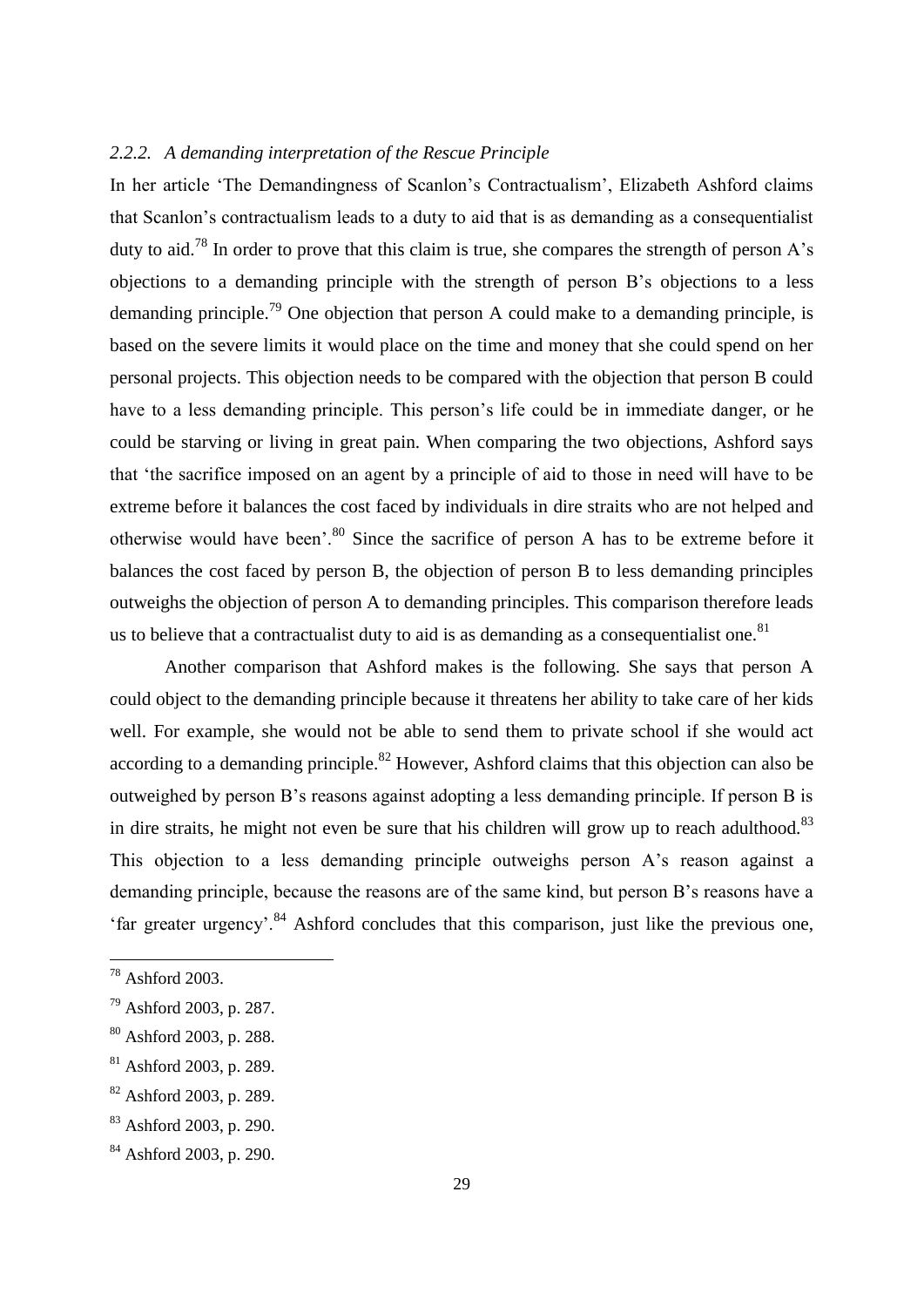suggests that a contractualist duty to aid is no less demanding than consequentialist duties are. The question is whether this conclusion is justified. It is not easy to deal with conflicting reasons, and it may be that Ashford has not dealt with them correctly.

#### *2.2.3. The impossibility of determining limits*

One might argue, for example, that it is harder to decide whether losing one's life outweighs losing one's personal projects, than Ashford claims. In the first instance, this choice may seem easy, because losing one's life includes losing one's personal projects and therefore losing one's life must be worse than merely losing one's personal projects. But it may be possible that the matter is more complex than this calculation. That is because a person's personal projects and friendships, as Bernard Williams suggests, constitute a person's reason to live. Without them, a person may wish he were dead.<sup>85</sup> Therefore it is not clear how much a life without personal projects and friendships is worth. Maybe a life in which a person cannot set his own goals and cannot pursue his own wants and desires, is worth as much as no life at all. If Ashford is to succeed in proving that the Rescue Principle is as demanding as consequentialist principles, she needs to prove that contractualism can help us make the decision that losing one's life is worse than losing one's personal projects and friendships.

Another reason for questioning Ashford's approach to conflicting reasons, may be that her comparisons of those reasons seem to be based on one value only: well-being. While Scanlon writes that well-being is the most relevant factor in most cases, he also states that it is not the only value on which reasonable rejections of principles can be based.<sup>86</sup> Fairness, for example, is another value that can give rise to reasonable objection. Ashford herself also claims – in a different article, written with Tim Mulgan – that well-being is not the only important value according to contractualism. $^{87}$  Ashford and Mulgan claim that this is why the strength of objections to principles may not always be proportional to the loss of well-being that the principle causes.<sup>88</sup> This is another reason why we should not assume that the loss of life always is a better reason to object to a principle than the loss of one's personal projects. That assumption is a consequentialist assumption, based on well-being only, and

<sup>&</sup>lt;sup>85</sup> Williams 1981b, p. 13.

<sup>86</sup> Scanlon 1998, p. 216.

<sup>87</sup> Ashford and Mulgan 2007.

<sup>88</sup> Ashford and Mulgan 2007.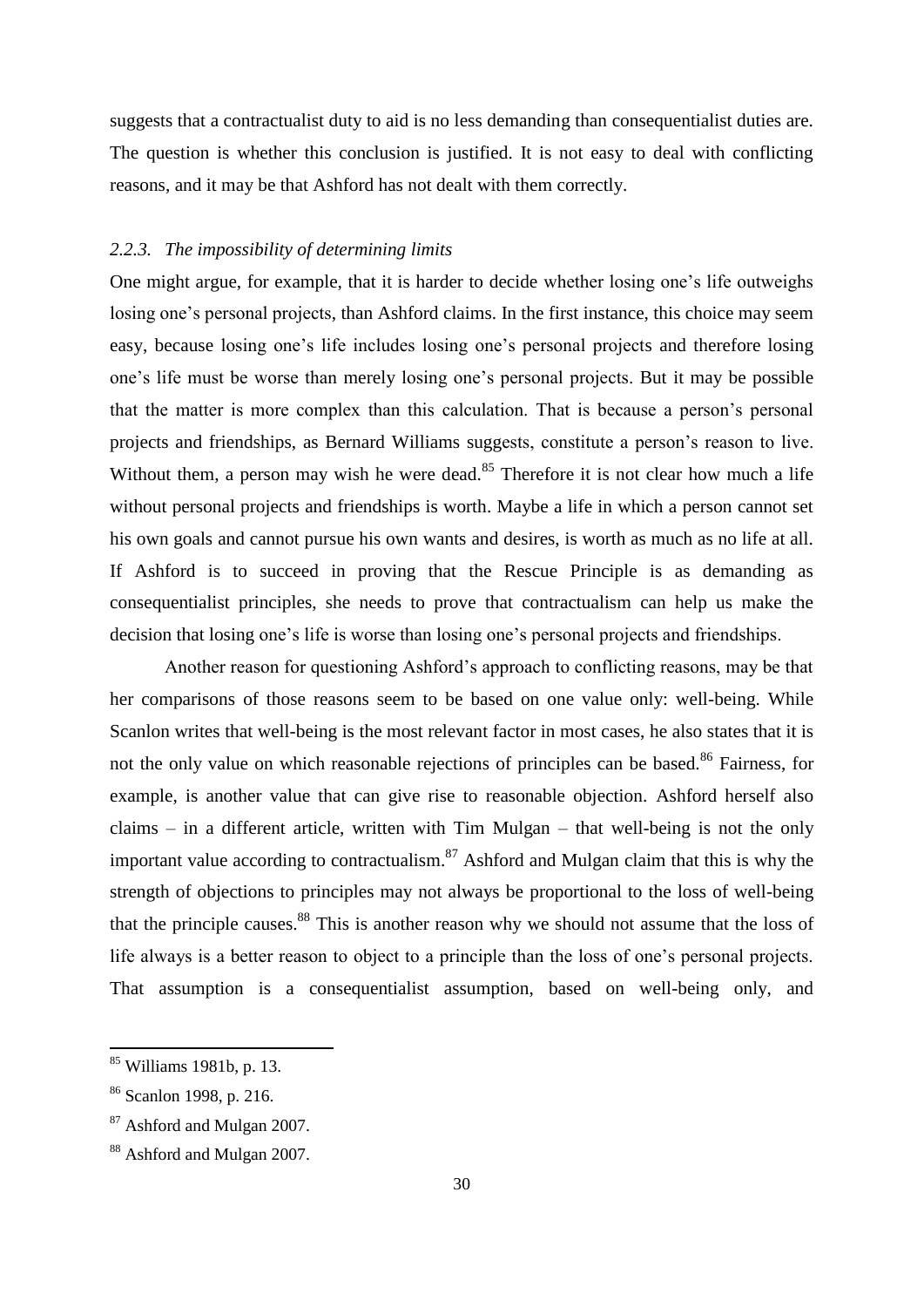contractualism is meant to avoid reducing all values to a single fundamental moral notion.<sup>89</sup> Thus it may be that Ashford's comparisons are not correct because she only takes the loss of well-being into account, while there may be other reasons to object to the principles she mentions.

In a review of Scanlon's *What We Owe To Each Other*, Nagel seems to suggest a reason other than well-being that can be used to object to a principle. He first describes the effect that a very demanding (or 'essentially unlimited') duty to aid the poor would have: it 'would simply rule out the pursuit of a wide range of individualistic values – aesthetic, hedonistic, intellectual, cultural, romantic, athletic and so forth<sup>', 90</sup> After describing these effects, Nagel wonders whether the abandonment of these values could be the basis for a reasonable rejection of a demanding principle. He says that it might be so:

The question for Scanlon's model would be whether it could be offered as a justification to each one of those [starving] millions, and my sense is that perhaps […] one could say: 'I cannot be condemned as unreasonable if I reject a principle that would require me to abandon most of the substance of my life to save yours.'<sup>91</sup>

Nagel writes that if it is in fact justifiable to utter this sentence, that means that Scanlon's method 'gives a result with regard to the demand for self-sacrifice different from the result it gives with regard to principles governing the conduct of impartial third parties'.<sup>92</sup> He notes that differences like this are intuitively taken for granted: we think differently, for example, about the choice of an impartial third party about who to rescue and the choice of one party to rescue himself or a loved one rather than a stranger.<sup>93</sup> Maybe these considerations should be taken into account when weighing objections to possible principles. If we would do that, we might find that an affluent person's reason to object to a demanding principle (the reason being that this principle requires him to *actively sacrifice* most of the substance of his life) is stronger than a poor person's reason to object to an *un*demanding principle (the reason being that this principle leaves him to die). In that case it would be justifiable to say that it is *not*

<sup>89</sup> Scanlon 1998, p. 216.

<sup>&</sup>lt;sup>90</sup> Nagel 1999.

<sup>&</sup>lt;sup>91</sup> Nagel 1999.

<sup>&</sup>lt;sup>92</sup> Nagel 1999.

<sup>&</sup>lt;sup>93</sup> Nagel 1999.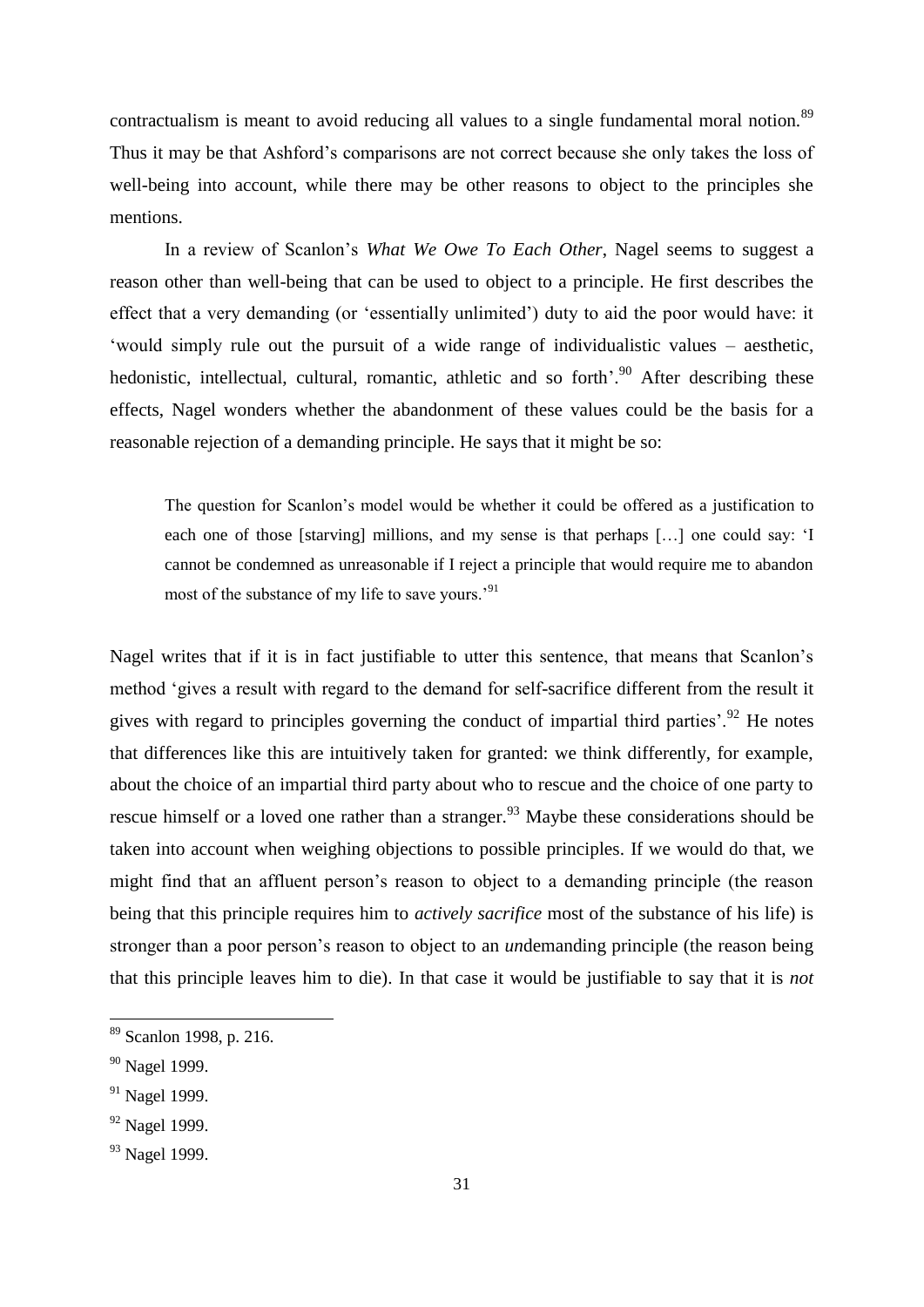unreasonable to object to giving up most of the substance of your life in order to save someone else's. In any case, Nagel's analysis shows that it is possible to judge the objection of an affluent person to a demanding principle very differently than Ashford does. It is therefore unclear whether Ashford's comparisons of objections, which result in a very demanding contractualist duty, are the *right* comparisons. If her argument is to succeed, she does not only have to prove that losing one's life really weighs more than losing the projects that make one's life worth living, but she also has to prove that considerations besides wellbeing, such as considerations related to self-sacrifice, do not weigh more than the loss of one's life. It is hard to see how contractualism can help here. In his article 'What we owe to distant others', Leif Wenar argues that contractualism gives us no tools for understanding how to weigh the sacrifice from the rich against the benefit to the poor.<sup>94</sup> I think this objection to contractualism is justified. As Scanlon says, contractualism can tell us that there is a duty to aid when it takes little sacrifice, but beyond that contractualism does not tell us what to do – in those cases it takes personal judgment to make a decision. So, just like a position based on the Formula of Universal Law, contractualism does not seem to solve the conflict between impartial reasons and agent-relative reasons.

#### **2.3. Conclusion**

It seems that both the Formula of Universal Law and Scanlonian contractualism do not give us the tools to decide how demanding our duty to aid the poor is. Both convincingly argue that we ought to give *some* aid, but are not able to tell us how far this duty goes. Beyond a certain level of aid, it is not possible to will as a universal law either an undemanding duty or a demanding duty: the first cannot be willed because we may be in a situation where we need help; the second cannot be willed because we may be in a situation where we want to spend our time and money on our personal projects. The same goes for contractualism: this theory cannot convincingly show that there is a principle of beneficence that cannot be reasonably rejected. That is because contractualism does not tell us how to weigh the loss of one's personal projects against the loss of one's life. It seems, then, that contractualism does not provide a good alternative to consequentialism. For different reasons, both theories cannot give us a convincing account of the demandingness of our duty to aid the poor.

<sup>&</sup>lt;sup>94</sup> Wenar 2003, p. 289.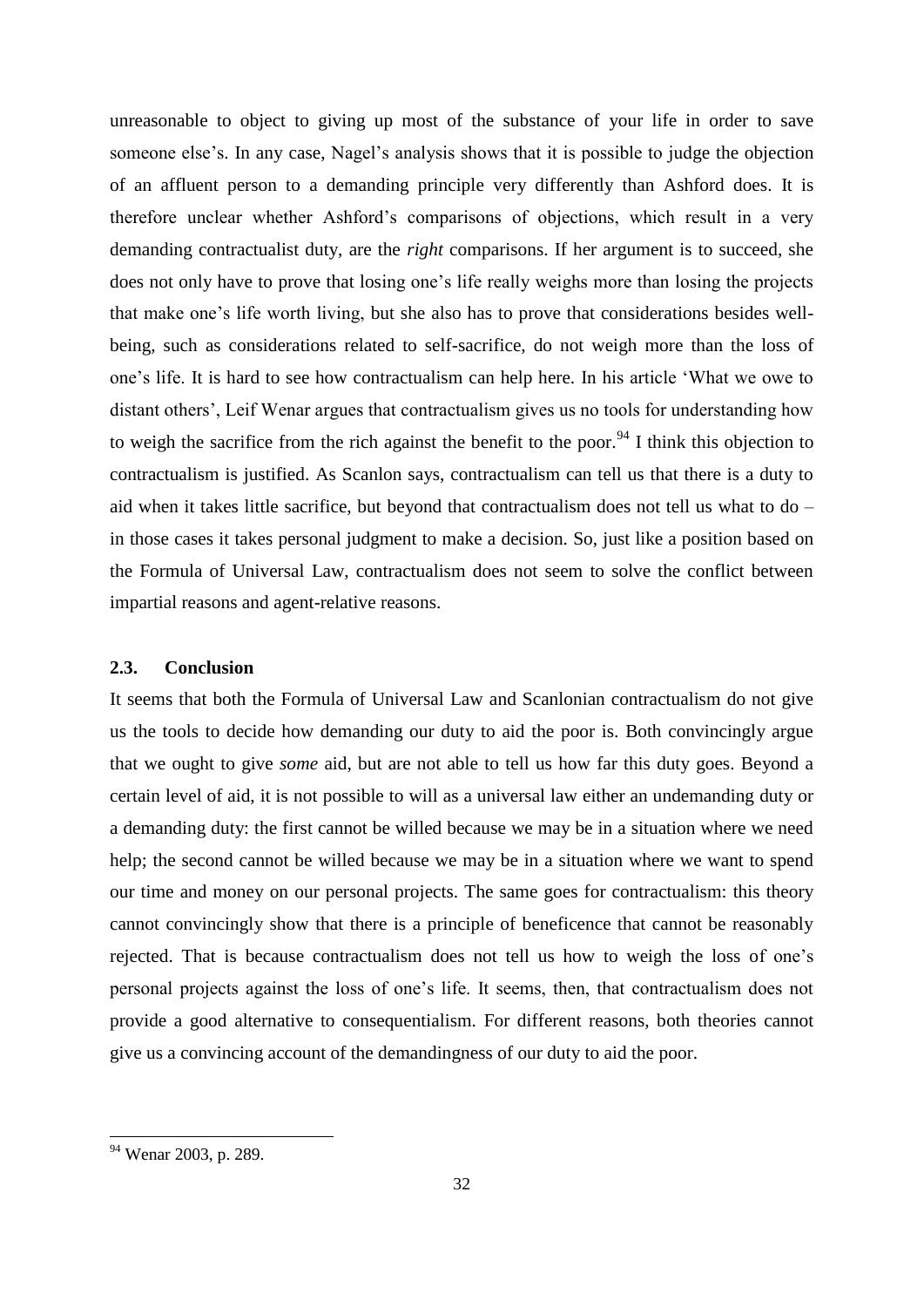The question remains whether the fact that contractualism cannot provide us with exact limits to our duty to aid, is a serious objection to the theory of contractualism. It may be, like Scanlon claims, that it is not possible for a plausible theory to propose specific limits to our duty to aid.<sup>95</sup> Therefore it may be that we should not require this of a moral theory. However, discussing this matter is beyond the scope of this paper. Moreover, this discussion may not be necessary to make my point. My point is, namely, that contractualism (like consequentialism) does not provide us with a convincing account of the demandingness of our duty to aid the poor, which suggests that it might be time to look for alternatives. In the next chapter I will therefore turn to an a-theoretical approach to morality, in order to see whether such a theory *can* provide a satisfactory account of the demandingness of our duty to aid the poor.

<sup>&</sup>lt;sup>95</sup> Scanlon 1998, p. 225.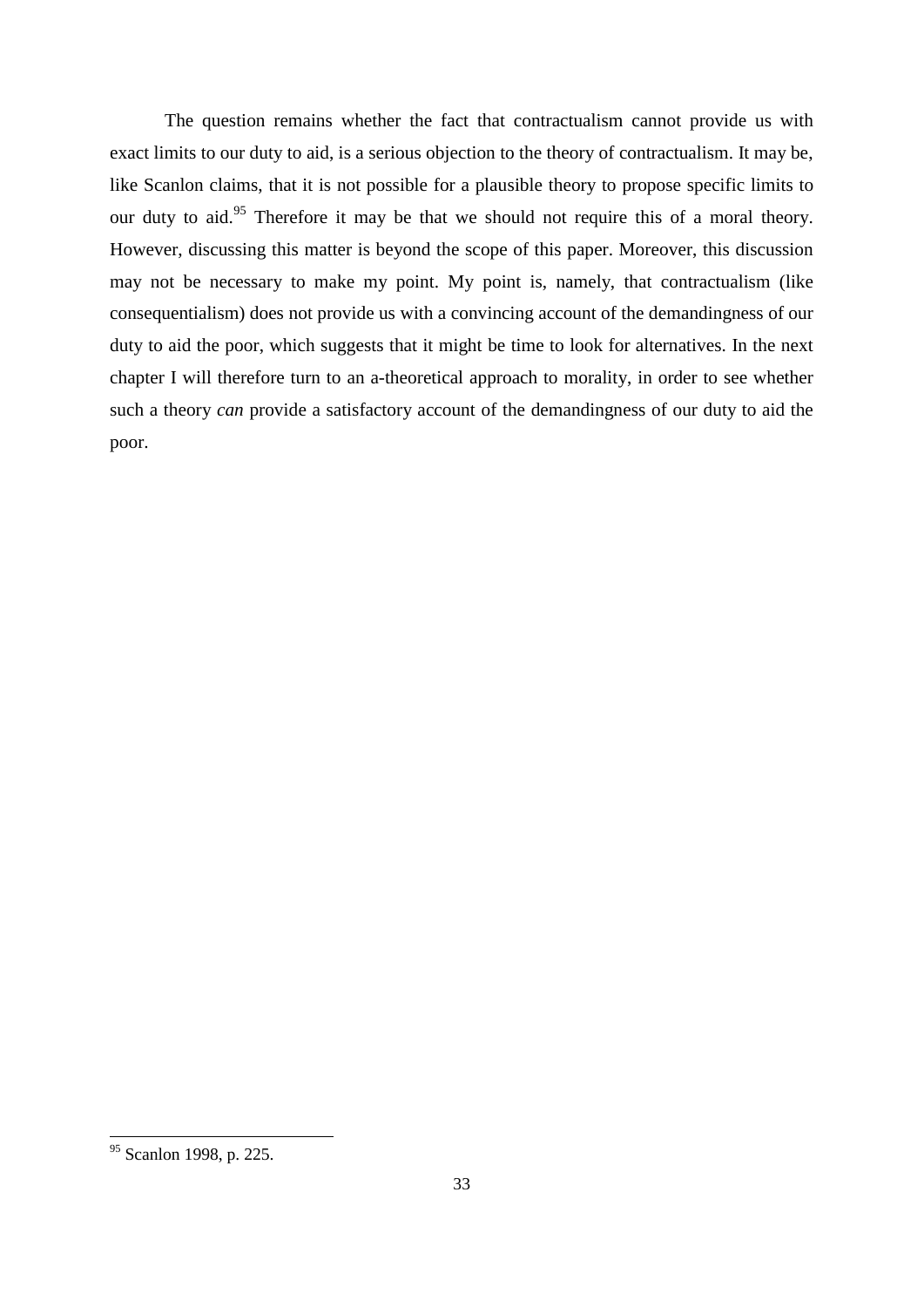## 3. The imprecise limits of a-theoretical duties to aid

After criticizing consequentialism and Kantianism for failing to show us how demanding our duty toward the poor is, it is time to turn to a third philosophy. Rather than another normative *theory*, in this chapter I will discuss an a-theoretical approach to ethics that values the everyday intuitions that we have and the way we view ourselves in everyday life. Specifically, I will discuss the a-theoretical approach of Bernard Williams, as he is one of the most influential philosophers in the area of a-theoretical approaches to the demandingness of morality. I will claim that Williams' a-theoretical approach<sup>96</sup> provides arguments to reject extremely demanding accounts of beneficence. However, it is not clear how strong these arguments are. Moreover, even if we *do* accept them, Williams' philosophy remains vague when it comes to the *exact* limits of our duty to aid. That is why the a-theoretical approach, just like consequentialism and Kantianism, fails to tell us how demanding our duty of beneficence is.

#### **3.1. An a-theoretical upper limit on our duty to aid**

In the last chapter of his book *Ethics and the Limits of Philosophy*, Williams criticises the morality system. He blames this 'peculiar institution'<sup>97</sup> for not seeing that other things than morality are important: 'Ethical life itself is important, but it can see that other things than itself are important. It contains motivations that indeed serve these other ends but at the same time be [*sic*] seen from within that life as part of what make it worth living'.<sup>98</sup> He also criticizes the morality system for giving too much weight to the concept of duty.<sup>99</sup> According to the morality system, only an obligation can beat an obligation. This view has problematic

 $\overline{\phantom{a}}$ 

<sup>&</sup>lt;sup>96</sup> In lack of a better term, and because his scepticism about the possibility and the power of ethical theory is a central feature of his philosophy (see Williams 1981a), I will refer to Williams' approach to ethics as an 'a-theoretical approach'.

 $97$  Although Williams does not mention this, it may be worth noting that the term 'peculiar institution' was used as a euphemism for slavery in the Southern United States.

<sup>98</sup> Williams 1985, p. 184.

 $99$  This thesis, with a research question focusing on a duty, probably fits into the system that Williams criticizes.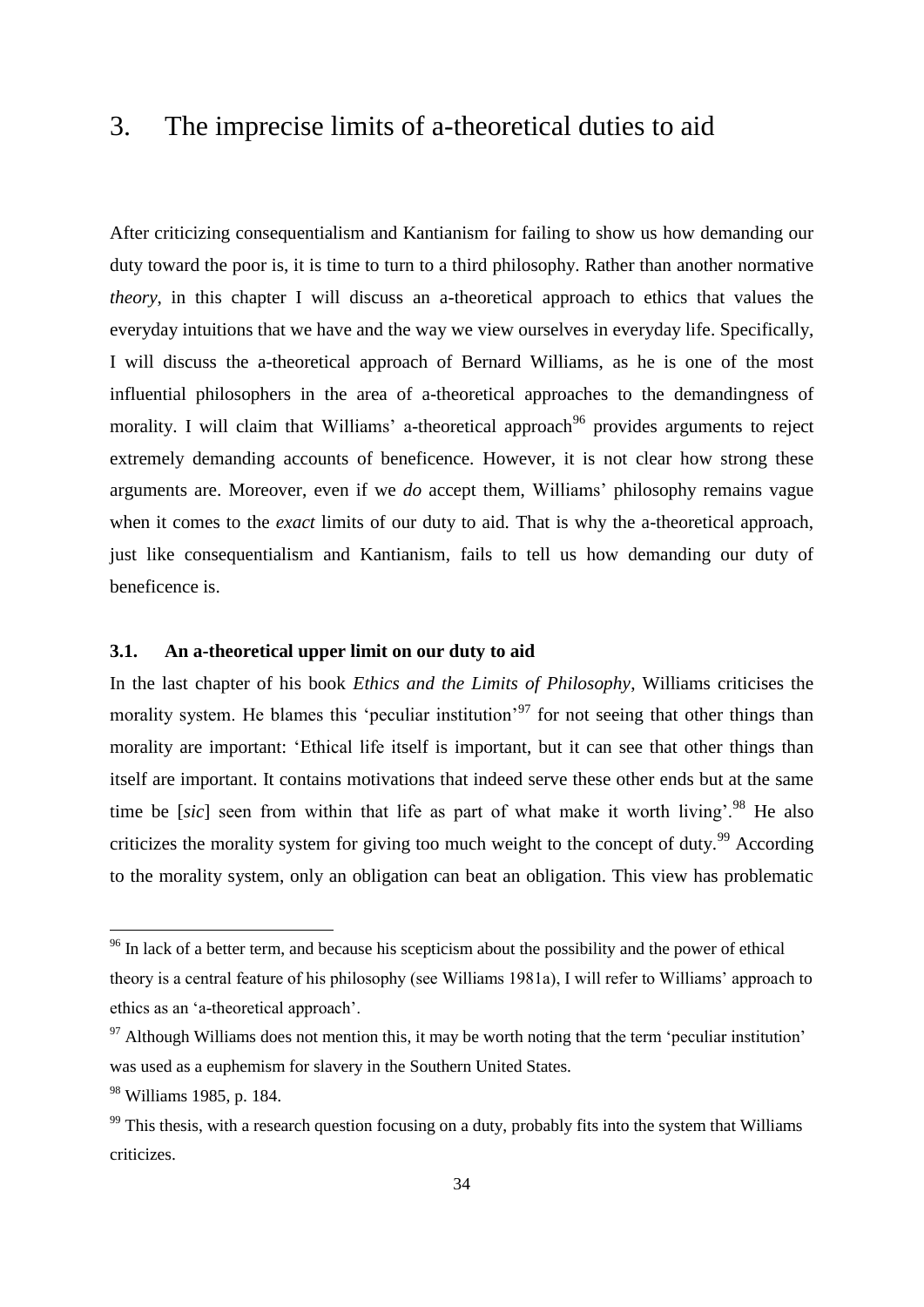consequences, says Williams: 'if obligation is allowed to structure ethical thought, there are several natural ways in which it can come to dominate life altogether'.<sup>100</sup> Williams thinks that we should, therefore, view obligations in another way. He writes that an obligation is 'a special kind of consideration', but that other considerations may be important enough to outweigh an obligation on a certain occasion.<sup>101</sup> Williams *does* think that 'some kinds of ethical consideration will have high deliberative priority'.<sup>102</sup> These ethical considerations are negative obligations and positive obligations of immediacy (obligations of immediacy are obligations to help people when their need is immediate to you, as it is, for example, when a person right in front of you needs to be rescued).<sup>103</sup> According to Williams, these two types of obligation often have priority because they follow from the basic interests that people have.<sup>104</sup> He emphasizes that 'each person has a life to lead. People need help but […] not all the time. All the time they need not to be killed, assaulted or arbitrarily interfered with'.<sup>105</sup> Because of these needs, priority is often given to negative duties and, in the case of immediacy, positive duties. However, these duties are still just one kind of consideration and do not *always* get priority over other considerations. Williams' understanding of obligations as one kind of consideration among others, and his emphasis on the idea that they should not dominate life, seem to lead to the view that a duty to aid the poor must not be extremely demanding.

In his essay 'Persons, character and morality', Williams seems to defend a similar view. His argumentation for this view is based on the idea that 'an individual person has a set

 $\overline{\phantom{a}}$ 

<sup>103</sup> Williams 1985, p. 185. It is, of course, important to know what 'immediate' means *exactly*. However, Williams is not very clear on the exact definition of the term. He merely says that obligations of immediacy arise in cases of emergency, such as a rescue case (Williams 1985, p. 186). With regard to the way we should understand obligations of immediacy, he says that '[a] general ethical recognition of people's vital interests is focused into a deliberative priority by immediacy, and it is immediacy to *me* that generates *my* obligation, one I cannot ignore without blame' (Williams 1985, p. 186, emphasis in original). The ethical consequence of understanding obligations of immediacy in this way, he says, is that we should not banish the category of immediacy because the global poor have as big a claim on us as the ones in need here (Williams 1985, p. 186). Rather, we must consider what constitutes immediacy in our modern world (Williams 1985, p. 186). <sup>104</sup> Williams 1985, p. 186.

<sup>105</sup> Williams 1985, p. 186.

<sup>&</sup>lt;sup>100</sup> Williams 1985, p. 182.

<sup>&</sup>lt;sup>101</sup> Williams 1985, p. 187.

<sup>102</sup> Williams 1985, p. 185.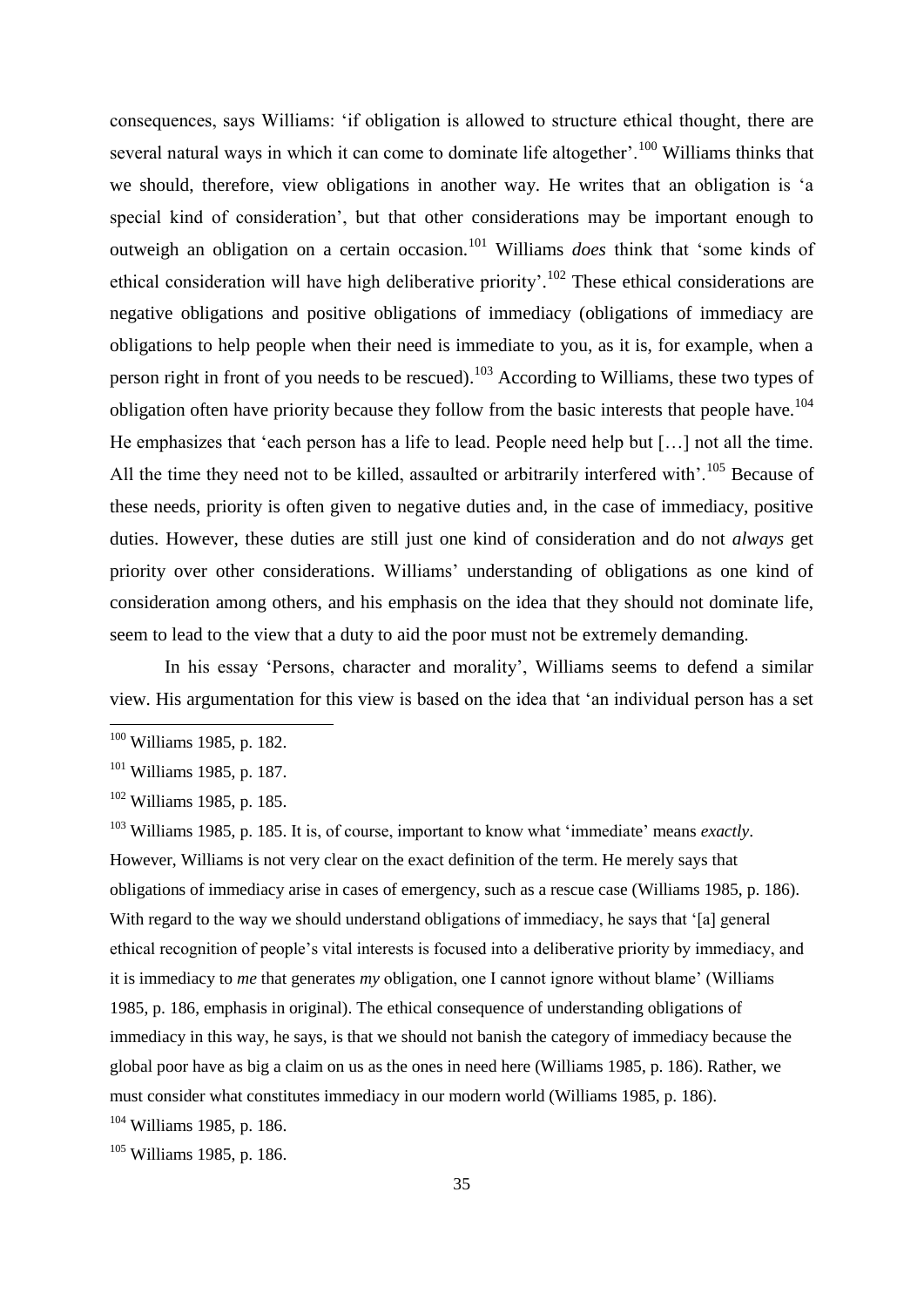of desires, concerns or, as I shall often call them, projects, which help constitute a *character*', and on the connection between this fact and a person's 'having reason for living at all'.<sup>106</sup> In other words: Williams thinks that without one's personal projects, one does not have reason to live. He defends this view by arguing that there are categorical desires: desires that are not dependent on a person's being alive. According to Williams, these desires exist because it is possible to imagine a person who is rationally considering to commit suicide, but who decides to keep on living because of some desire.<sup>107</sup> He says that desires like this 'do not depend on the assumption of the person's existence, since they serve to prevent that assumption's being questioned, or to answer the question if it is raised'.<sup>108</sup> Because these desires serve to protect a person's existence, they 'constitute the conditions of there being [...] a future', <sup>109</sup> and without them it is 'unclear why [a person] should go on at all'.<sup>110</sup> With these words, Williams shows that one's desires – or projects – give a person reason to live. Specifically, he thinks that a person may have 'a *ground* project or set of projects which are closely related to his existence and which to a significant degree give meaning to his life<sup> $111$ </sup> and which '[give] him a reason for living'.<sup>112</sup> Without a ground project a person may keep on going – driven by hope, for example – but he may feel 'that he might as well have died'.<sup>113</sup> Williams uses this concept of a ground project to criticize the demandingness of the impartial morality of utilitarianism and Kantianism. 'There can come a point', he says, 'at which it is quite unreasonable for a man to give up, in the name of the impartial good ordering of the world of moral agents, something which is a condition of his having any interest in being around in that world at all'.<sup>114</sup> According to Williams it is thus unreasonable to give up one's ground project, since it is one's reason for being alive. Williams' remarks about a person's reason to live, show us that a concern for our individual projects and friendships, is inherent to our nature. In other words: partiality is inherent to human nature.

**.** 

<sup>110</sup> Williams 1981b, p. 12.

<sup>112</sup> Williams 1981b, p. 13.

<sup>&</sup>lt;sup>106</sup> Williams 1981b, p. 5 (emphasis in original).

<sup>107</sup> Williams 1981b, p. 11.

<sup>108</sup> Williams 1981b, p. 11.

<sup>109</sup> Williams 1981b, p. 11.

 $111$  Williams 1981b, p. 12 (emphasis in original).

<sup>113</sup> Williams 1981b, p. 13.

<sup>114</sup> Williams 1981b, p. 14.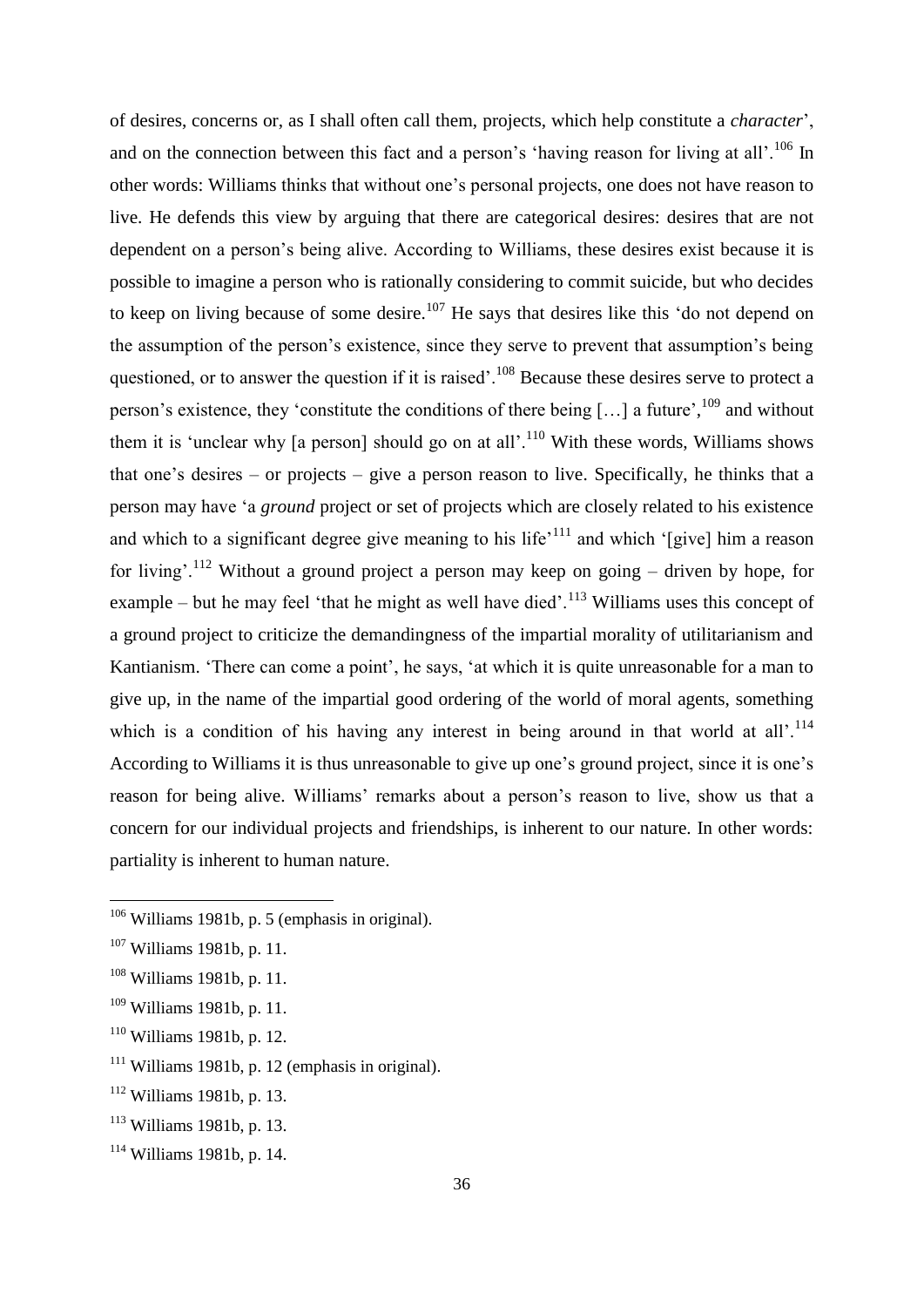Besides personal projects, Williams also discusses personal *relations* in 'Persons, character and morality'. Among other things, he mentions Frieds example of a man who could save one of two persons who are in equal danger, one of whom was his wife.<sup>115</sup> Impartiality would require the man to save either one of them (or the one who had the best chance of survival), but his personal relationships would require him to save his wife. Williams uses this example to make the point that impartiality and one's personal relationships can conflict: 'the point is that somewhere […] one reaches the necessity that such things as deep attachments to other persons will express themselves in the world in ways which cannot at the same time embody the impartial view, and that they also run the risk of offending against it'.<sup>116</sup> Williams goes on to argue the following:

[Deep attachments to other persons run the risk of offending against the impartial view] if they exist at all; yet unless such things exist, there will not be enough substance or conviction in a man's life to compel his allegiance to life itself. Life has to have substance if anything is to have sense, including adherence to the impartial system; but if it has substance, then it cannot grant supreme importance to the impartial system, and that system's hold on it will be, at the limit, insecure. $117$ 

Here Williams argues that, like his personal projects, a person needs his personal relations in order to have reason to keep on living. Without things such as his personal relations, life will not have enough substance to keep a man allegiant to it. And if a man is not allegiant to life, adherence to the impartial system does not make sense. It is here that the problem for the impartial system arises. Without the substance that one's personal relations provide, adherence to the system does not make sense. But *with* that substance – in other words: in a life where deep personal relations exist – the impartial system cannot be the most important. That is because if the system *would* be the most important, the existence of deep personal relationships would be undermined. The necessary condition for the impartial system to make sense – substance provided by one's personal relations – thus renders the impartial system's hold on life insecure. With this argumentation, Williams aims to show that we must take into account a person's personal projects and relations when thinking about moral demands.

<sup>115</sup> Williams 1981b, p. 17.

<sup>116</sup> Williams 1981b, p. 18.

<sup>117</sup> Williams 1981b, p. 18.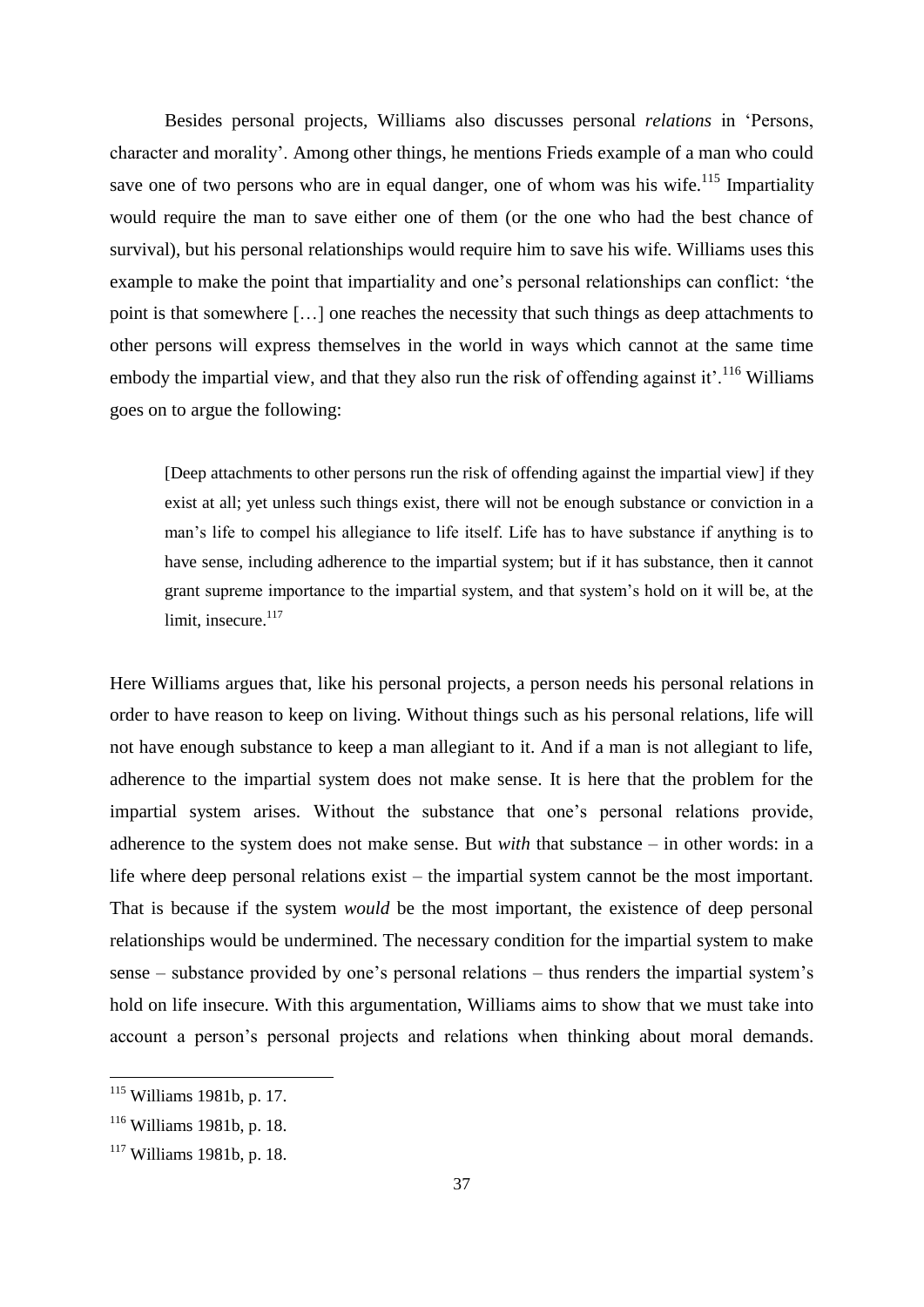Because if we do not, life will become meaningless and the impartial system will not make sense.

It is clear, then, that Williams thinks that we have to give a certain amount of weight to our personal projects and relations when determining how demanding our duty to aid is. The question remains *how much* weight our personal projects and relations should receive according to his approach. If morality and personal relations conflict, should the latter always be preferred? Williams claims that this is 'of course' not the case:<sup>118</sup>

This [the possibility of conflict between morality and personal relations] of course does not mean that if there is some friendship with which his life is much involved, then a man must prefer any possible demand of that over other, impartial moral demands. That would be absurd, and also a pathological kind of friendship, since both parties exist in the world and it is part of the sense of their friendship that it exists in the world.<sup>119</sup>

According to Williams, it is thus absurd to always prefer the demands of friendship over impartial moral demands. His remarks are related to the view that impartiality is inherent to human nature. It is a fundamental part of our nature that we have an impartial, moral concern for others and it would therefore be absurd to always favour the demands of friendship over impartial demands. But as mentioned before, Williams' views also suggest that *partiality* is inherent to human nature. It is here that a problem arises. If two conflicting considerations – partiality and impartiality – are inherent to human nature, how do we decide which consideration should weigh more? Or, to use Williams' terms: when should we prefer the demands of friendship and when should impartial demands weigh more? In chapter four, I will argue that the duality of our nature explains why it is so hard to answer this question. Williams, in any case, does *not* answer this question, and it is hard to see how an a-theoretical approach like his *could* answer it. In everyday life both the demands of impartiality and of personal relations are important. How can an a-theoretical approach, which departs from that everyday life, decide when one outweighs the other? Because of this impossibility, it seems that Williams' a-theoretical approach cannot show us how demanding are duty to aid is – just like consequentialism and Kantianism. However, the a-theoretical approach does tell us one thing, namely that impartial demands are not always the most important. This means that,

<sup>&</sup>lt;sup>118</sup> Williams 1981b, p. 17.

<sup>119</sup> Williams 1981b, p. 17.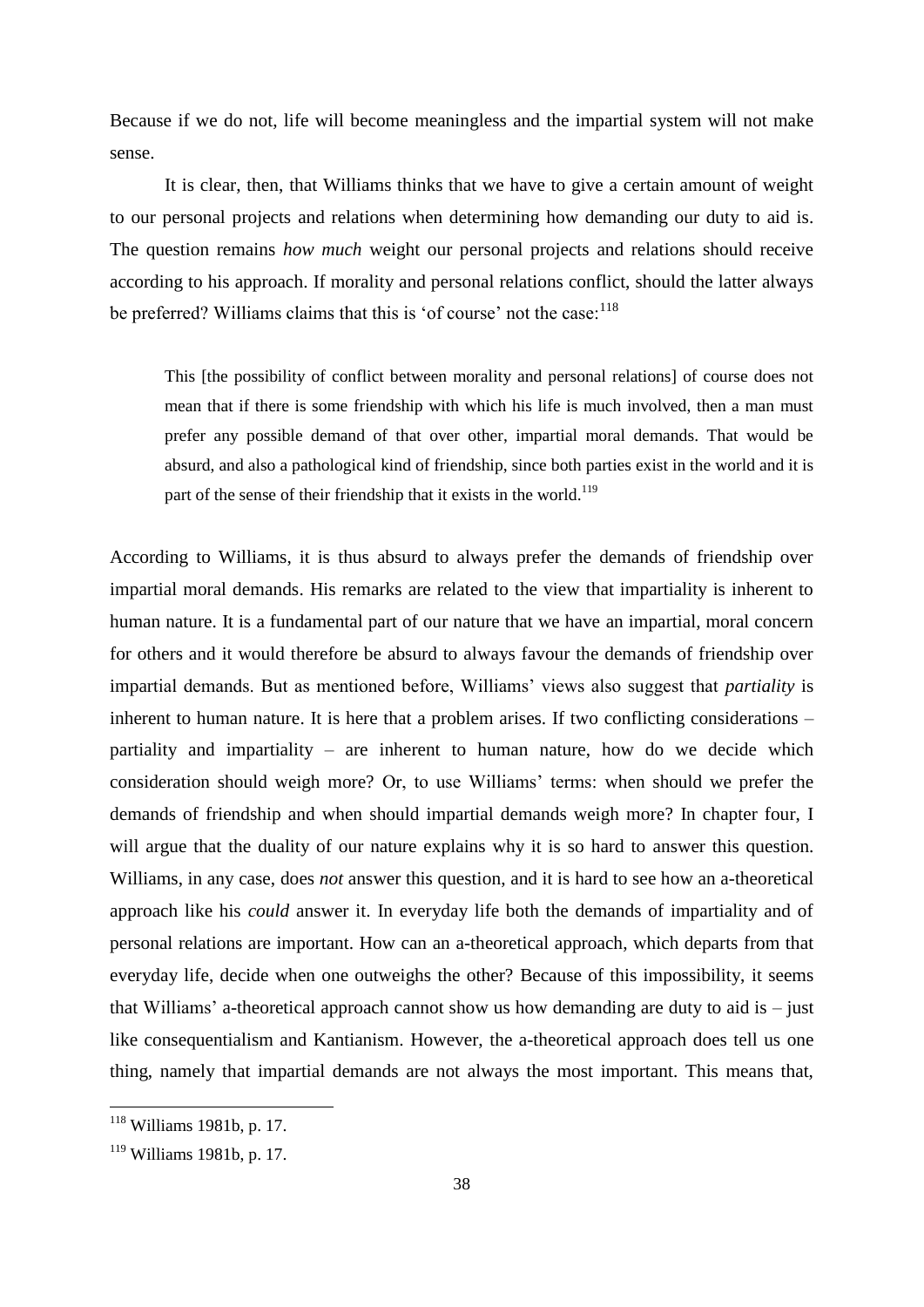according to the a-theoretical approach, the moral duty to aid the global poor is not always more important than the demands of personal projects and relations. The approach therefore holds that affluent individuals are not *always* obliged to do everything they can in order to help the global poor. In other words: affluent individuals *may sometimes* prefer the demands of personal projects and friendships over the duty to help the poor.<sup>120</sup> Although it is imprecise, the a-theoretical approach thus defends an upper limit on our duty to aid the poor.

#### **3.2. Should we accept Williams' arguments?**

 $\overline{\phantom{a}}$ 

So far, I hope to have established that Williams' a-theoretical approach leads to a vague upper limit on our duty to aid the global poor. The acceptance of this upper limit is, however, dependent on the validity of Williams' arguments, which I have not discussed yet. Here I will, therefore, examine two objections to Williams' arguments. One objection comes from Cullity. He objects to Williams' arguments insofar as they are arguments against an extremely demanding principle to aid, because he claims that Williams fails to prove that we do not have such a duty.<sup>121</sup> Cullity argues that it may be true that, as Williams claims, a life in which the impartial system is granted supreme importance, has no substance and therefore no sense. But Cullity also thinks that meeting an extremely demanding principle to aid does not deprive a life of *all* substance. He explains that this is so because a life in which an extremely demanding principle is met, does 'allow us to remain committed to personal projects and relationships: it is just that it instructs us to restrict our pursuit of these commitments as much as we bearably can'.<sup>122</sup> Cullity's objection seems justified. An extremely demanding principle does not require *total* impartiality. It still gives an agent a little room for his own projects and friendships. Therefore a life in which an extremely demanding principle is met, can still have sense, which is why Williams' argument cannot rule out extremely demanding principles to aid.

<sup>&</sup>lt;sup>120</sup> With these words I do not mean to say that Williams would accept as a *general moral rule* that affluent individuals may sometimes prefer the demands of personal projects and friendships over the duty to help the poor. I think that Williams does not mean to argue that sometimes preferring personal projects over impersonal demands is morally acceptable, but that it necessarily follows from the idea that life has to have substance.

 $121$  Specifically, Cullity thinks that Williams' argument is not a good objection against the extremely demanding principle that Cullity calls 'the Extreme Demand' (Cullity 2005, p. 105).  $122$  Cullity 2005, p. 105.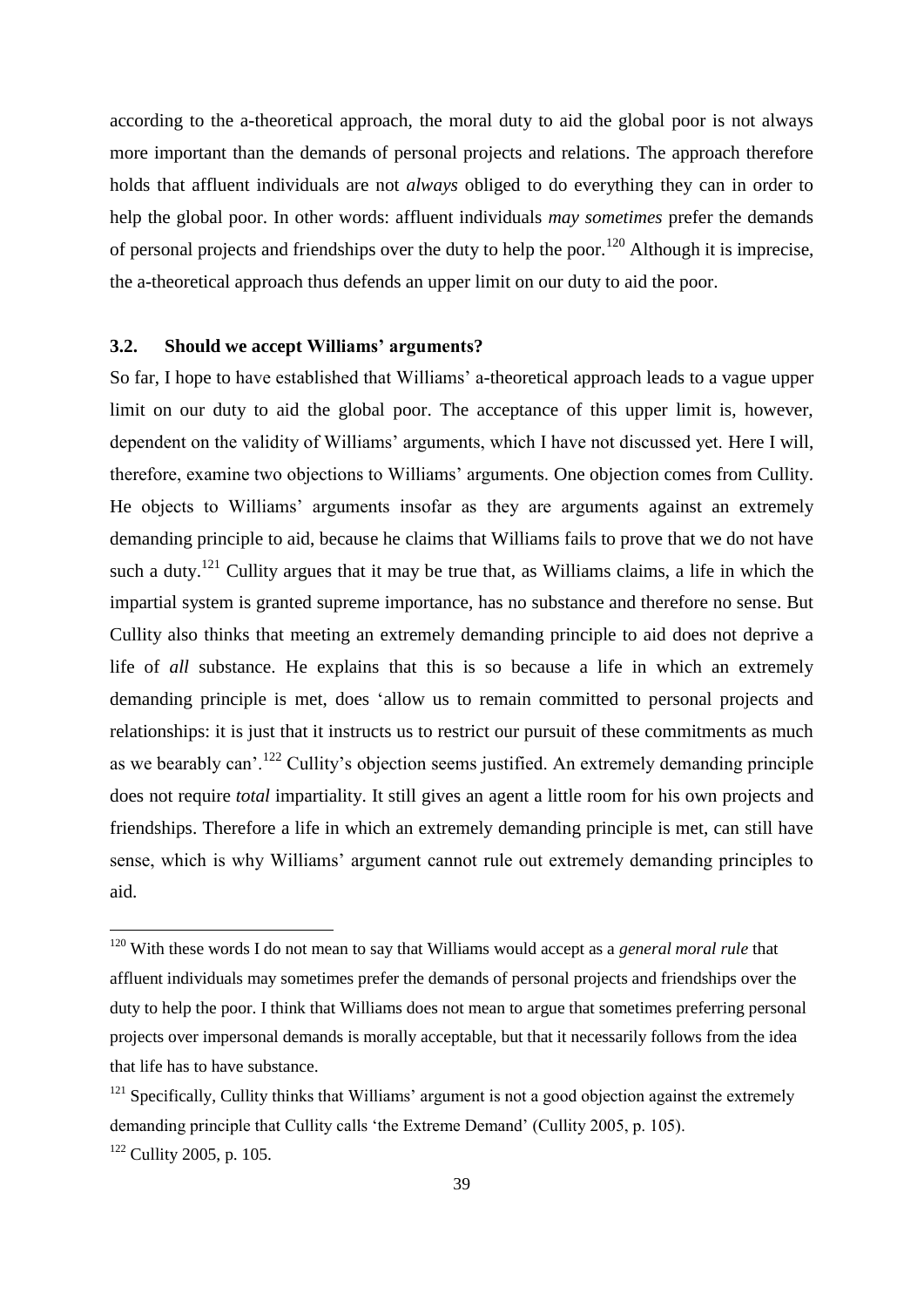Another objection to Williams is given by Owen Flanagan. He argues that Williams does not prove that 'becoming alienated from one's projects is always, all things considered, a bad thing'.<sup>123</sup> That is because some projects, such as Hitler's racial purification project, are deeply immoral. Flanagan rightly argues that it would have been reasonable to try to stop Hitler's project, even if that would have destroyed his reason for living. This example leads to the idea that '[a]t most it is only our innocent projects and commitments that we cannot reasonably be asked to give up'.<sup>124</sup> But this idea causes a problem: 'The trouble is that what is and what is not innocent is by no means obvious. The distinction is certainly not available independent of a complex ethical conception itself<sup>'.125</sup> Flanagan concludes that, because of this problem, Williams' argument does not prove that any individual is permitted to pursue the projects that are her reason for living, nor does it prove that losing one's projects is always a bad thing.<sup>126</sup> Flanagan's argumentation implies that if Williams is to succeed in arguing that a person must sometimes prefer his personal projects over impartial demands, he first needs to prove that the projects in question are innocent. This means that if we intend to use Williams' approach in order to argue that there is a certain upper limit on our duty to aid, we first need to prove that projects which limit our ability to give aid to the poor are innocent. As Flanagan notes, it is by no means obvious what is innocent and what is not. Therefore it may not be easy to defend an upper limit on our duty to aid with Williams' approach after all.

#### **3.3. Conclusion**

Williams argues that impartial demands cannot always be the most important, which is why affluent individuals may sometimes favour the demands of personal projects and friendships over their impartial duty to aid the poor. Williams' a-theoretical approach thus leads to a vague upper limit on our duty of beneficence. The question is how helpful this limit can be in answering our question about the demandingness of our duty to aid. The problem is not only that the upper limit is very imprecise, but also that it is uncertain whether we should accept Williams' arguments for it. Maybe we need to prove that projects which limit our ability to aid the poor are *innocent*, before we can defend a limit on our duty to aid. The impreciseness of the limit and the questions about its justification, lead to a conclusion that we have seen

<sup>&</sup>lt;sup>123</sup> Flanagan 1991, p. 71.

<sup>124</sup> Flanagan 1991, p. 71.

<sup>&</sup>lt;sup>125</sup> Flanagan 1991, p. 71.

<sup>126</sup> Flanagan 1991, p. 71.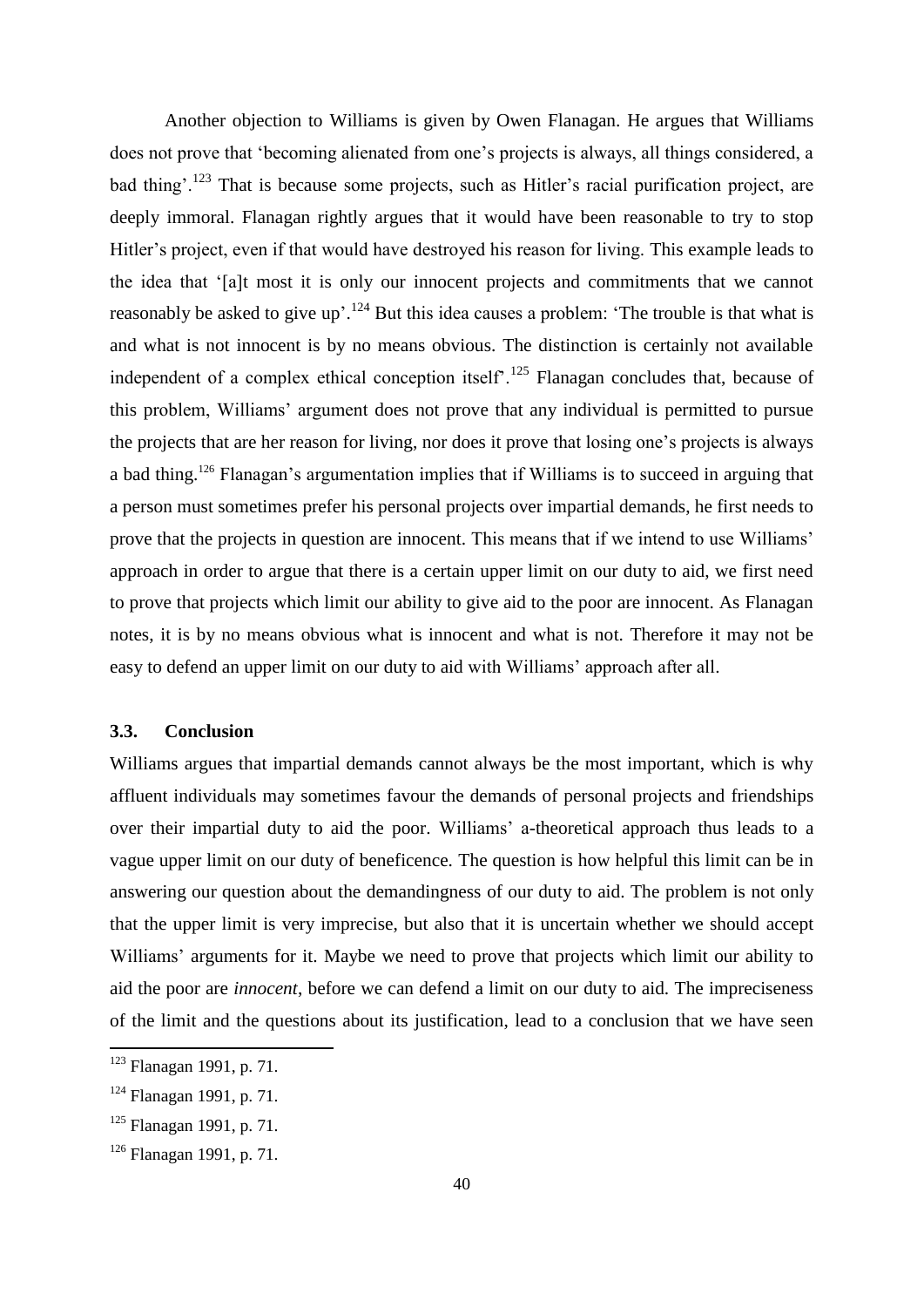before. Just like consequentialism and Kantianism – but for different reasons – Williams' atheoretical approach seems to be unable to tell us how demanding our duty to aid the poor is.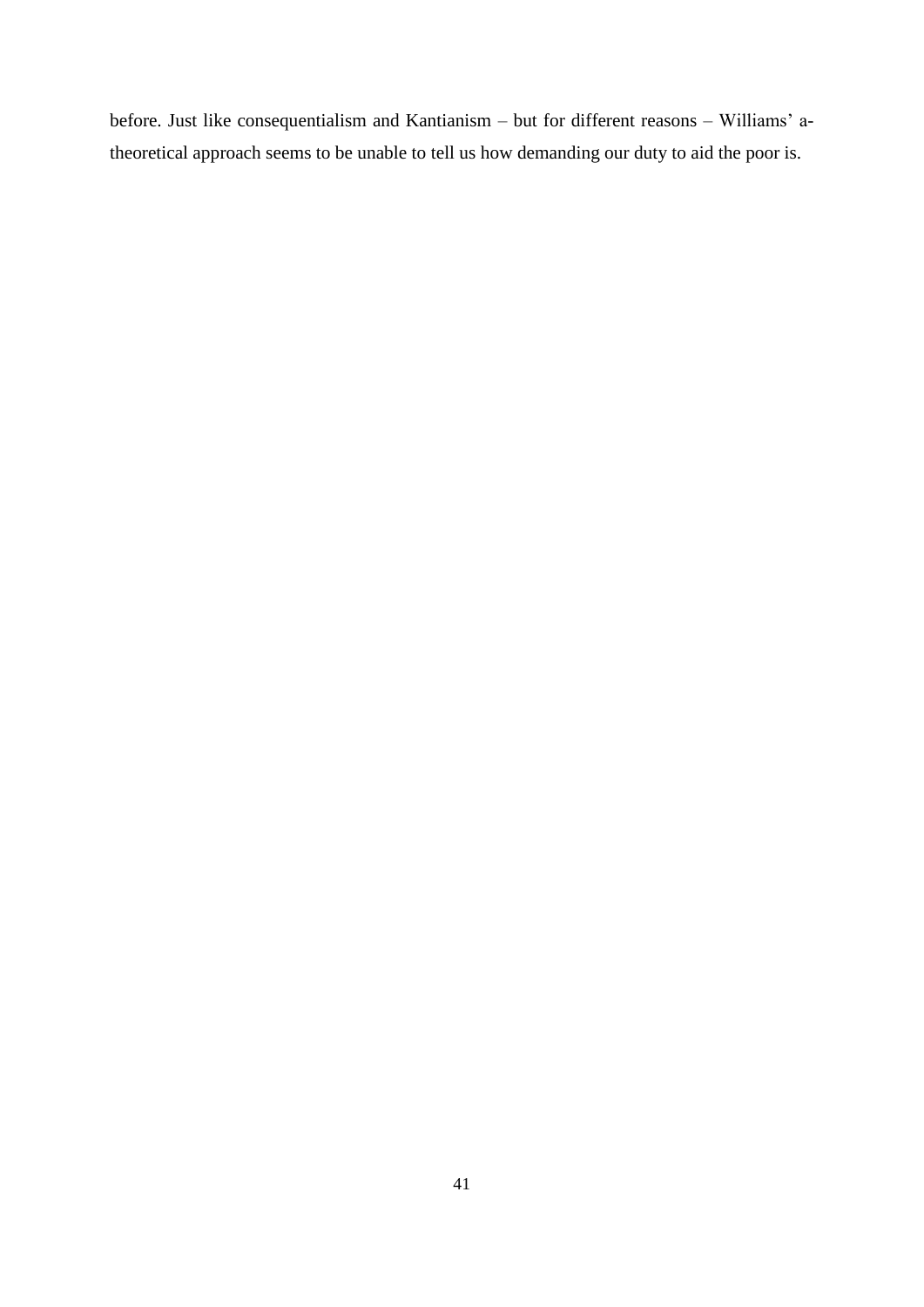## 4. A lower limit among undetermined boundaries

The last three chapters have focussed on the things that consequentialism, Kantianism and Williams' a-theoretical approach *cannot* tell us about the demandingness of our duty to aid. In this chapter, I will focus on the things that these approaches *can* tell us about this topic, and on the question what it means that they cannot tell us *more*. In the first part of this chapter, I will argue that consequentialism, Kantianism and the a-theoretical approach *can* tell us that we ought to give *some* aid. They all must recognize a lower limit on our duty to aid, thereby eliminating some uncertainty about this duty. However, since the three approaches only succeed in defending an *unspecific* lower limit, they leave us with questions to answer. In the second part of this chapter I will address two of these questions. Finally, in the third part of this chapter, I will indicate where and how we might find some more substantial answers concerning our duty to aid.

#### **4.1. A lower limit on our duty to aid**

Consequentialism, Kantianism and the a-theoretical approach must all recognize a lower limit on our duty to aid the poor. Certainly there is a basic level of aid that an agent ought to meet if he is to lead a morally acceptable life. The question is what this lower limit on our duty to aid the poor amounts to. As we have seen, the problem of determining the limits of a duty to aid often arises when we need to weigh great sacrifices for the rich (losing one's personal projects and friendships) against great benefits for the poor (alleviation from poverty). Kantianism and the a-theoretical approach are unable to tell us whether great sacrifices outweigh great benefits or not. It is therefore impossible to place the lower limit on our duty to aid on the level of great sacrifices for the rich. A level of aid which requires *little* sacrifice of the rich, is probably the only lower limit that is not controversial. It is hard to see how this lower limit could be rejected by any of the approaches to ethics that I have discussed.

A *consequentialist* could certainly not reject a duty to aid that requires a little sacrifice of an agent. In fact, he would say that we do not only have a duty to help the poor when it takes little sacrifice, but that we also have a duty to help them when it takes great sacrifices. A *Kantian* could not reject a duty to aid that requires a little sacrifice either. Kantians who use the Formula of Universal Law cannot will that a maxim of non-beneficence when it takes a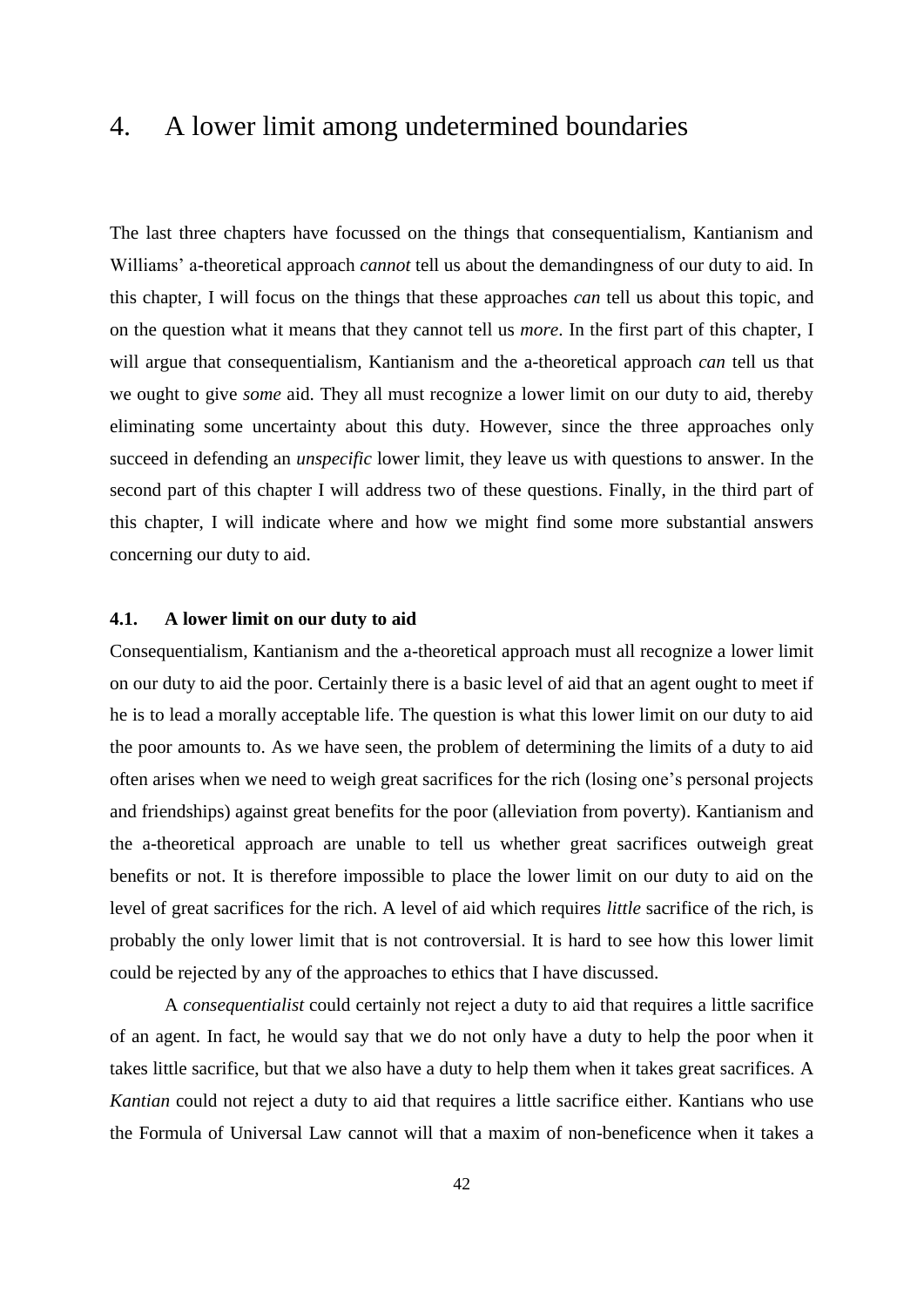little sacrifice, become a universal law. As Nagel says, a well-off person 'cannot will such tight-fistedness as a universal law'.<sup>127</sup> A Scanlonian contractualist would also agree that we have a duty to help the poor when we can do so at little sacrifice. That is because a poor person's reasons to reject a principle of *non*-beneficence when it takes a little sacrifice, are stronger than an affluent person's reasons to reject a principle of *beneficence* when it takes a little sacrifice. After all, in this case the benefit for the poor person (relief from poverty) outweighs the sacrifice made by the affluent person (since it is a small sacrifice). Lastly, an *atheoretical philosopher* like Williams could not reject a level of aid which requires little sacrifice either. Williams, who thinks that '[w]e should be more concerned about the sufferings of people elsewhere',  $^{128}$  would probably think it absurd to favour personal demands over impersonal demands even when one could help others at little sacrifice. That would be absurd because, as mentioned in the previous chapter, Williams emphasizes that we exist in the world.<sup>129</sup> Impartial moral demands are a part of that world, just like the desire to defend our actions to others. Favouring one's own projects and friendships over helping others even when one could do so at little sacrifice, is absurd in that world. Of course, Williams would not say that it is a general moral rule that affluent individuals should make small sacrifices in order to help the poor. Rather, it is likely that he would end up with a similar conclusion given that we exist in the world and that a tendency to help others is part of who we are.

It seems, then, that all three approaches to ethics must recognize that affluent individuals have a duty to aid the global poor when they can do so at little sacrifice to themselves. Therefore it seems safe to claim that this is, in fact, the lower limit on our duty to aid the poor. But because 'a little sacrifice' is an imprecise notion, and because it is hard to theoretically justify an exact definition of this notion, the question remains what the practical consequences are of meeting this limit on the everyday lives of affluent individuals. The answer to this question is of importance if I am to answer the central question of this thesis (the question to what extent our duty to aid the global poor is demanding) in detail. However, as mentioned before, giving a *detailed* answer to the central question is beyond the scope of this thesis. Therefore I will leave the aforementioned question for what it is, and merely say that, given the extreme circumstances of the global poor, it seems likely that the lower limit requires us to make sacrifices that many people may consider to be large rather than small.

<sup>&</sup>lt;sup>127</sup> Nagel 1991, p. 49.

<sup>128</sup> Williams 1985, p. 186.

<sup>129</sup> Williams 1981b, p. 17.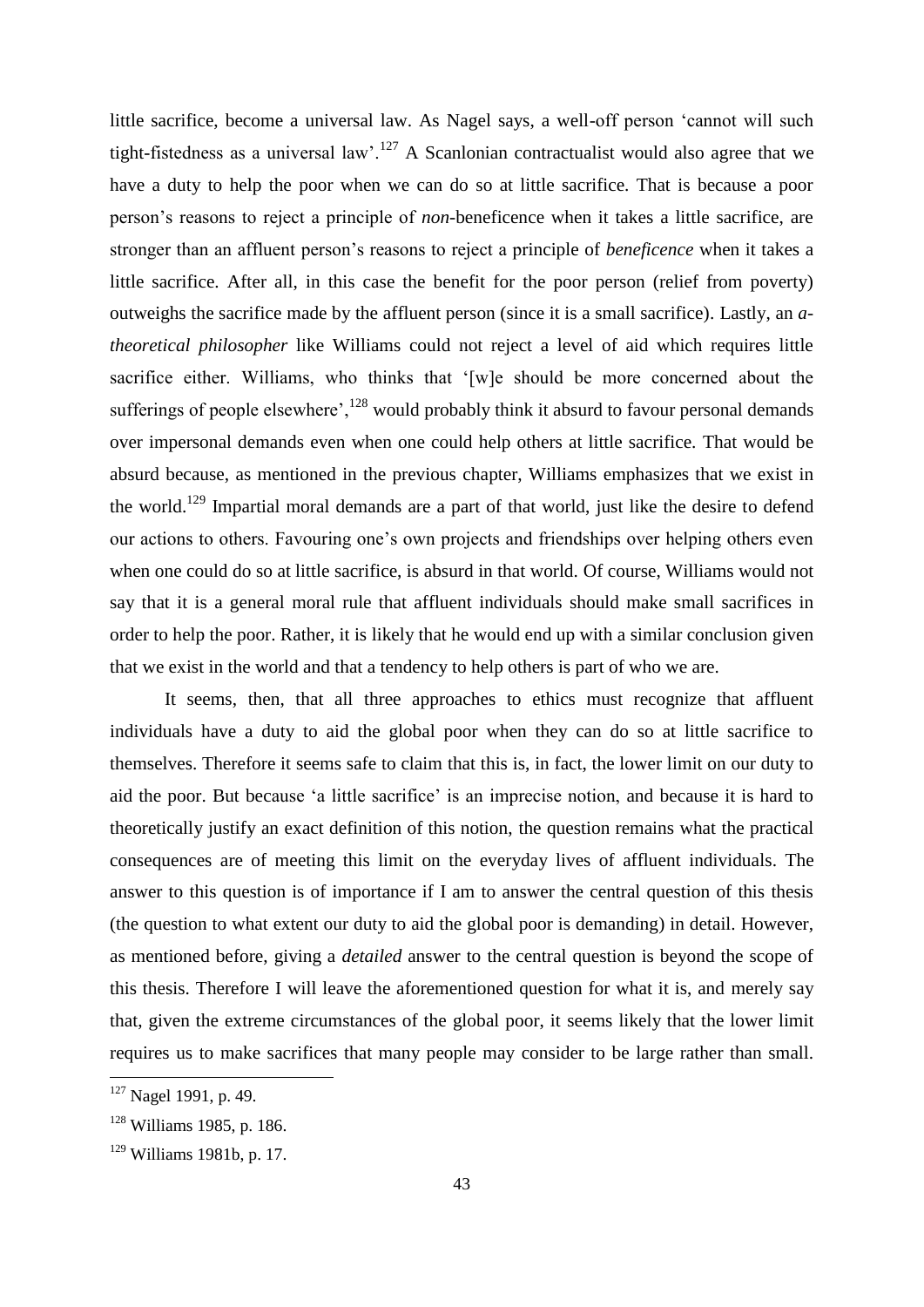And while the exact meaning of 'a little sacrifice' may be obscure, one thing is absolutely clear: our everyday intuition that it is not morally wrong to fail to give anything to aid agencies, is mistaken. Consequentialism, Kantianism and the a-theoretical approach show that it *is* morally wrong not to donate anything to aid agencies or help the poor in other ways. If we are to live a morally acceptable life, we ought to help the global poor even if it takes a little sacrifice.

#### **4.2. Questions about the meaning of our lack of answers**

While it is important to know that affluent individuals have a duty to help the global poor when they can do so at little sacrifice, this lower limit on our duty to aid is, of course, imprecise. Therefore it leaves us with many unanswered questions. Without expecting to provide clear answers, here I will address two of those questions, namely: (1) Why is it that three important ethical approaches do not succeed in providing clear answers to questions about a fundamental topic such as our duties toward the poor?; and (2) What is the consequence of our lack of clear answers for the moral practice?

It is of course possible that I have not found satisfactory answers because I have overlooked something in the previous chapters. It could also be that other approaches to ethics might have given us clearer answers than consequentialism, Kantianism and the a-theoretical approach – our current lack of clear answers may be a reason to turn to virtue ethics, for example. In the following, however, I will ignore these possibilities and reflect on the findings of the previous chapters only.

With regard to the first question, it is important to emphasize once again that I am not expecting ethical theories to tell us exactly what to do in every case imaginable. However, the three approaches discussed here, cannot even tell us what to do on a general level. It is clear that we ought to give *some* aid, but what we ought to do beyond that is unknown. In other words: the three approaches cannot even tell us whether we are required to give up our personal lives in order to help the poor or not. The question why these three important approaches to ethics leave us with uncertainty, is therefore justified. It may be that the answer to this question is related to the reason why I posed the central question of this thesis in the first place. The reason for asking how demanding our duty to aid the poor is, was the fact that we have conflicting intuitions about this topic: it seems counterintuitively demanding to do all that we can to help the poor, but it seems counterintuitively mean *not* to do so. These conflicting intuitions reflect our tendency toward partiality on the one hand and impartiality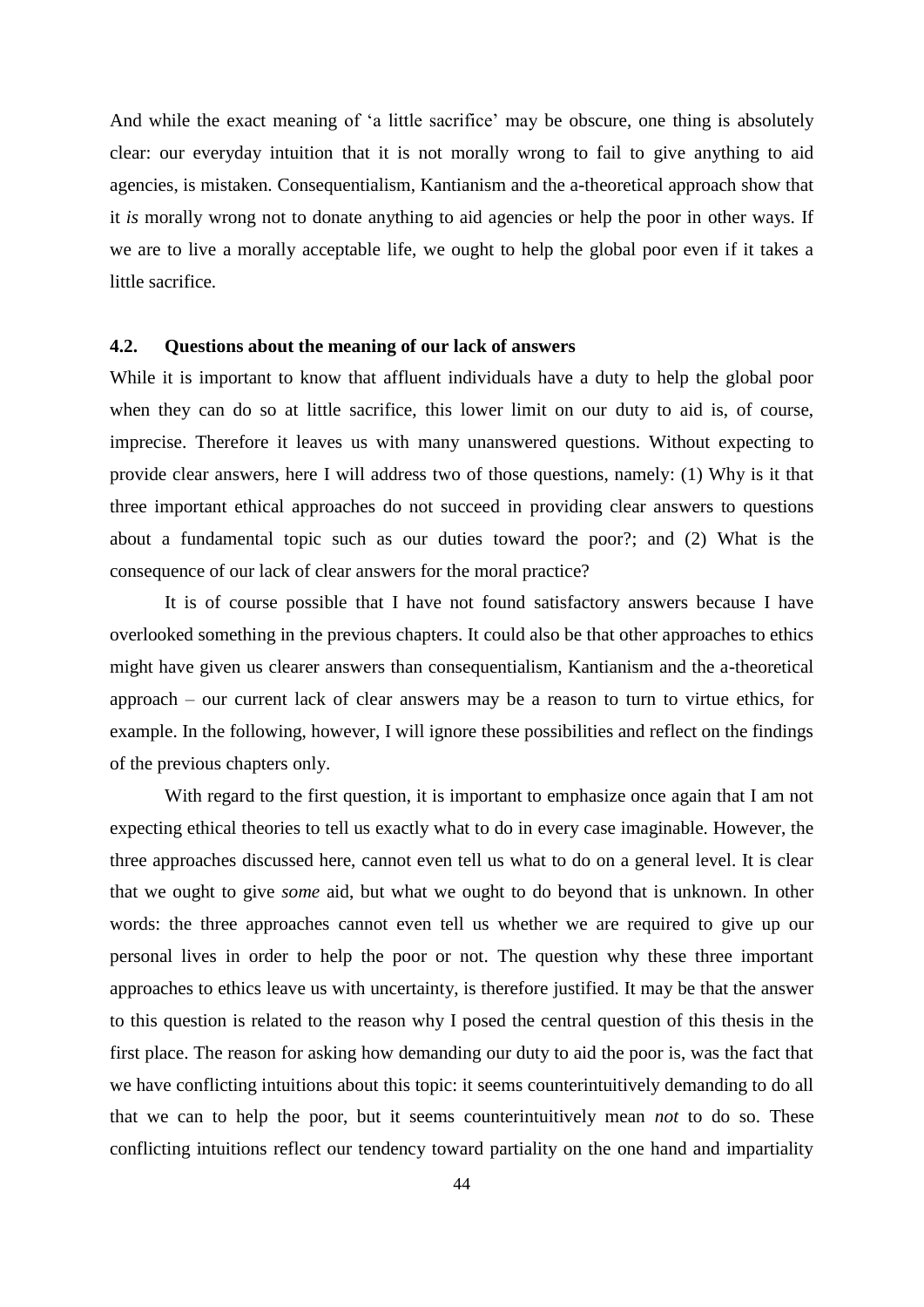on the other, and therefore point to Nagel's theory about the duality of the self. As mentioned before, Nagel defends the view that there is 'a division in each individual between two standpoints, the personal and the impersonal'.<sup>130</sup> The impersonal standpoint gives rise to demands of equality, while the personal standpoint results in personal wants and desires, which stand in the way of the first demands.<sup>131</sup> According to Nagel, this conflict is *the* problem of political theory and the reason why it is hard for ethical theories to tell us what to do.<sup>132</sup> Part of the solution, he suggests, is finding 'the right relation between the personal and impersonal standpoints within each individual'.<sup>133</sup> Following Nagel, I will also claim that the inability of ethical theories to provide clear answers about our duty to aid arises from a duality between equality and partiality that is inherent to each person. A few clarifications of this view are in order. *First*, it is important to say that it is, of course, not a *fact* that human nature is inherently dual. But it is not a mere assumption either: there are good reasons for viewing human nature as dual. That is because a duality between impartiality and partiality is a very good explanation for the problems that have been described in this thesis: the problem that our intuitions concerning our duty to aid conflict, and the problem that three important approaches to ethics are unable to provide clear answers about this duty. My description of the duality of the self as an explanation of our problems, brings me to the *second* clarification that is important to make. It may seem that Nagel's analysis of our problem in terms of duality (call it the 'duality-view') is merely a *re-description* of the original problem of our conflicting intuitions. I think, however, that it is rather an *explanation* of that original problem. That is because the observation that we have two conflicting intuitions about poverty relief, is not to say that our nature is inherently dual. The view that a duality between partiality and impartiality is inherent to human nature is a much more substantial remark and is therefore not merely a re-description of the problem that our intuitions about poverty relief conflict. Rather, the duality-view can explain *why* we face this problem and why it is so hard to choose between the intuitions, even after extensive reflection: the reason is that the two intuitions spring from two conflicting parts of our nature, which are both inherent to it. Lastly, it is important to emphasize that the duality-view not only *explains* our problems, but also indicates what we need to do in order to *solve* the problem. As mentioned before, the solution

<sup>&</sup>lt;sup>130</sup> Nagel 1991, p. 3.

<sup>&</sup>lt;sup>131</sup> Nagel 1991, p. 4.

<sup>&</sup>lt;sup>132</sup> Nagel 1991, pp. 3-5.

<sup>133</sup> Nagel 1991, p. 5.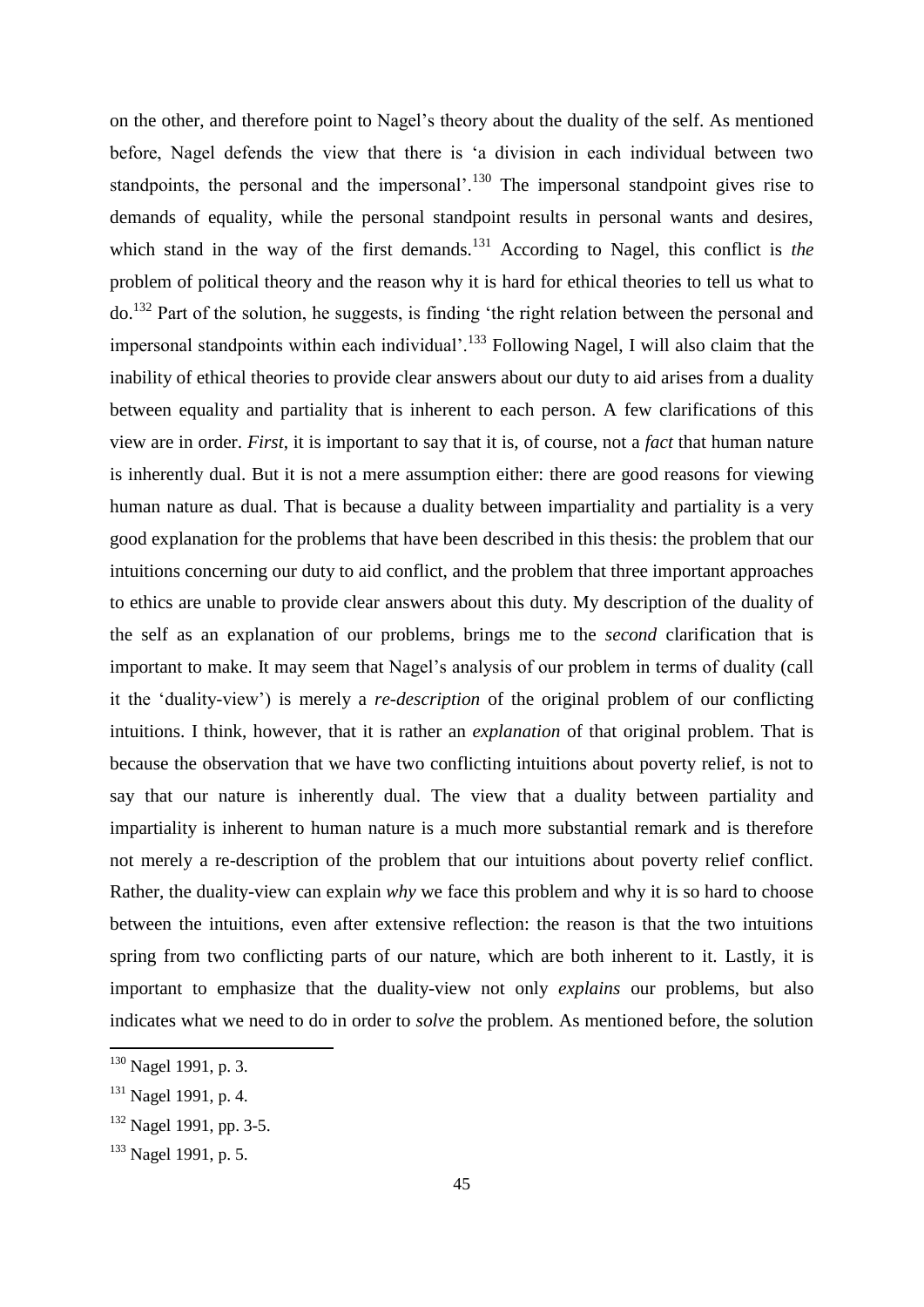to our problem of determining to what extent our duty to aid is demanding, lies in finding the right relation between the personal and impersonal standpoint of our dual self.

From a practical point of view, the second question – the question what the consequences of our lack of clear answers means for the moral practice – is the most important. A possible answer to the question is that our lack of answers means that giving any amount of aid is acceptable, as long as the lower limit (which requires us to help the poor even if it takes a little sacrifice) is met. On the one hand, it is hard to see how we could defend any other answer. If consequentialism, Kantianism and the a-theoretical approach only succeed in defending the lower limit, on what basis could we defend a more demanding limit? On the other hand, the fact that we have not been able to *defend* a more demanding duty, does not necessarily mean that such a duty does not *exist*. It is just as uncertain that we are only required to meet the lower limit, as it is uncertain that we are required to do more. Why would this situation make it acceptable to do nothing more than the lower limit requires of us? I see no way of answering this question here. For now, the only tool that we have left for deciding what we ought to do, may be our personal judgments that do not conflict. Given the extreme circumstances that the global poor are in, I would personally say, for example, that affluent individuals are at least required to make sacrifices that many of them would consider to be *large* rather than small. While it may not be possible to theoretically defend intuitive judgments like this, in practice they might be all that a person can use in order to decide what he should do.

#### **4.3. Possible solutions**

**.** 

After reflecting on what it means that we do not *have* clear answers to questions about the demandingness of our duty to aid, it is important to investigate where and how we might *find* clear answers. In this section, I will do so by discussing three questions. The first question I will discuss, is how demanding our duty to aid is according to a consequentialist, a Kantian and an a-theoretical philosopher who are able to overcome the problems described in the first three chapters of this thesis.<sup>134</sup> Next, I will examine which of the approaches to ethics may be

<sup>&</sup>lt;sup>134</sup> Once again: it is possible that I have overlooked something and that the three approaches do not face the problems described in the first three chapters of this thesis. I will, however, not discuss this possibility in detail. Rather, I will depart from the findings of the first three chapters and assume that the three approaches have to overcome important problems if they are to convincingly defend a certain position on the demandingness of our duty to aid.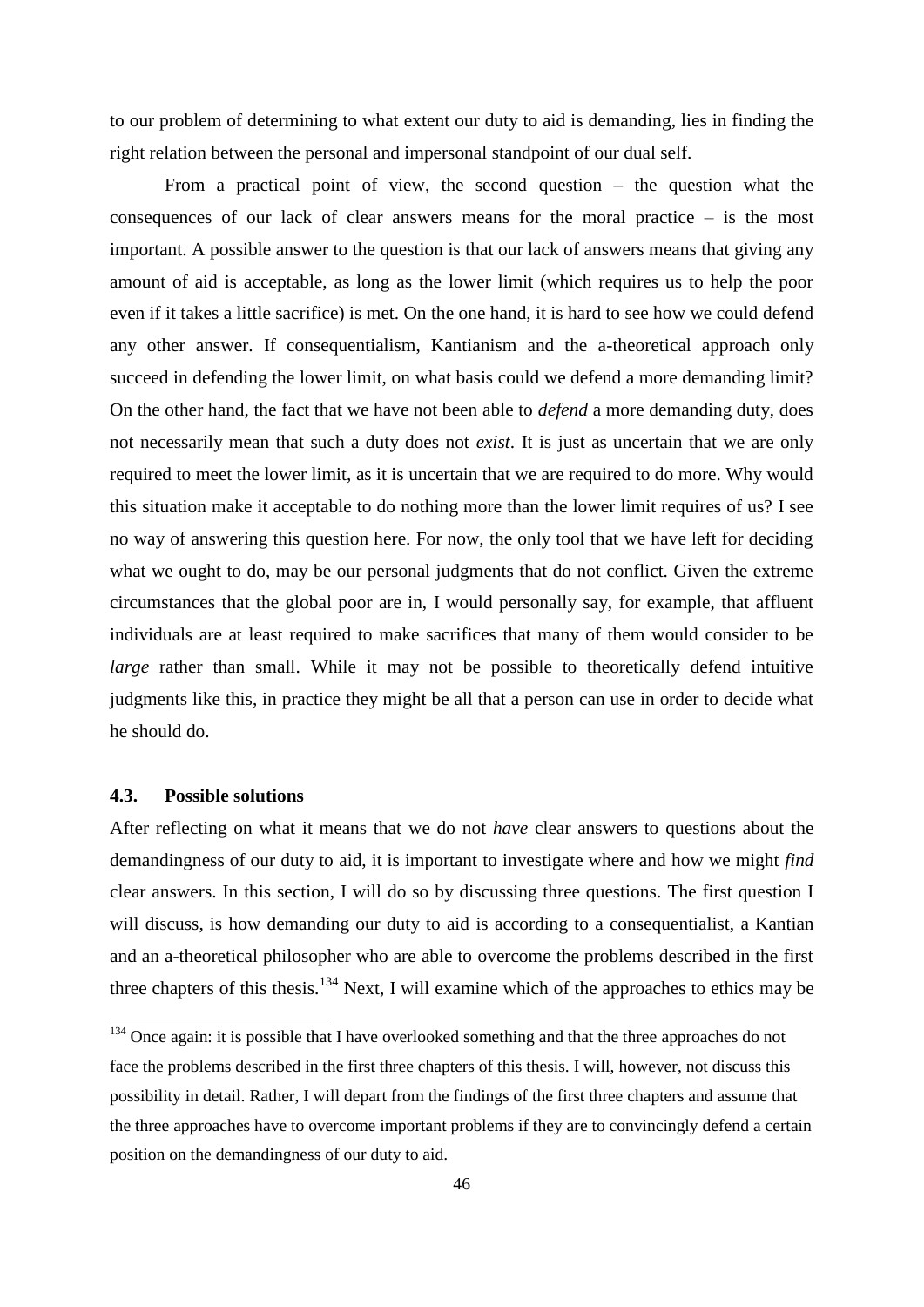most plausible, by asking (second) which view on human nature each of the three approaches may implicitly assume, and (third) which view on human nature is most plausible. I will do so because, as said before, I think that our difficulty to choose between our conflicting intuitions, may be explained by the view that human nature is inherently dual. By examining which approach to ethics can defend the most plausible view on human nature, I hope to find out which approaches is most plausible itself, so that we know which view on the demandingness of our duty to aid we may end up with.

The first question, once again, is how demanding our duty to aid is according to a consequentialist, a Kantian and an a-theoretical philosopher who are able to overcome the problems that their approaches face. The view of a *consequentialist* is, as said in the first chapter, very clear: given the world that we live in today, a consequentialist thinks that we should reduce ourselves to the level of marginal utility in order to help the poor. If the consequentialist is able to overcome the problems described in the first chapter (namely if she can find convincing arguments for this view), she will therefore be able to defend a duty that is very demanding. As argued in the second chapter, a *Kantian* faces a different problem: the problem of finding the tools to choose between impartiality and agent-neutrality. A solution to this problem may take different forms. A Kantian who wants to defend a demanding duty to aid, such as Ashfords interpretation of a Scanlonian duty, can only succeed if he can show (1) why losing a life is worse than losing everything that makes a life worth living, and (2) why considerations other than well-being do not make a demanding principle reasonable to reject. If he succeeds in overcoming these problems, he would, just like the consequentialist, be able to defend a very demanding principle to aid. A Kantian who aims at defending a less demanding duty, however, must solve the problems of Kantianism in a different way. She must find reasons why agent-relativity is so important that one cannot will that a maxim of beneficence when it takes great sacrifice, become a universal law. If this Kantian would succeed, she would be able to defend a moderate duty to aid, rather than a demanding one. The *exact* level of demandingness of this moderate duty, would depend on the importance that the Kantian would assign to agent-relativity. An *a-theoretical philosopher*, lastly, would also defend moderate rather than demanding views. This philosopher faces the objections of Cullity and Flanagan, described in chapter three. If he could find a satisfactory response to these objections, he would be able to defend the upper limit that Williams' philosophy leads to. He would then need to concretize this limit if he were to say something more accurate about the demandingness of our duty to aid. If he would succeed in doing so, he might end up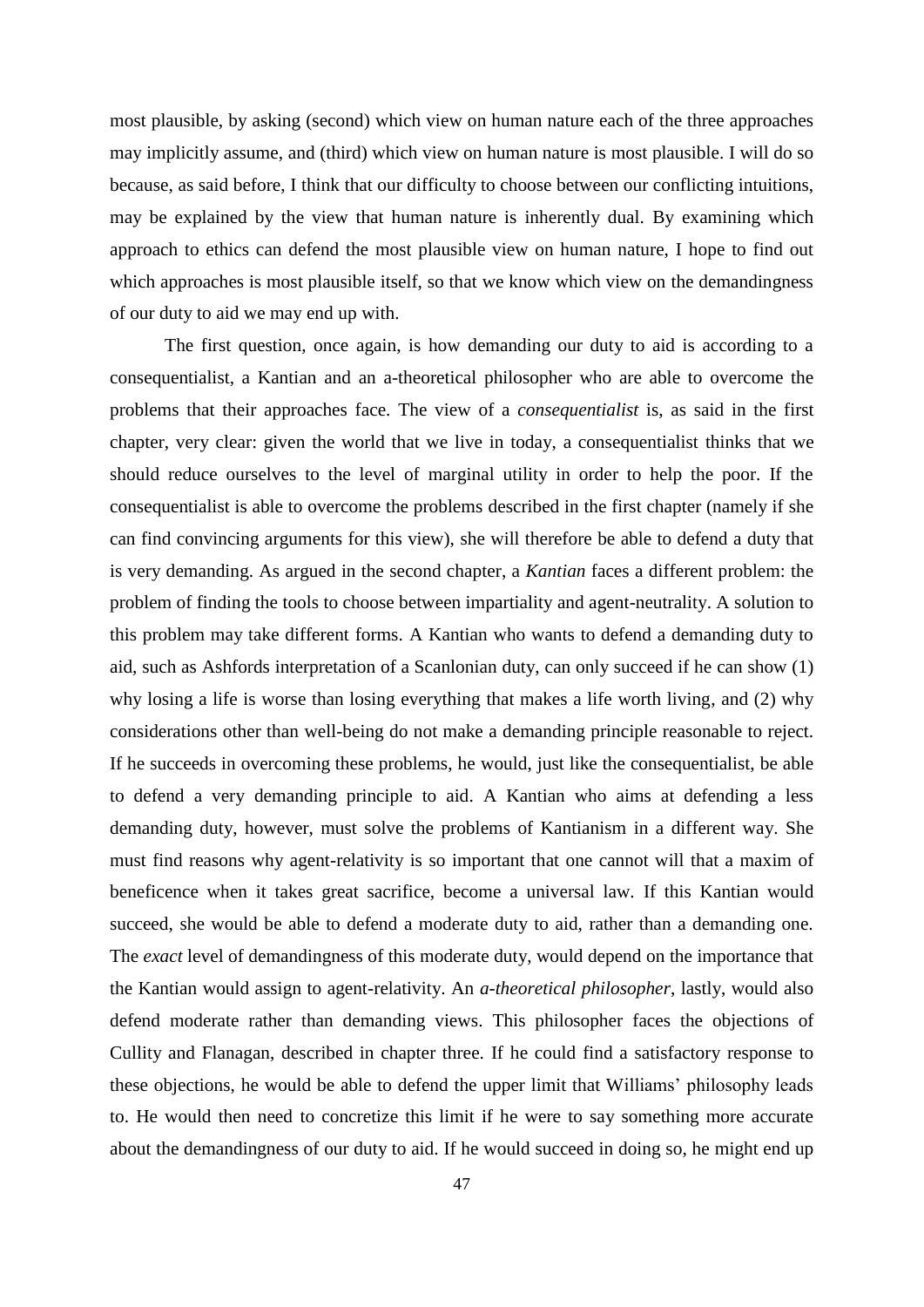with a moderate duty to aid too.<sup>135</sup> This moderate duty would not be a big restraint on one's projects and friendships, but it would not necessarily be very undemanding either. That is because, according to the a-theoretical philosopher, our efforts to aid the poor need to be in line with our existence in the world and the way we view ourselves. And it is probable that the way we view ourselves conflicts with a very undemanding duty, as a moral concern for others is an important part of who we are.

As stated before, the second and third question that I would discuss, are the question which view on human nature each of the three theories may implicitly endorse and the question which of these views is most plausible. Let us start, once again, with consequentialism. The demanding principle to aid that this theory defends, implies that consequentialism views human nature as highly impartial. However, the following remark by Singer, implies otherwise. He says that 'evolutionary psychologists tell us that human nature just isn't sufficiently altruistic to make it plausible that many people will sacrifice so much for strangers. On the facts of human nature, they might be right, but they would be wrong to draw a moral conclusion from those facts', <sup>136</sup> This remark implies that Singer may not view human nature as highly impartial. Instead, he questions the *relevance* of human nature in the debate about our duty to aid, because he thinks that moral conclusions should not depend on human nature. This view, I think, is relatively implausible. Although I will not defend this claim here, it seems probable that an ethical theory should take into account at least the fundamental aspects of human nature. And, as I have argued, impartiality and partiality are both fundamental aspects of human nature. That is why consequentialism, which has little concern for the partial part of our nature and puts too much emphasis on the *im*partial part, probably does not endorse the most plausible account of human nature.

Kantianism seems to be a little more plausible. It seems to value both the impartial and the partial part of our nature – in fact, it values them both so much that, as we have seen, it faces the problem that it cannot choose between them. Before, I have argued that if Kantianism can overcome this problem, one version of Kantianism could defend an extremely demanding duty, while another could defend an less demanding duty. The demanding version of Kantianism – namely Ashford's account of Scanlonian contractualism – leaves little concern for the partial part of our nature. When it comes to human nature, this version of

<sup>&</sup>lt;sup>135</sup> As mentioned before, an a-theoretical philosopher would probably not call this a 'duty'. For ease of discussion, I will use this term anyway.

<sup>&</sup>lt;sup>136</sup> Singer 1999.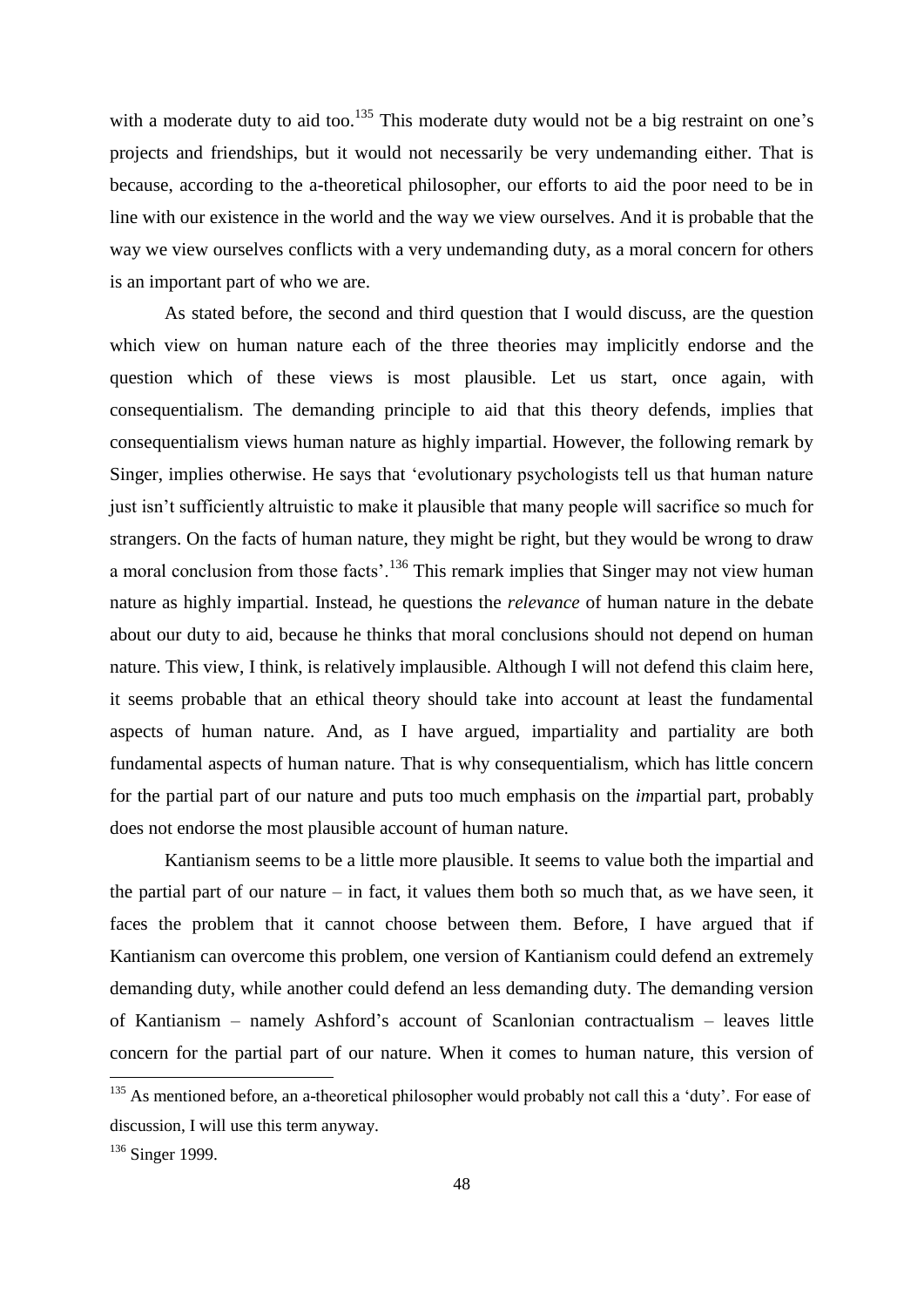Kantianism is therefore as implausible as consequentialism. A less demanding version of Kantianism, however, may be able to recognize both parts of our nature in a more balanced way. This version of Kantianism is, therefore, the more plausible one.

Williams' a-theoretical approach, I think, also recognizes both parts of our nature. His emphasis on the importance of our personal projects and friendships, indicates that he highly values the partial part of our nature. But since Williams also thinks that it is important to recognize the way we exist in the world, and because the drive to help others is a fundamental part of our existence in the world, his approach values impartiality too.

In conclusion, then, I think that consequentialism and a demanding version of Kantianism assume a relatively implausible view on human nature. A less demanding version of Kantianism and Williams' a-theoretical approach, can recognize both parts of our nature in a more balanced way and are therefore more plausible. The way to more fundamental answers about our duty of beneficence, is therefore to further examine these two approaches and to try and overcome the problems that they currently face. If we can do so, this way may lead to a moderate duty to aid that is neither too impartial nor too partial.

#### **4.4. Conclusion**

In the first part of this chapter, I have argued that is possible to determine a vague lower limit on our duty to aid. Consequentialism, Kantianism and the a-theoretical approach must all recognize that agents ought to meet a basic level of aid if they are to live a morally decent life. Specifically, the minimum standard of aid that one has to recognize, is a level of aid that requires an agent to help the global poor at little sacrifice to herself. This means that it is morally unacceptable *not* to give *any* aid to the poor. When it comes to helping the poor, morality is therefore more demanding than we usually think it is.

While it is important to know that this lower limit exists, the limit is imprecise and therefore leaves room for a lot of uncertainty. This uncertainty raises the questions why it is that moral theories cannot be clearer on such an important topic, and what our lack of clear answers means for the moral practice. In the second part of this chapter I have provided some first thoughts concerning the answers to these questions. Most importantly, I have claimed that the explanation four our lack of answers is the duality between partiality and impartiality, which is inherent to our nature.

Lastly, in the third part of this chapter, I have investigated where and how we might find more fundamental answers concerning our duty to aid the poor. Given the views on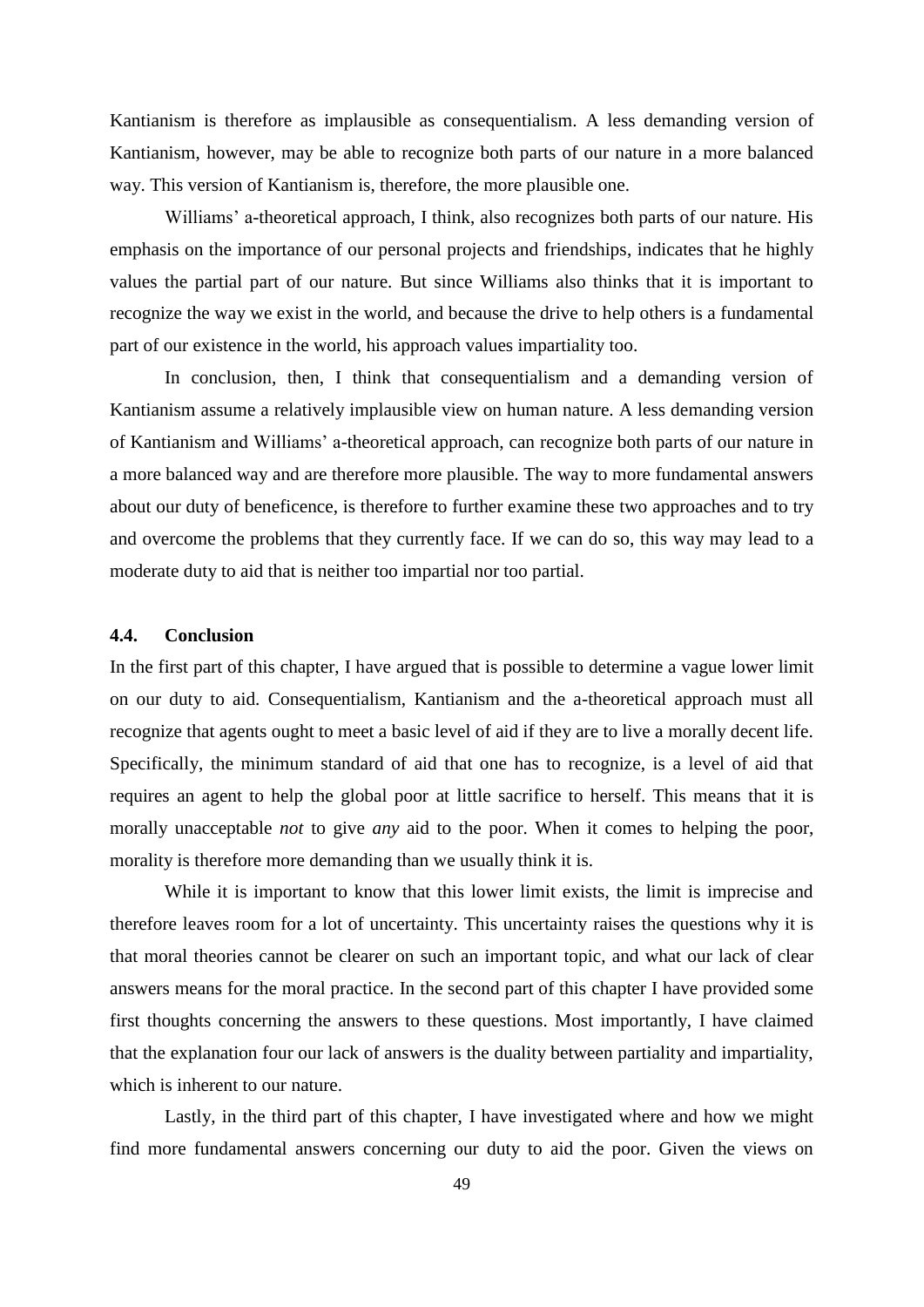human nature that they implicitly assume, I have argued that a non-demanding version of Kantianism and Williams' a-theoretical approach are the most plausible approaches to ethics that have been discussed in this thesis. Following these approaches may lead to a moderate duty to aid that recognizes both the impartial and the partial part of our nature.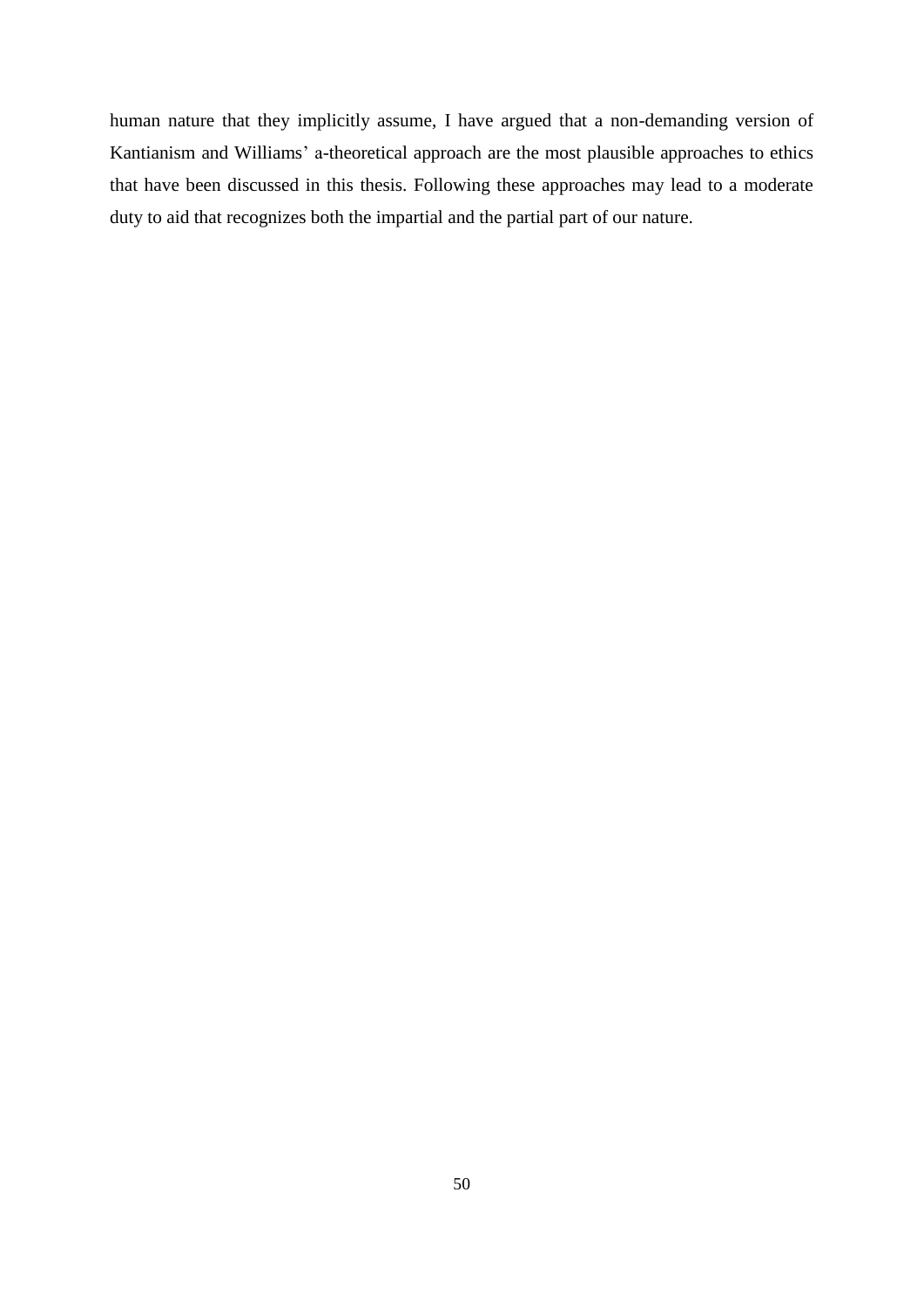### Conclusion

The central question of this thesis was to what extent affluent individuals ought to help the global poor. I have attempted to answer this question by turning to three different approaches to ethics: consequentialism, Kantianism and the a-theoretical approach. Below I will shortly summarize my findings, before ending with some concluding remarks.

The first aim of this thesis was to argue that, for different reasons, the three approaches to ethics cannot tell us how demanding our duty to aid the poor is. I hope to have achieved this goal in the first three chapters. In the first chapter I argued that consequentialists, who clearly aim to prove that we have an extremely demanding duty to aid the poor, fail to provide convincing arguments for their case. Therefore we cannot be certain about the existence of an extremely demanding duty to aid. In the second chapter, I turned to two Kantian theories. I argued that both a theory based on the Formula of Universal Law and Scanlon's contractualism fail to choose between impersonal and personal demands. Therefore it is impossible to use these theories to decide how demanding our duty to aid is. In the third chapter, I argued that Williams' a-theoretical approach cannot tell us what level of sacrifice is required from us either. It leads to an upper limit on our duty to aid because it tells us that we must sometimes favour personal demands over impartial demands. However, this limit is very imprecise and it is not clear whether we should even accept Williams' arguments for it. Williams' philosophy therefore also fails to tell us anything specific about the demandingness of our beneficence.

The second aim of this thesis was to show that the three approaches to ethics *can* tell us that we ought to give *some* aid to the poor. In the first part of the fourth chapter, I hope to have shown that the three approaches must all recognize that affluent individuals are morally required to give some aid to the poor, even if it takes a little sacrifice. The everyday intuition that it is not morally wrong not to give anything to aid agencies, is therefore mistaken. I think it is important that we have established with certainty that proponents of consequentialism, Kantianism and the a-theoretical approach, must recognize the existence of this duty. However, the fact that we can only defend an undemanding duty to aid, does not necessarily mean that there is no *demanding* duty to aid. The duty described above is merely a lower limit that leaves us with a lot of uncertainty. In fact, it is striking that there is so much uncertainty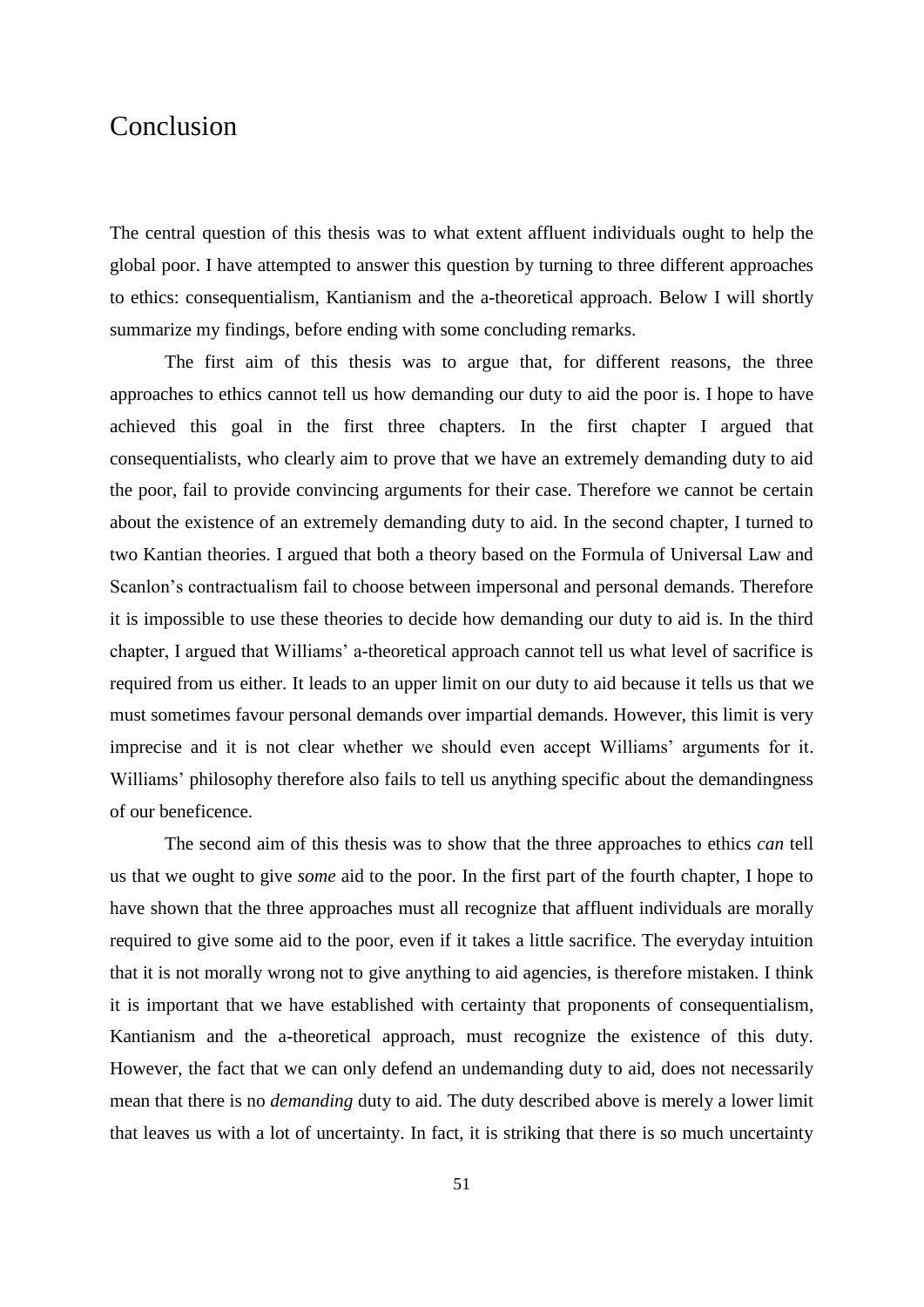about a topic this significant. It is because of this uncertainty, that the third aim of this thesis was to argue that we need to examine what this uncertainty says about moral theory and moral practice. In the second part of chapter four, I hinted toward some answers to these questions. I suggested, based on Nagel's theory about equality and partiality, that the reason why moral theory cannot provide clear answers, may be found in our own nature. I claimed that a duality between impartiality and partiality is inherent to human beings. We must find the right balance between these two parts of our nature, before we can decide to what extent we ought to help others. When it comes to the moral practice, I suggested that we may have to rely on personal judgments that do not conflict. In the face of a lack of theoretical answers, personal judgments are all that a person has to decide what is the right thing to do.

The result of this thesis may be viewed pessimistically, as I have identified more obstacles than I have found solutions. However, I think that there is no reason for pessimism. After all, the discovery of obstacles can lead the way to progress.<sup>137</sup> In fact, I have described a possible way to progress in the third part of chapter four. There I argued that, given the view on human nature that they implicitly assume, a moderate version of Kantianism and Williams' a-theoretical approach are the most plausible approaches to ethics discussed in this thesis. If these approaches could overcome their obstacles, they could both lead to a moderate duty to aid. This may be the most promising way to look for substantial answers. Kantianism and the a-theoretical approach are both appealing approaches to ethics – not only because of the view on human nature that they assume, but also because Kantianism values rationality, and the atheoretical approach values the way we view ourselves in everyday life. Moreover, following these approaches would avoid the counterintuitive demandingness of consequentialism and the demanding version of Kantianism. And if the moderate duty that Kantianism and the atheoretical approach may defend is not too undemanding either, this duty may also be able to avoid the consequence of being counterintuitively mean. But like I said before, there are still obstacles to overcome. For example, we need to find convincing arguments for Williams' upper limit on our duty to aid. And, more importantly, we need to find a balance between impartiality and partiality. If we find this balance, the a-theoretical approach and a moderate version of Kantianism may succeed in defending a moderate duty to aid that is neither counterintuitively demanding, nor counterintuitively mean. Until then, it is important to hold

<sup>137</sup> This point is made by Nagel in *Equality and Partiality* (Nagel 1991, p. 3).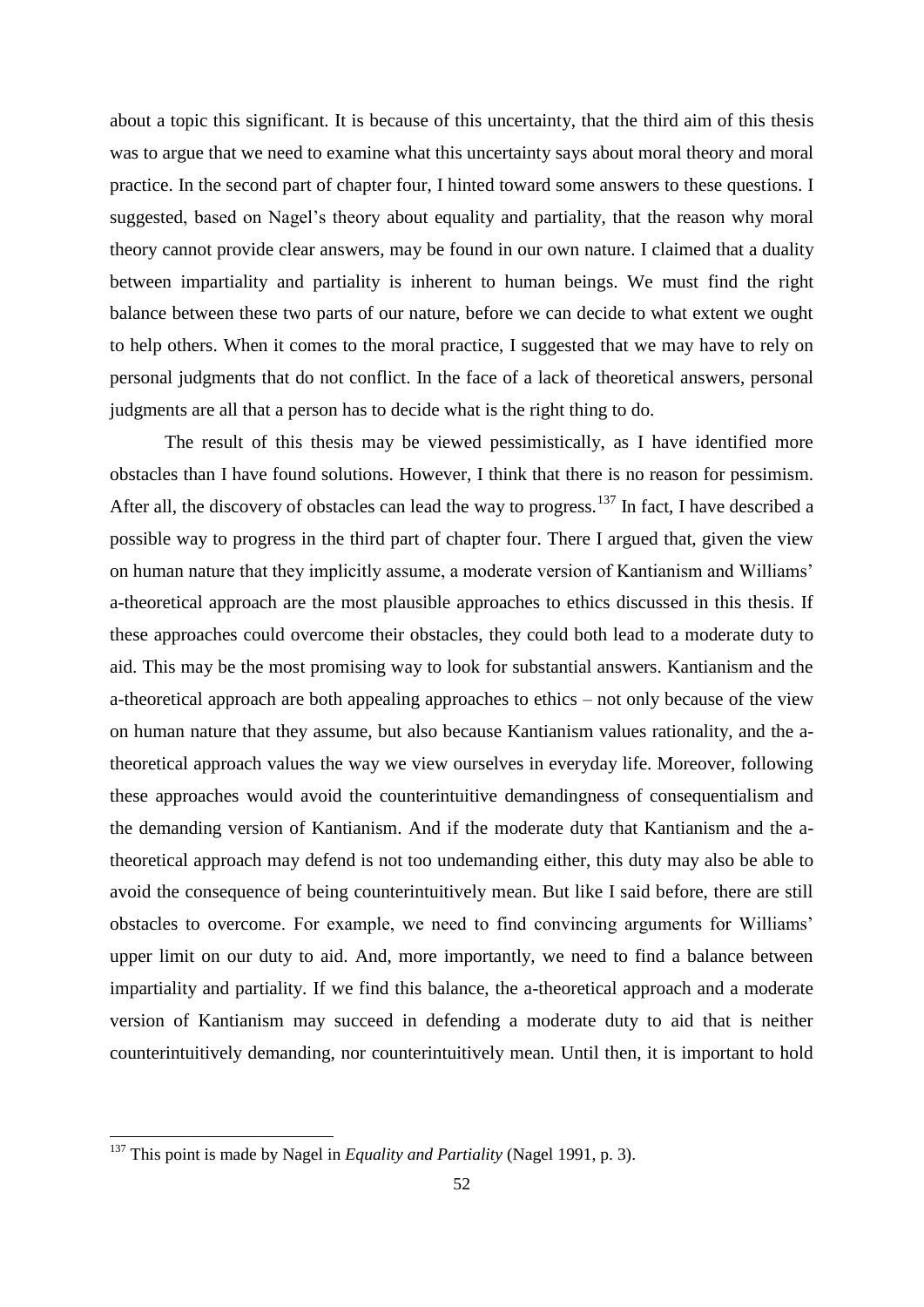on to what we already know for certain: that we, affluent individuals, ought to give some aid the global poor if we are to live a morally decent life – even if doing so takes a little sacrifice.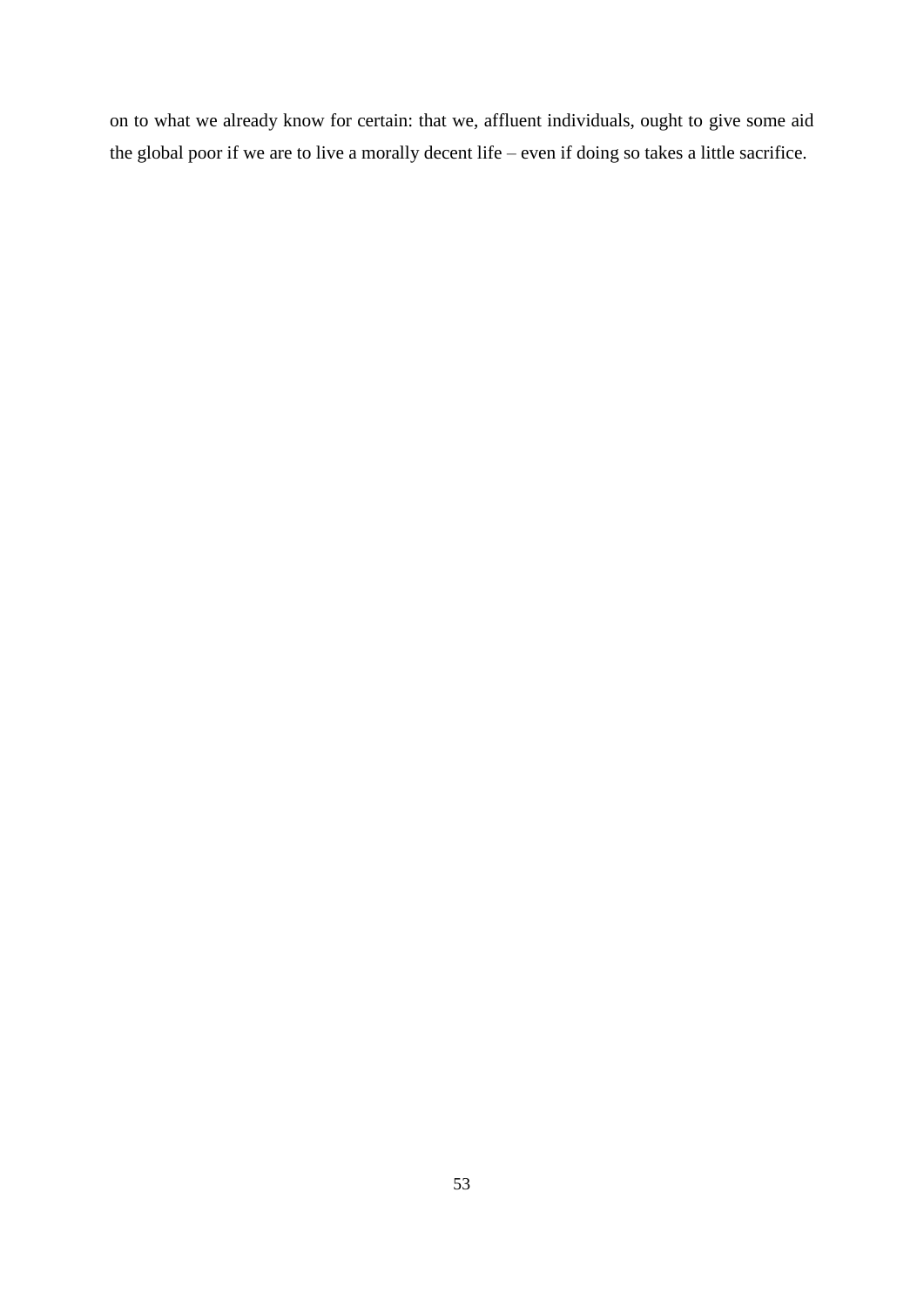## Bibliography

- Ashford, E. (2003). 'The Demandingness of Scanlon's Contractualism'. In: *Ethics* 113, pp. 273-302.
- Ashford, E. and T. Mulgan (2007). 'Contractualism'. URL: http://plato.stanford.edu/entries/contractualism/, [07-05-2012].
- Badhwar, N.K. (2006). 'International aid: when giving becomes a vice'. In: *Social Philosophy and Policy* 23, pp. 69-101.
- Barry, C. and G. Øverland (2009). 'Responding to Global Poverty: Review Essay of Peter Singer, *The Life you can Save*'. In: *Journal of Bioethical Inquiry* 6, No. 2, pp. 239- 247.
- Chappell, T. (2010). 'Bernard Williams'. URL: http://plato.stanford.edu/entries/williamsbernard/, [03-06-2012].
- Cullity, G. (2005). *The Moral Demands of Affluence*. Second edition (first edition 2004). Oxford: Oxford University Press.
- Feldman, F. (1999). 'Comments on *Living High and Letting Die*'. In: *Philosophy and Phenomenological Research* 59, No. 1, pp. 195-201.
- Flanagan, O. (1991). *Varieties of Moral Personality. Ethics and Psychological Realism*. Cambridge MA and London: Harvard University Press.
- Harris, J. (1974). 'The Marxist Conception of Violence'. In: *Philosophy and Public Affairs* 3, No. 2, pp. 192-220.
- Hooker, B. (1999). 'Sacrificing for the Good of Strangers Repeatedly'. In: *Philosophy and Phenomenological Research* LIX, No. 1, pp. 177-181.
- Herman, B. (1984). 'Mutual Aid and Respect for Persons'. In: *Ethics* 94, pp. 577-602.
- Kagan, S. (1989). *The Limits of Morality*. Oxford: Oxford University Press.
- Kant, I. (1996). *The Metaphysics of Morals*. Cambridge MA: Cambridge University Press.
- Kant, I. (2008). *Fundering voor de metafysica van de zeden*. Ed. Thomas Mertens. Second edition (first edition 2008 [1785]). Amsterdam: Boom Uitgevers Amsterdam.
- Kant, I. (2009). *Kritiek van de praktische rede*. Ed. Jabik Veenbaas and Willem Visser. Second edition (first edition 2006 [1788]). Amsterdam: Uitgeverij Boom.
- Nagel, T. (1991). *Equality and Partiality*. New York and Oxford: Oxford University Press.